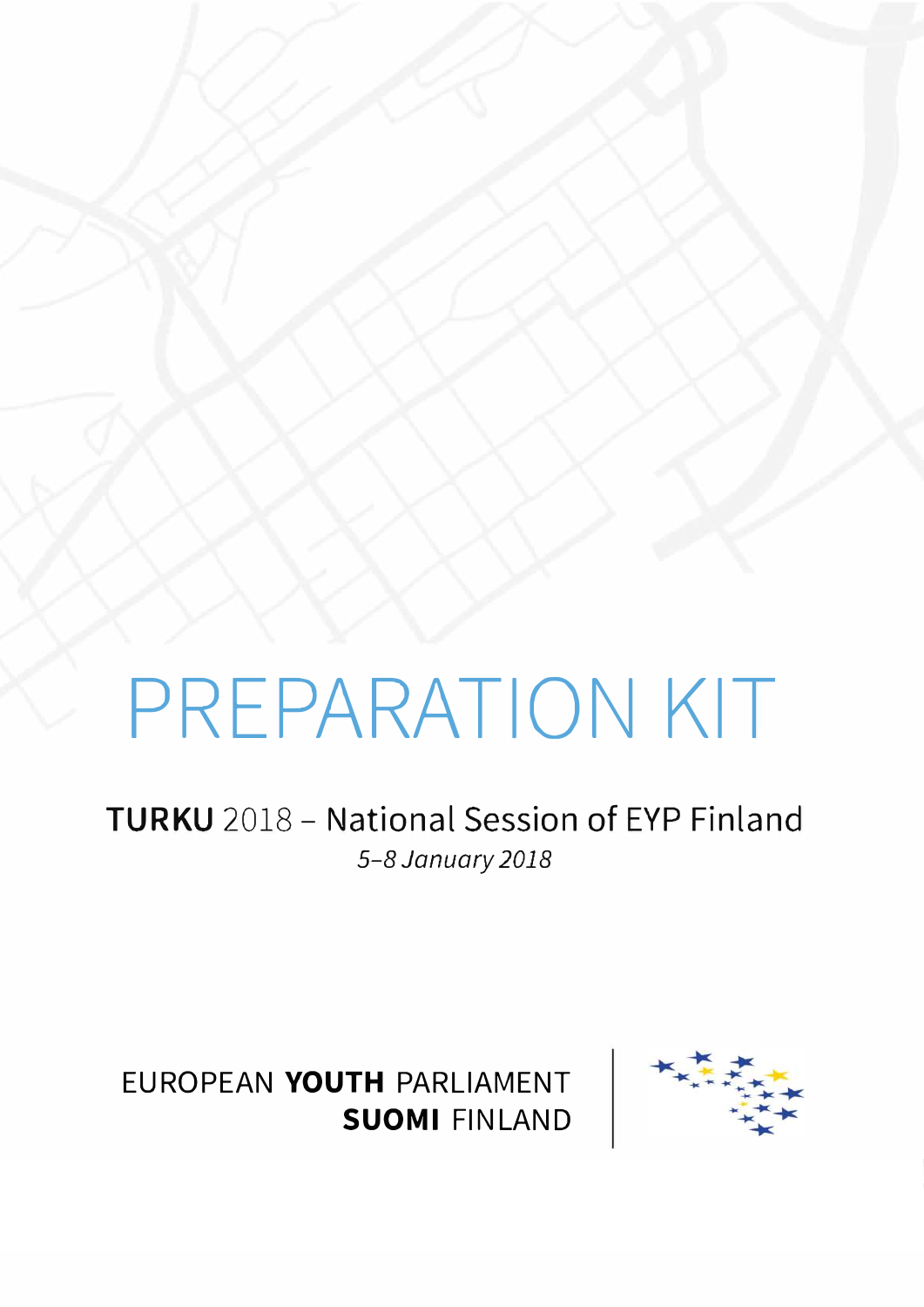Dear Delegates,

On behalf of the whole Chairs' Team of Turku 2018, I welcome you to share our excitement by presenting to you this Academic Preparation Kit, which includes the Topic Overviews for Turku 2018 – National Session of EYP Finland.

The Chairs' Team has been working hard over the past weeks in order to give you a good introduction to the topics, to important discussions that touch upon the most recent events taking place in Europe under the theme "Towards a Better European Community with Nordic Collaboration". I want to extend my gratitude for the Vice-Presidents Kārlis Krēsliņš and Mariann Jüriorg for creating great foundations for the academic concept. Additionally, there are two external scrutinisers Henri Haapanala and Viktor M. Salenius, who have to be thanked for their academic prowess and immense help they provided with this Preparation Kit.

We encourage you to look into all of the Committees' Topic Overviews, in order for you to have a coherent picture of all the debates in which you will be participating at the General Assembly.

In addition to your Committee's Topic Overview, make sure you read the explanations on how the European Union works. It is essential for fruitful conversation that you know how the structure and institutional framework of the EU functions.

I hope to see you all in person very soon!

Yours truly,

Tim Backhaus President of Turku 2018 – National Session of EYP Finland

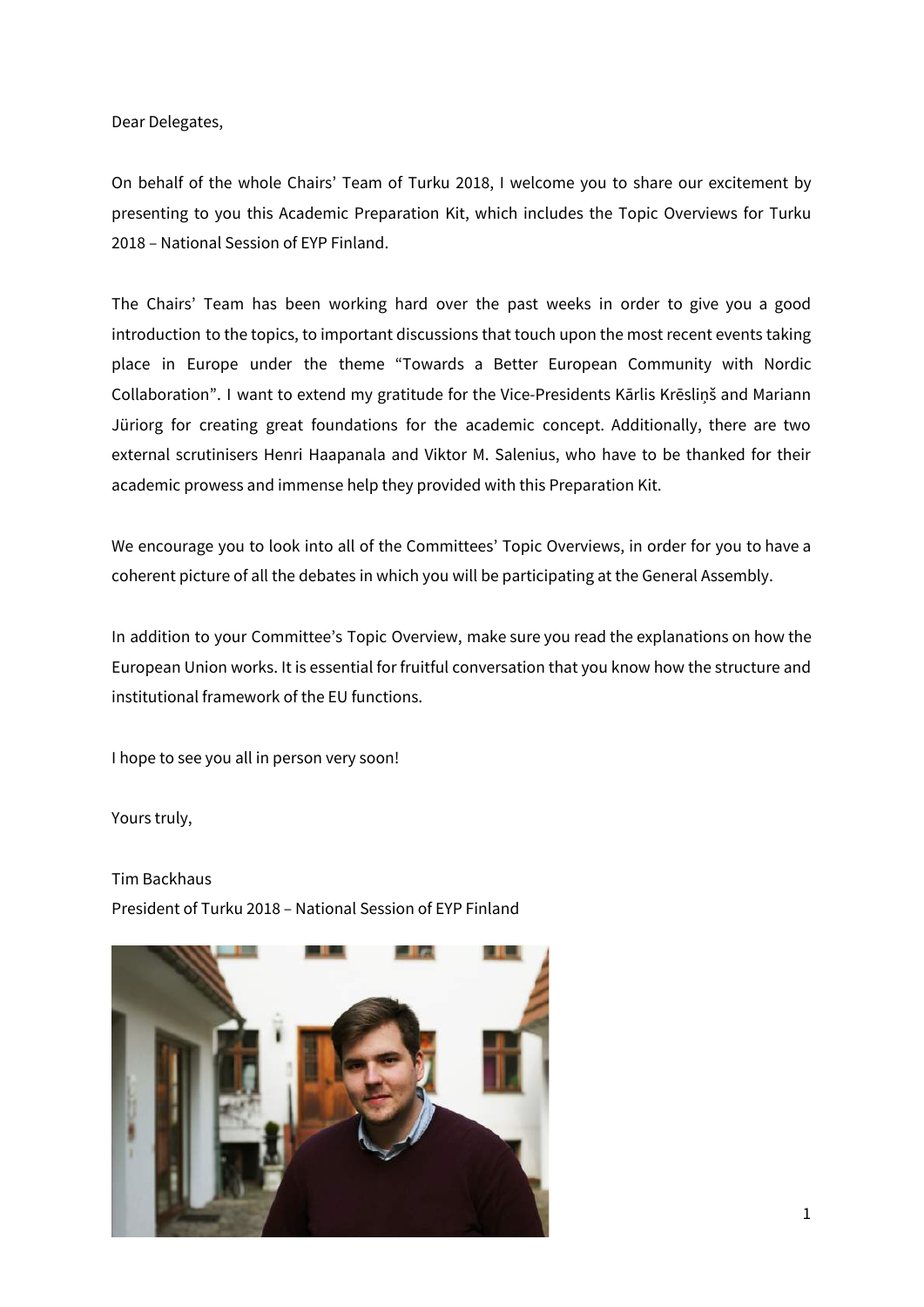#### Committee Topics of Turku 2018 - National Session of EYP Finland

#### 1. Committee on Constitutional Affairs (AFCO), page 7

In light of the Old Continent's biggest political event in 2016 that forever ruffled the political and economic scene of the EU, increased the number of the calls for EU referendums and campaigns to leave EU or redefine several Member States' membership in the 'ever closer Union', how can the EU put under control and efficiently respond to growing scepticism among the European citizens concerning its functioning and democratic legitimacy after Brexit?

Chairperson: Aleksanteri Kekonen (FI), [aleksanteri.kekonen@gmail.com](mailto:aleksanteri.kekonen@gmail.com)

#### 2. Committee on Foreign Affairs I (AFET I), page 12

Cooperation between the continents: With recent political developments causing concern over the future of EU-US relations, how can the EU strengthen its ties with one of its most important bilateral partners whilst upholding the Union's own values and ideals?

Chairperson: Kārlis Logins (LV), [karlis.logins@tellus.lv](mailto:karlis.logins@tellus.lv)

#### 3. Committee on Foreign Affairs II (AFET II), page 18

Global warming's effect on the Arctic Region: through increasing global temperature, new resources are being exposed across the Arctic Region. Considering the unprecedented situation unfolding, how could the EU work in order to contribute to a fair distribution of natural resources with the other countries in the region, while ensuring security of actors involved and the environment?

Chairperson: Gustav Dahlquist (SE), [gustav.dahlquist@eup.se](mailto:gustav.dahlquist@eup.se)

#### 4. Committee on Agriculture and Rural Development (AGRI), page 25

The European Commission estimates that one third of food in the EU is constantly being thrown away and is never consumed. Taking into account the growing urban population and worldwide consumption, what actions should the EU undertake to ensure sustainability in the production and consumption of food and reduce food waste in Member States?

Chairperson: Maria Hirvelä (FI), [maria.hirvela@gmail.com](mailto:maria.hirvela@gmail.com)

#### 5. Committee on Culture and Education (CULT), page 30

United in diversity: While free movement of persons increase the cultural diversity of the EU, yet Nordic indigenous languages are still in danger, how should the EU ensure that these languages are protected and saved from extinction taking into account the European Charter for Regional or Minority Languages?

Chairperson: Davit Manukyan (AM), [dmanukyan@eyparmenia.org](mailto:dmanukyan@eyparmenia.org)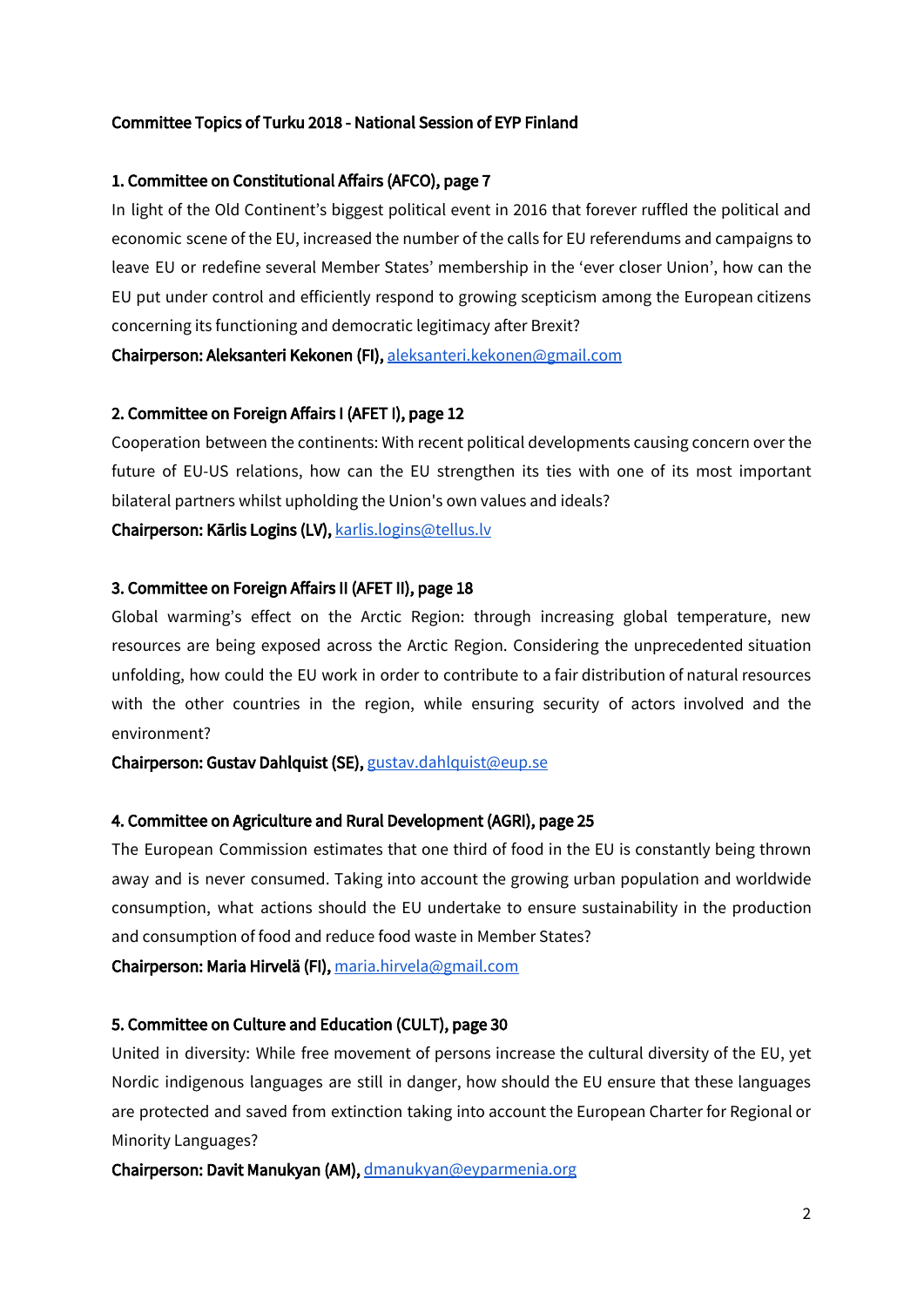#### 6. Committee on Employment and Social Affairs I (EMPL I), page 34

Welcome to the future: While youth unemployment has been decreasing constantly it still has not reached pre-crisis levels, how should the EU foster youth's participation in startups most importantly in the area of robotics and artificial intelligence?

Chairperson: Oliver van der Weij (FI), [oliver.vdweij@gmail.com](mailto:oliver.vdweij@gmail.com)

#### 7. Committee on Employment and Social Affairs II (EMPL II), page 38

With ever growing and developing Digital Market challenging the EU and putting it in the race with time, how can the EU accompany its Member States in order to ensure that citizens develop the necessary skills for new job opportunities created by the global digital transformation? Chairperson: Anneliis Saarend (EE), [anneliissaarend@gmail.com](mailto:anneliissaarend@gmail.com)

#### 8. Committee on Environment, Public Health and Food Safety (ENVI), page 43

Standing together for the world: with the effects of global warming becoming more and more apparent, how should the EU act and position itself locally and globally in order to unite all Member States to achieve the low-carbon vision 2050 and start using more sustainable and pro-green practices?

Chairperson: Saskia Kiiski (FI), [kiiski.saskia@gmail.com](mailto:kiiski.saskia@gmail.com)

#### 9. Committee on Civil Liberties, Justice and Home Affairs I (LIBE I), page 47

Hindering the split of the European society: With recent attacks on European cities, xenophobia and radicalisation of certain groups on the rise, how should the EU react to tackle these matters swiftly and effectively?

Chairperson: Ioana Diac (UK), [ioana.diac@live.co.uk](mailto:ioana.diac@live.co.uk)

#### 10. Committee on Civil Liberties, Justice and Home Affairs II (LIBE II), page 53

EU at the crossroad: the balance between the freedom of expression and high media standards. Bearing in mind the recent events regarding "fake news" and "alternative facts", how should the EU proceed to ensure effective media checks and strict fact checking whilst respecting the freedom of expression?

Chairperson: Nikita Sokolov (RU), [nikita31198@gmail.com](mailto:nikita31198@gmail.com)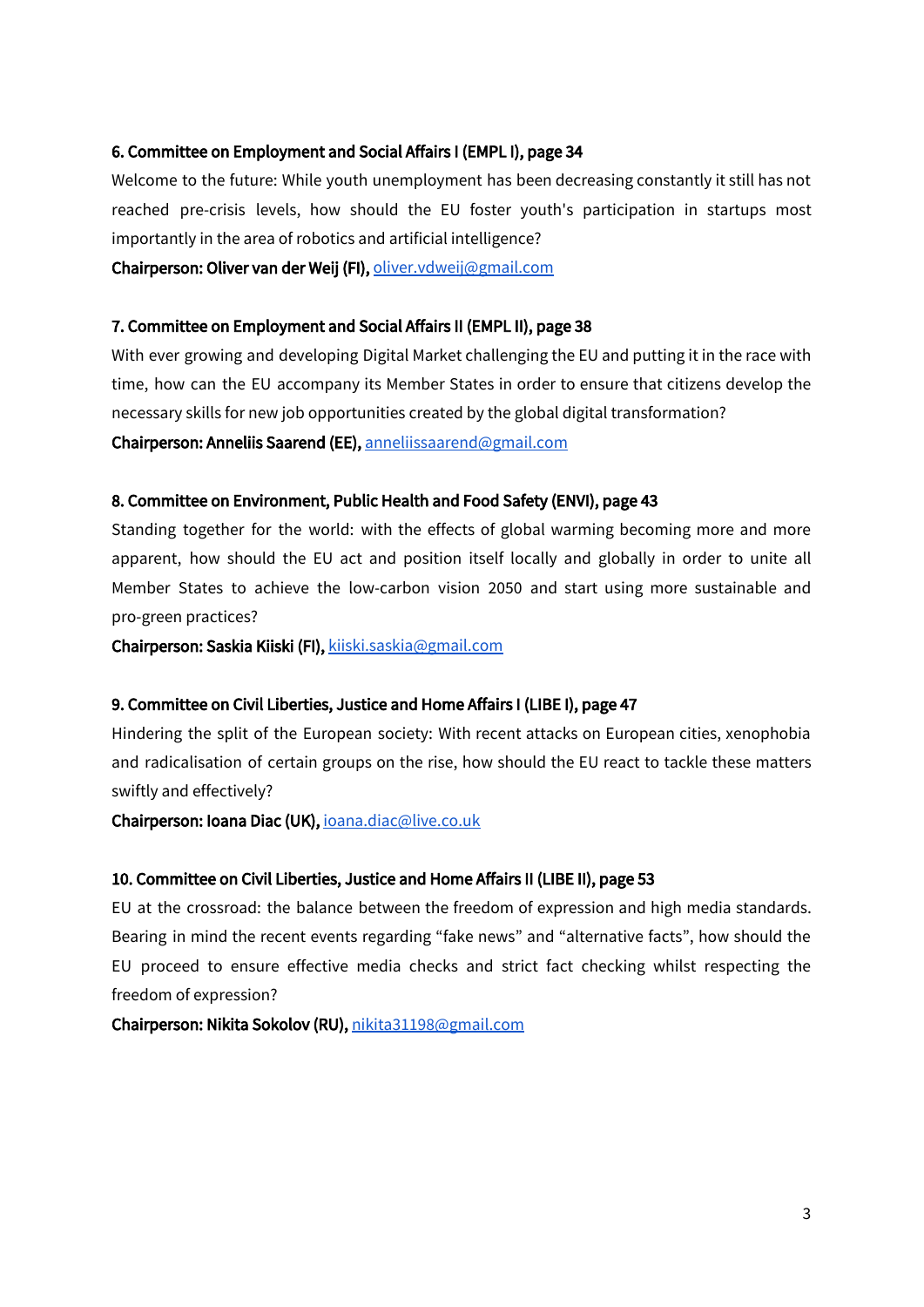#### European Youth Parliament (EYP)

The European Youth Parliament represents a non-partisan and independent educational project which is organised across Europe by young people, for young people. European Youth Parliament Finland, established in 2001, is the National Committee of EYP in Finland.

EYP encourages independent thinking and initiative in young people and facilitates the learning of crucial social and professional skills. Since its inauguration in 1987, tens of thousands of young people have taken part in Regional, National and International Sessions, formed friendships and made international contacts across and beyond borders. EYP has thus made a vital contribution towards uniting Europe.

Today, EYP is one of the largest pan-European platforms for political debate, intercultural encounters, non-formal educational work and the exchange of ideas between young Europeans. The EYP network is represented in 41 European countries and has thousands of active young volunteers.

EYP is a programme of the Schwarzkopf Foundation.

#### European Union (EU)

The European Union is an economic and political union of 28 Member States. The EU was established by the Treaty of Maastricht in 1992 upon the foundations of the European Communities.

The EU has developed a single market through a standardised system of laws which apply in all Member States. It ensures the free movement of people, goods, services and capital, including the partial abolition of passport controls within the Schengen Area. It provides legislation in justice and home affairs, and maintains common policies on trade, agriculture, fisheries and regional development. 19 Member States have adopted a common currency, the euro.

Regarding its relations to the wider world, the EU has a limited role in foreign and defence policy through the Common Foreign and Security Policy. The level and speed of integration in foreign policy, just like in all other policy areas, has been widely debated with different Member States having different opinions, and has become a major topic since 2016 in the wake of the United Kingdom's decision to leave the EU. The EU has permanent diplomatic missions around the world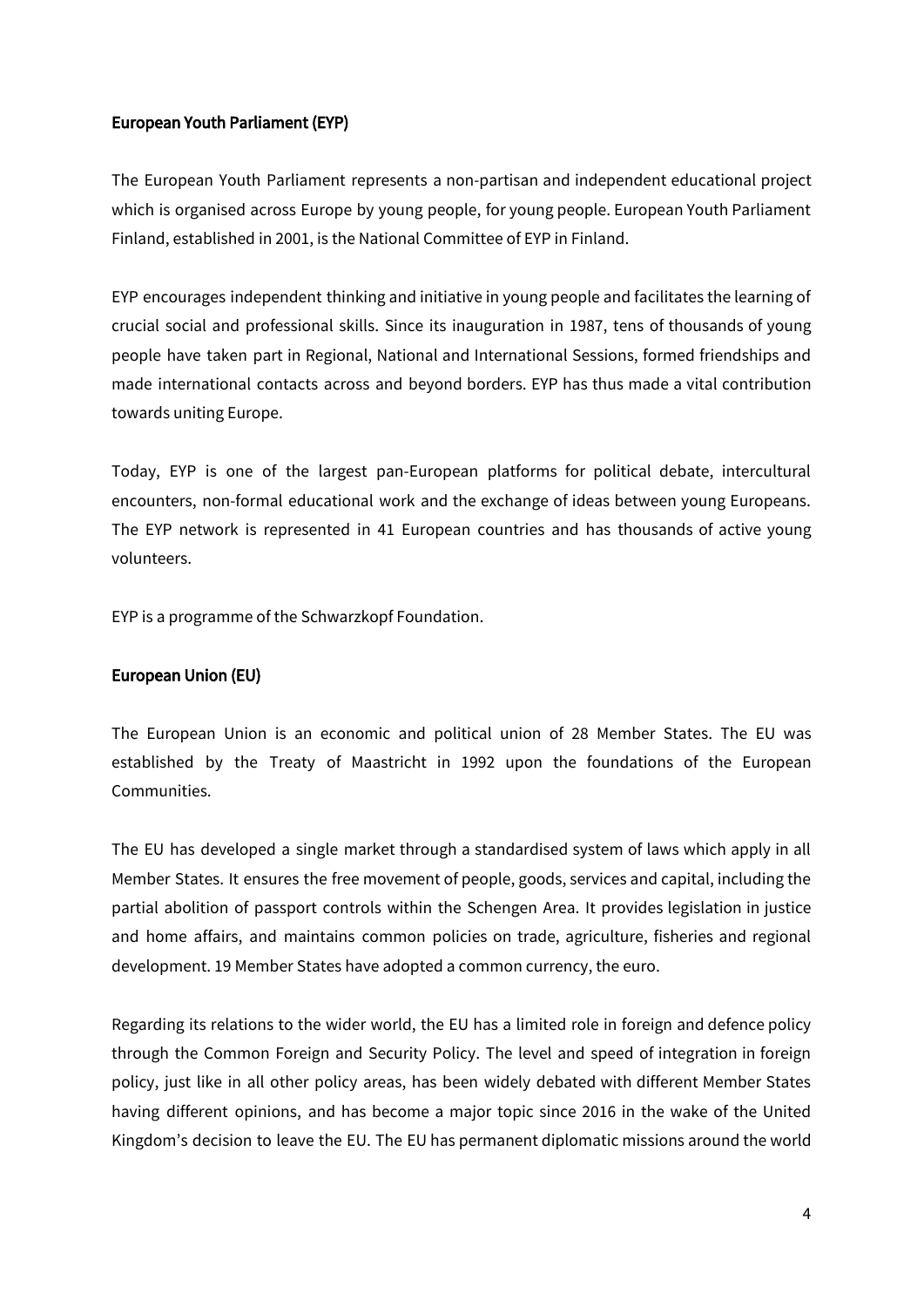and it is represented at the United Nations, the World Trade Organisation (WTO), the G8 and the G20.

The EU operates as a hybrid system of supranationalism and intergovernmentalism. This means that in certain areas, decisions are taken independently by EU institutions whereas in others, they are made through negotiations between Member States.

The EU traces its origins from the European Coal and Steel Community and the European Economic Community formed by six countries in the 1950s. Since then it has grown in size through enlargement, and in power through the addition of policy areas to its authority. The latest amendment to the fundamental treaties of the EU, the Treaty of Lisbon, came into force in 2009.

#### The Institutions of the European Union

The **European Council** is responsible for defining the general political direction and priorities of the EU. It comprises of the heads of state or government of EU Member States, the President of the European Council (currently Donald Tusk from Poland) and the President of the Commision.

The Council of the European Union (commonly referred to as the Council of Ministers) is the legislative institution of the EU that represents the governments of Member States. The other legislative body is the European Parliament. Who exactly are members of the Council of the EU depends on the topic: for instance, when discussing agricultural policy, the Council is formed by the 28 national ministers whose portfolio includes this policy agenda.

The European Parliament is the directly elected, parliamentary institution of the EU. The Parliament directly represents the citizens of the EU. Together with the Council, it forms the bicameral legislative branch of the EU. Parliament is composed of 751 MEPs. The current President is Antonio Tajani from Italy.

The **European Commission** is the executive body of the EU. It is responsible for proposing legislation, implementing decisions, upholding the treaties of the Union, and the general day-to-day running of the Union. The Commission operates as a cabinet government with 28 commissioners, one from each Member State. The current President is Jean-Claude Juncker from Luxembourg.

Other important institutions of the EU include the Court of Justice of the European Union and the **European Central Bank.** The EU also has several agencies and other institutions.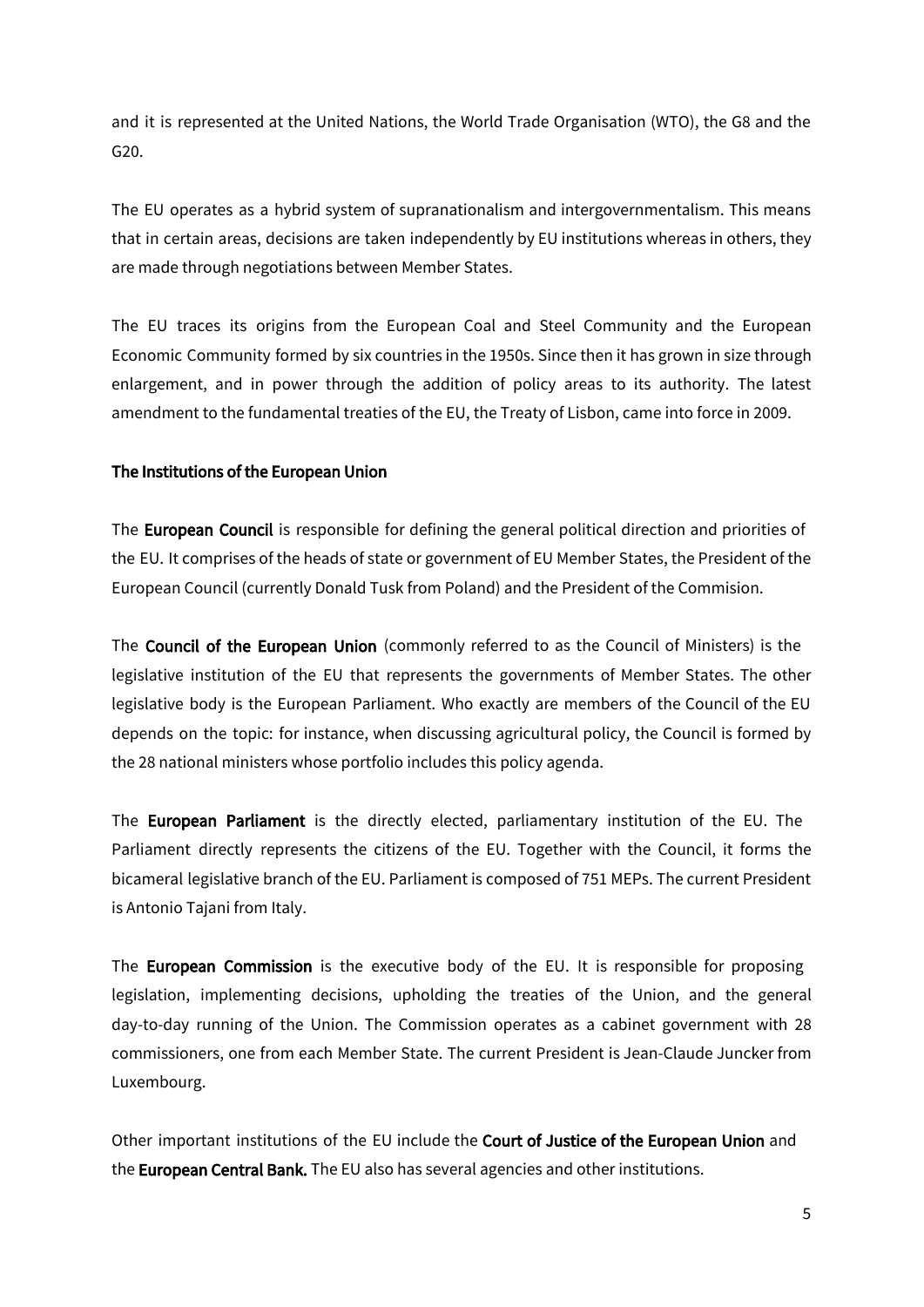#### Position Paper

As soon as you have got a clear picture of the core points related to your Committee Topic and have formed your personal opinion on it, you can start writing your Position Paper.

The purpose of the Position Paper is to generate support on an issue. It describes a personal position on a topic and the rationale behind it. The Position Paper is based on facts that provide a solid foundation for your argument and should be adequately presented by:

- Examining the strengths and weaknesses of your position.
- Evaluating possible solutions and suggesting courses of action.

A good Position Paper is usually from half to one page long, and can be structured as follows:

#### *Introduction*

It should clearly identify the issue and state the author's position. It should be written in a way that catches the reader's attention.

#### *Body*

It may contain several paragraphs; each of them presenting an idea or main concept that clarifies a portion of the position statement and is supported by evidence or facts. Evidence should lead, through inductive reasoning, to the main concept or idea presented in the paragraph. The body may begin with some background information and should incorporate a discussion on both sides of the issue.

#### *Conclusion*

It should summarise the main concepts and ideas and reinforce, without repeating, the introduction or body of the paper. It could include suggested courses of action and possible solutions.

You can find the template for writing your Position Paper with the e-mail you have received the Preparation Kit. Once you have written your Position Paper, please save…

… the file (.pdf) should be renamed as follows:

PP\_Committee\_Name\_Surname (*e.g.*, PP\_AFCO\_John\_Doe)

 $\ldots$  and send it to your chairs' e-mail **by Sunday, December 31** $^{\rm st}$ **, 2017**.

Good luck with your work!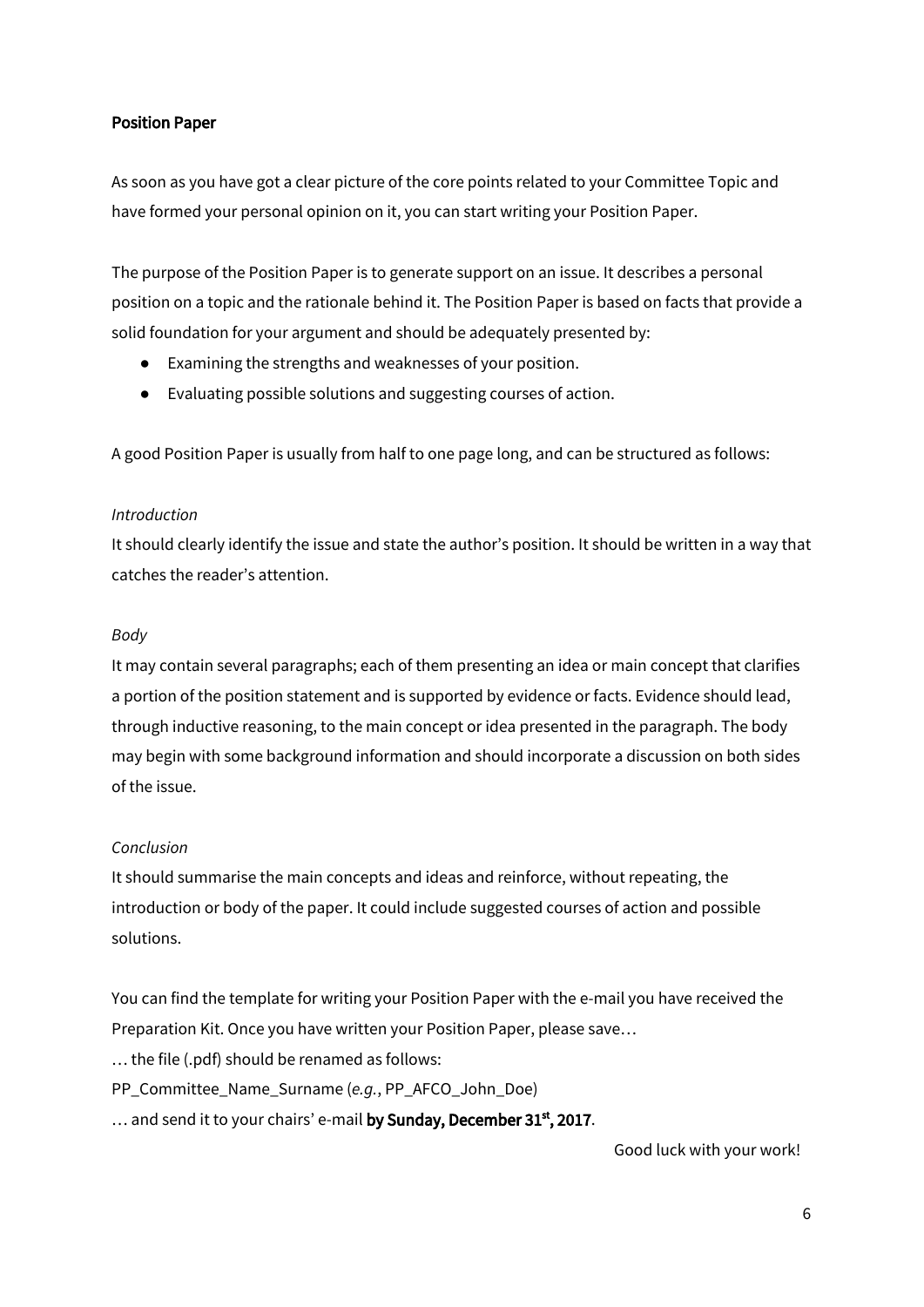#### Committee on Constitutional Affairs (AFCO)

Future of Europe: In light of the Old Continent's biggest political event in 2016 that forever ruffled the political and economic scene of the EU, increased the number of the calls for EU referendums and campaigns to leave EU or redefine several Member States' membership in the 'ever closer Union', how can the EU put under control and efficiently respond to growing scepticism among the European citizens concerning its functioning and democratic legitimacy after Brexit?

*By Aleksanteri Kekonen (Chairperson, FI)*

#### 1. The topic at a glance

The EU is facing the biggest challenges of its history. The EU needs to address the concerns of its functioning and further prevent the spreading of Euroscepticism. In 2018 the Union needs to find effective solutions to many long-lasting crisis, such as the lack of democratic legitimacy, the struggling of Eurozone, the influx of immigrants and Brexit negotiations to name few. The rise of populist and nationalist parties in Member States like Hungary and Poland have led to increased tensions with Brussels.

In all of these crises, the EU has to remember to focus on the future the youth of the Union. The youth are the most vulnerable group of people to be influenced on with radical thoughts. Therefore, it is vital for the Union to take measures that increase the awareness of civic participation among youth.

This European peace project has to take a path that keeps the objectives that were set in the [Treaty](http://www.telegraph.co.uk/news/0/treaty-rome/) of Rome in 1957 – peace, stability and prosperity. A growing number of Europeans are not satisfied with the work done by the Union, does the ongoing situation enable the EU to allow its [fundamental](https://europa.eu/european-union/about-eu/eu-in-brief_en) values of human rights, freedom, equality and rule of law to be upheld.

#### 2. Key Terms

- **Brexit:** The process of UK's withdrawal from the EU. On 29th March 2017, the UK Government officially 'triggered' the Article 50 of the Treaty on [European](http://eur-lex.europa.eu/legal-content/en/TXT/?uri=CELEX%3A12012M%2FTXT) Union (TEU) to withdraw from the EU according to the turnout of the referendum in June 2016.
- **Democratic deficit:** The lack of representation of an ordinary citizen and accountability of the EU institutions.
- **European migrant crisis:** Since 2015, rising amounts of people have come to Europe over the Mediterranean Sea seeking for safety from Europe.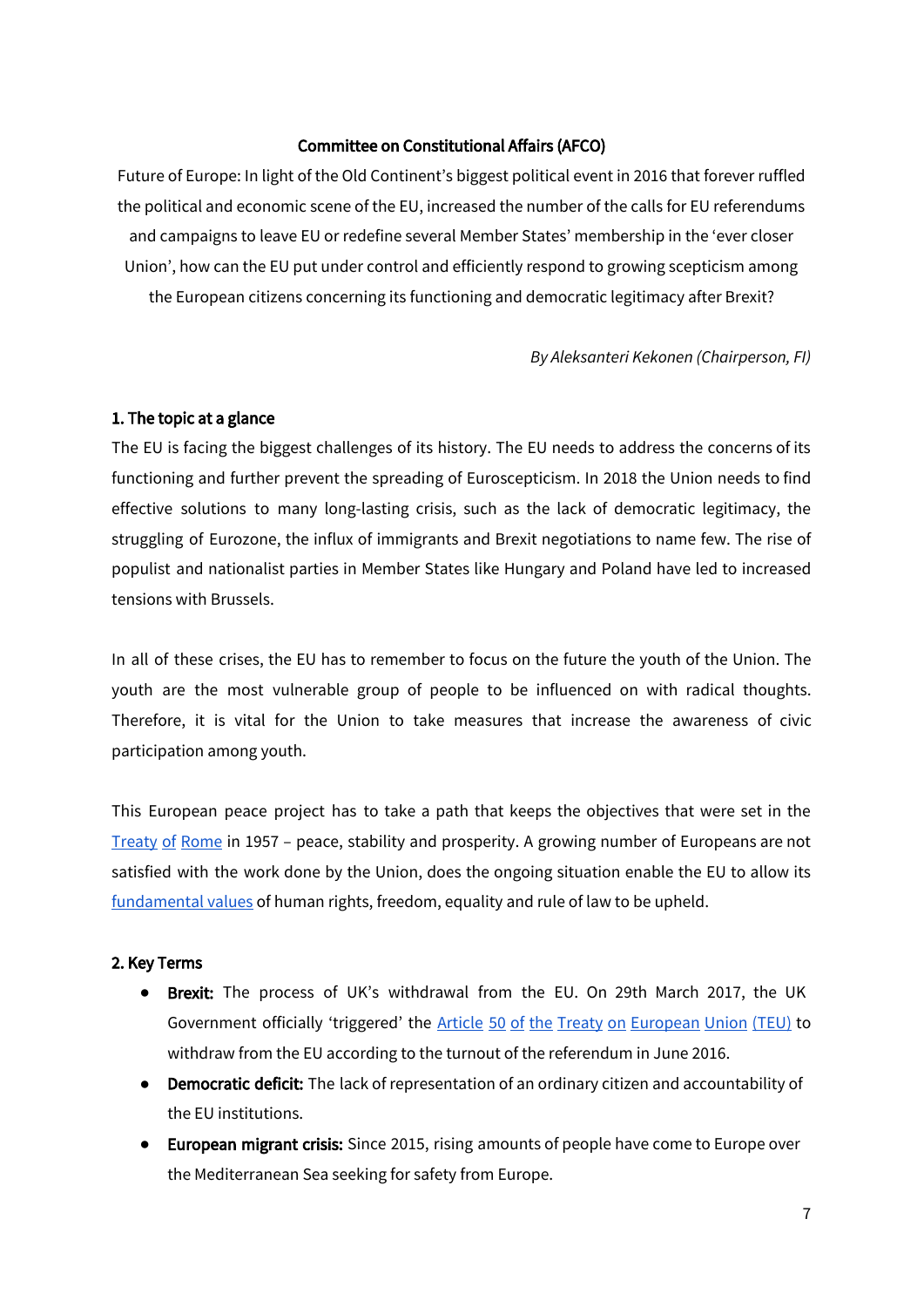- **●** Euroscepticism: A social phenomenon based on the criticism of the EU, its policies and ideals.
- **●** Eurocrisis: A debt crisis started in the 2009 due the inability of some Member States to repay their government debts. Greece, Ireland, Italy, Spain and Cyprus were the crisis hotspots.
- **●** Populism: A political approach that seeks to disrupt the existing social order by offering simple solutions that do not necessarily work in reality to large scale problems.

#### 3. Key Actors and Stakeholders

- European Parliament: The only directly elected legislative institution in EU, which aims to represent 500 million EU citizens and their views on the future of Europe through its resolutions and declarations. The Parliament is the only public forum within the EU institutions for both pro-European and Eurosceptic views.
- European Council: Consists of the Heads of State and Government that define the EU's overall priorities and political directions forming the major political decisions of the present and future of the Union.
- Member States: Governments, specifically the Ministries of Education in each Member State have the ultimate responsibility and right to determine the contents of the national curriculum. The aim of the Ministries is to offer their citizens education that prepares them to the labour market keeping in mind the promotion of national culture and reinforcement international cooperation.
- Eurosceptic parties and voters: During the past decade, Eurosceptic parties have increased their popularity among the EU citizens and have inevitably solidified their presence in the EU's political spectrum. Far-right and far-left wing parties play one of the major roles in the rise of Euroscepticism.

#### 4. What has been done so far?

The EU has gone through reforms to improve its existing actions. The structure has been altered throughout the history of the Union. Most importantly in 2004, the Union was proposed a constitution. The Treaty establishing a [Constitution](https://europa.eu/european-union/sites/europaeu/files/docs/body/treaty_establishing_a_constitution_for_europe_en.pdf) for Europe was an unsuccessful attempt to further deepen the integration of the Union. The proposal was blamed to be extremely federalist and accelerating the drive to the result 'United States of Europe' or too neoliberalist leading into the destruction of the social protection of Europe. All of the 25 Member States at that time signed the Treaty on 29 October 2004, and 18 Member States had ratified the Treaty. However, France and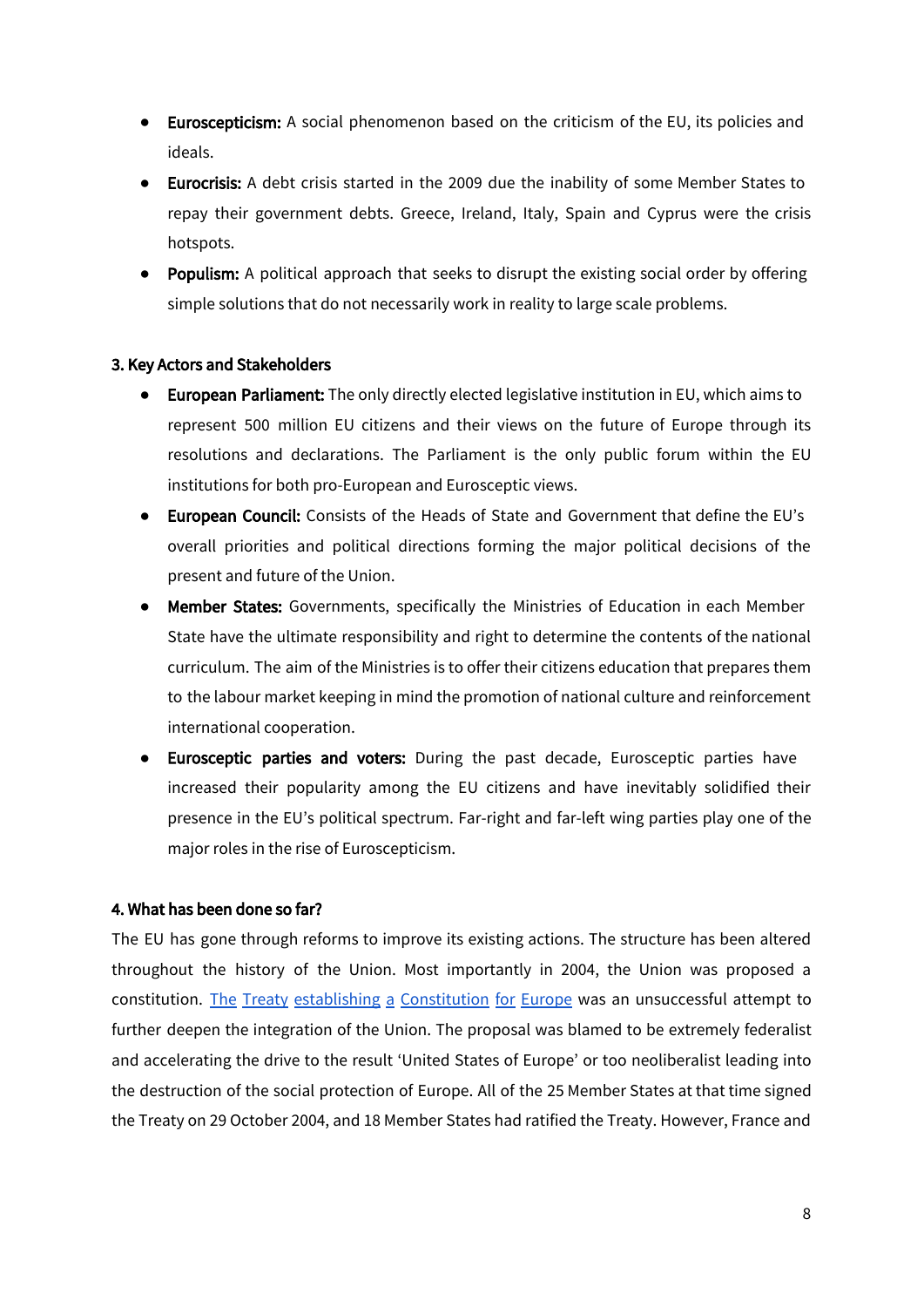Netherlands carried out popular votes both resulting majority being against in the ratification process. As a result of these two referendums, the Treaty proposal was rejected in 2005.

Right after the rejection of the Constitutional Treaty, works on the Treaty of [Lisbon](http://eur-lex.europa.eu/legal-content/EN/TXT/?uri=LEGISSUM:ai0033) began. It includes a large amount that of the core goals of the Constitutional Treaty but also the new one were more highly focused on and the level of ambition was lowered to achieve something concrete. The core goal set for the Treaty of Lisbon is improving the decision-making processes through more democratic procedures also countering the prolonged challenge of legitimacy of the entire Union. This was achieved through measures like introducing [Qualified](http://eur-lex.europa.eu/summary/glossary/qualified_majority.html) Majority Voting (QMV) in the Council of the European Union in most policy areas, Ordinary Legislative Procedure, which initially increases the power of the European Parliament and the legislative initiative for the citizens, [European](http://ec.europa.eu/citizens-initiative/public/basic-facts) Citizens' Initiative (ECI). Treaty of Lisbon was exceptionally successful, because it made an unanimous decision to strengthen the position of the High [Representative](http://eur-lex.europa.eu/summary/glossary/high_representative_cfsp.html) of the [Union](http://eur-lex.europa.eu/summary/glossary/high_representative_cfsp.html) for Foreign Affairs and [Security](http://eur-lex.europa.eu/summary/glossary/high_representative_cfsp.html) Policy by a seat on the European Commission, which essentially increases the consistency and coherence of the external relations of the Union.

Consequented by the recent crisis, the decision makers of the EU were forced into further actions which led to three approved [resolutions](http://www.europarl.europa.eu/news/en/press-room/20170210IPR61812/parliament-sets-out-its-vision-for-the-future-of-europe) on the 16th of February in the European Parliament on boosting the capacity of the EU to act, restore citizen's trust and to prepare the Eurozone for outside shocks. The resolutions exploring the future development of the EU most importantly contained measures the maximise the utilisation of the Treaty of Lisbon, reinforcing the Eurozone and reforming alreading existing treaties to meet the present needs. The purpose of the resolutions was the clarify the position of the Parliament on the future of Europe.

In addition to the measures that are in place concerning the function of the EU, it funds various organisations and programs like **Erasmus**+ and the **[European](http://www.europarl.europa.eu/european-youth-event/en/home/home.html) Youth Event** that benefit the Union with results of building a stronger European identity to young generations and spreading understanding of the Union. According to Coen van de [Kraats,](http://ifair.eu/preaching-to-the-converted-euroscepticism-education-and-cross-border-experiences/) Euroscepticism is less likely among people who have been on an exchange. This clearly states that one of the most known EU funded projects, Erasmus+, inevitably enforces the fundamental values of the peace project. Also other EU funded or supported youth organisations encourage civic involvement, which increases the future-minded understanding of the world among the youth.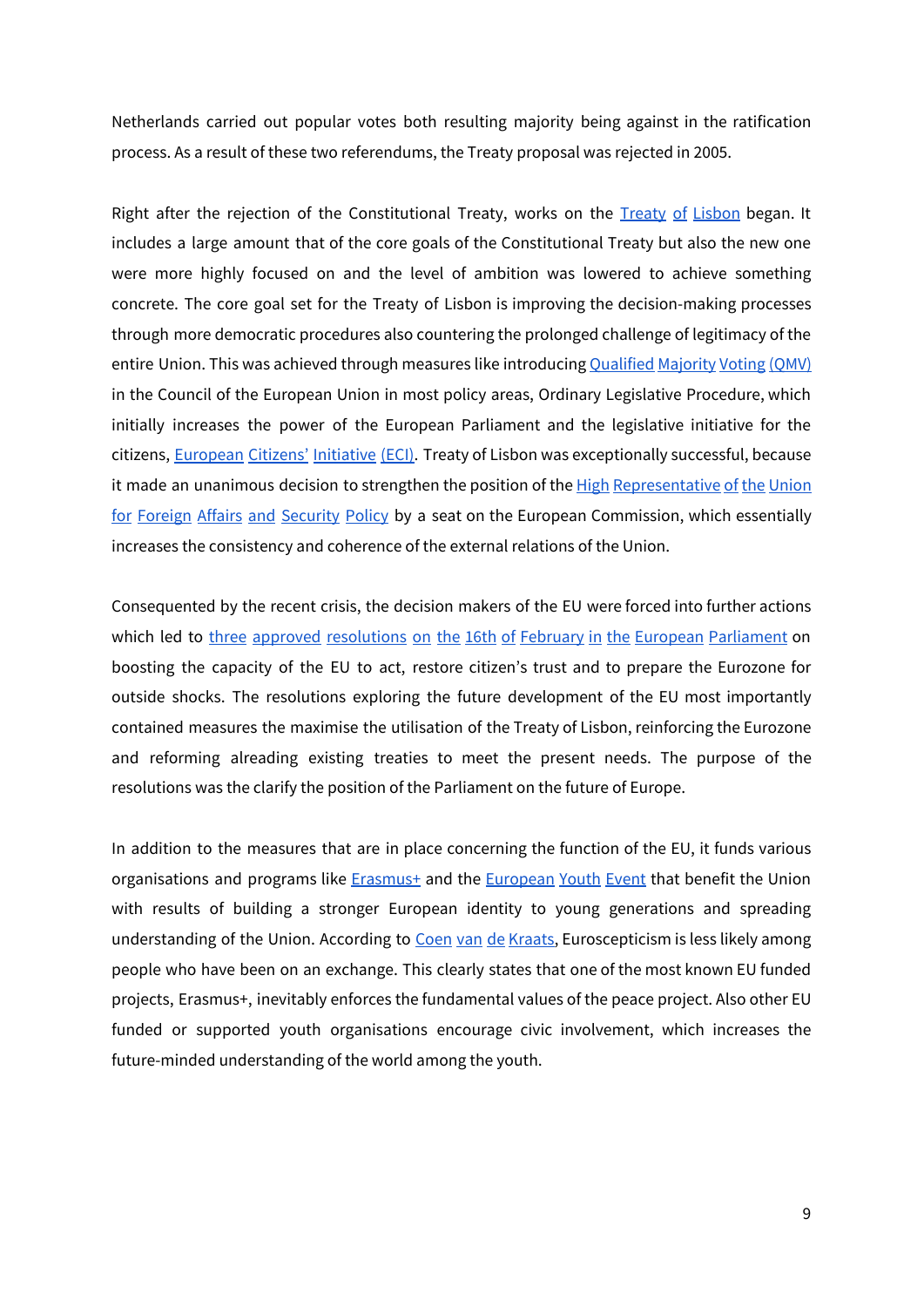#### 5. Key Conflicts

The concerns on the functioning and democratic legitimacy of the EU causes scepticism especially among the vulnerable. The challenge is created by a number of factors. The lack of democratic legitimacy grounds on the distant and non transparent decision making processes of the EU for a regular citizen. The problem is highlighted especially in the citizens of smaller Member States, because large Member States have comparably more power than smaller Member States. For example, the five largest Member States have the majority in the European Parliament even with the degressive [proportionality](http://www.europarl.europa.eu/RegData/etudes/IDAN/2017/583117/IPOL_IDA(2017)583117_EN.pdf) policy. With this challenge the power of the Parliament has been increased several times, most recently in the Treaty of Lisbon, to increase the representation of EU citizens in the decision-making processes.

Another challenge for the Union is the slow decision-making process in the EU institutions. Decisions that are made in the Council of the European Union usually only need a [qualified](http://www.consilium.europa.eu/en/council-eu/voting-system/qualified-majority/) [majority,](http://www.consilium.europa.eu/en/council-eu/voting-system/qualified-majority/) but for decisions concerning for instance social or defence policies the Council has to be [unanimous](http://www.consilium.europa.eu/en/council-eu/voting-system/unanimity/). This has kept the Council from making brave decisions concerning the future of Europe.

Struggling of the Eurozone has resulted in further concerns of the necessity of the monetary union. As a structural challenge, the monetary union has the [autonomy](https://www.ecb.europa.eu/mopo/eaec/fiscal/html/index.en.html) of fiscal policies in the Member States. However, the autonomy in the fiscal policies requires strict guidelines and a common fiscal discipline. Passively monitored excessive public debt caused the instabilities and market disturbances. The structural challenges have been there from the beginning since the creation of the Economic and Monetary Union in the Treaty of [Maastricht,](https://europa.eu/european-union/sites/europaeu/files/docs/body/treaty_on_european_union_en.pdf) but when the consequences of the [financial](https://www.thebalance.com/2008-financial-crisis-3305679) crisis originating from the United States struck simultaneously with the already existing challenges the bottleneck snapped.

European migrant crisis has greatly added on to the Euroscepticism due to the EU's inefficient handling of the crisis. Since the beginning of the migrant crisis in 2015, Member States have contradicted each other with different approaches and solutions to the crisis. Some Member States like Germany and Sweden are suggesting an 'open-door' policy appealing into humanitarian reasons, yet Member States like Hungary and Greece are proposing for stricter immigration policies. According to the **Dublin [Regulation](http://eur-lex.europa.eu/legal-content/EN/ALL/;jsessionid=jHNlTp3HLjqw8mqGbQSpZh1VWpjCyVQq14Hgcztw4pbfSQZffnrn!557467765?uri=CELEX:32013R0604)**, asylum seekers should apply for the asylum from the country they first enter in. This is unfavorable for Member States in the border regions of the Union. However, the EU has taken action to even up the burden. Member States have decided on internal transfers of immigrants with a weak success, only Finland and Malta have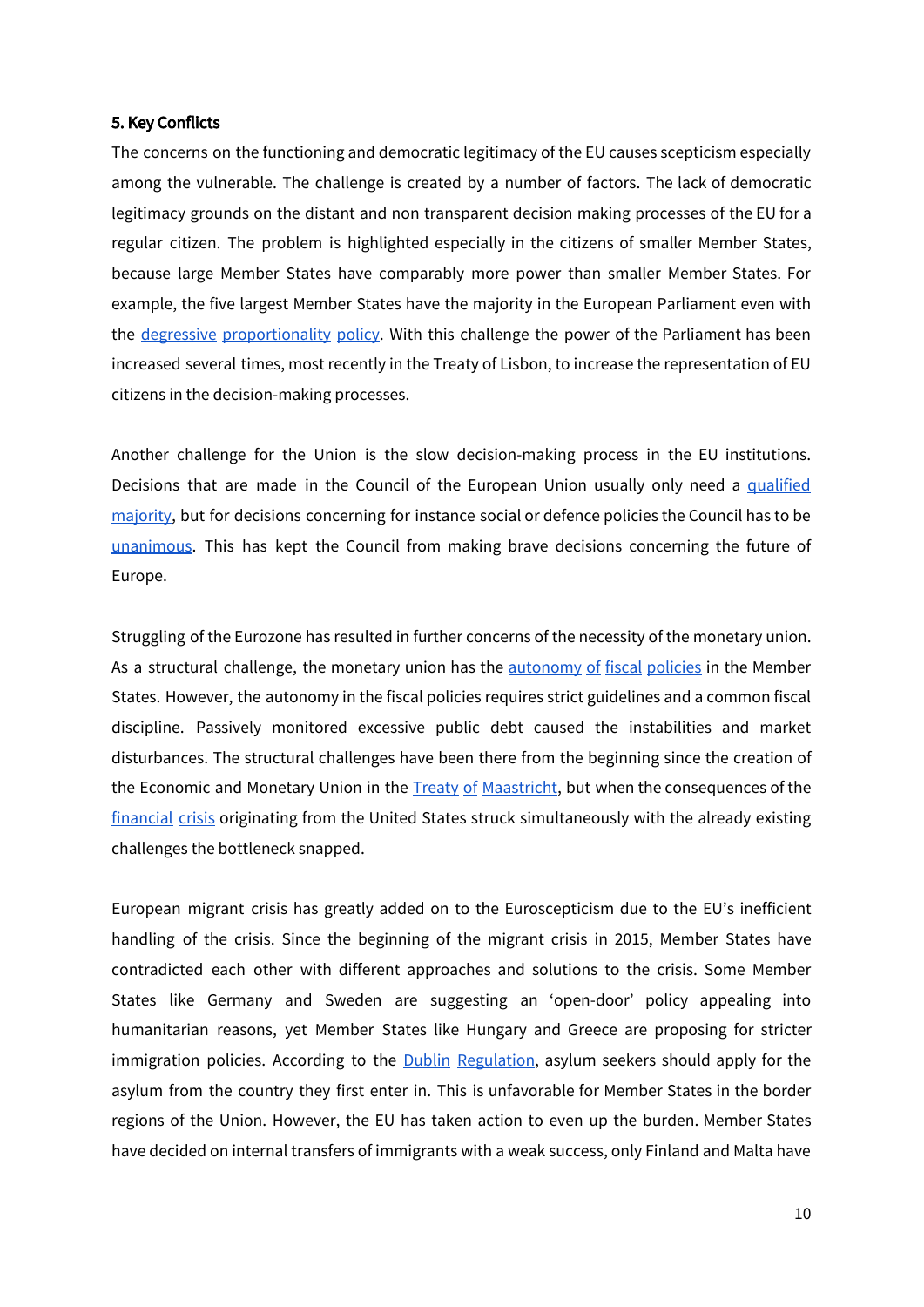met up to the agreed numbers. Warning signs of individual Member States taking action can be seen from Hungary building a wall on the border of Serbia to prevent the immigrants from coming or Bulgaria doing the same on the Turkish border.

The rise of populism and nationalism in Europe is evidently increasing the amount of Euroscepticism in the EU. It is essentially caused by the lack of knowledge about the EU and disinformation in fake news, which both are threatening the fundamental values of the Union. Populist and nationalist movements make use of the current moment and gain support from the most vulnerable, the unemployed, the young and the outcasted. The weakness of the Union is that media is usually not on their side, that even the word 'directive' is now a days associated with a negative tone. As education belongs to the supportive competences of the EU mentioned in Article 6 of the Treaty on the [Functioning](http://eur-lex.europa.eu/legal-content/EN/TXT/?uri=celex%3A12012E%2FTXT) of the European Union (TFEU), it can not demand the Member States to include needed information of the EU in the national curricula.

#### 6. Questions to consider

- Which future path should the EU choose to meet the concerns of Union's legitimacy?
- What kind of actions should the EU take to tackle the migration crisis from further spreading Euroscepticism?
- How can the EU solve the youth unemployment crisis in order to ensure the fundamental values of peace, stability and prosperity of the Union?
- What measures should Member States take to raise the awareness of youth about EU?

#### 7. Further links

- Catarina [Fernandes](http://www.businessinsider.com/why-youth-are-not-defending-european-union-2017-1?r=US&IR=T&IR=T) Martins, 'Why young people in Europe are absent when it comes to [defending](http://www.businessinsider.com/why-youth-are-not-defending-european-union-2017-1?r=US&IR=T&IR=T) a united EU' (Article 2017)
- Stefan Lehne, ['Populism:](http://carnegieeurope.eu/2017/06/06/populism-risks-and-impact-on-european-states-pub-71170) The Risks and Impact on European States' (Article 2017)
- Oxford Analytica, ['Prospects](https://dailybrief.oxan.com/Analysis/DB214713/Prospects-for-the-EU-in-2017) for the EU in 2017' (Article 2016)
- **European Union Website, 'EU [institutions](https://europa.eu/european-union/about-eu/institutions-bodies_en) and other bodies' (Article 2017)**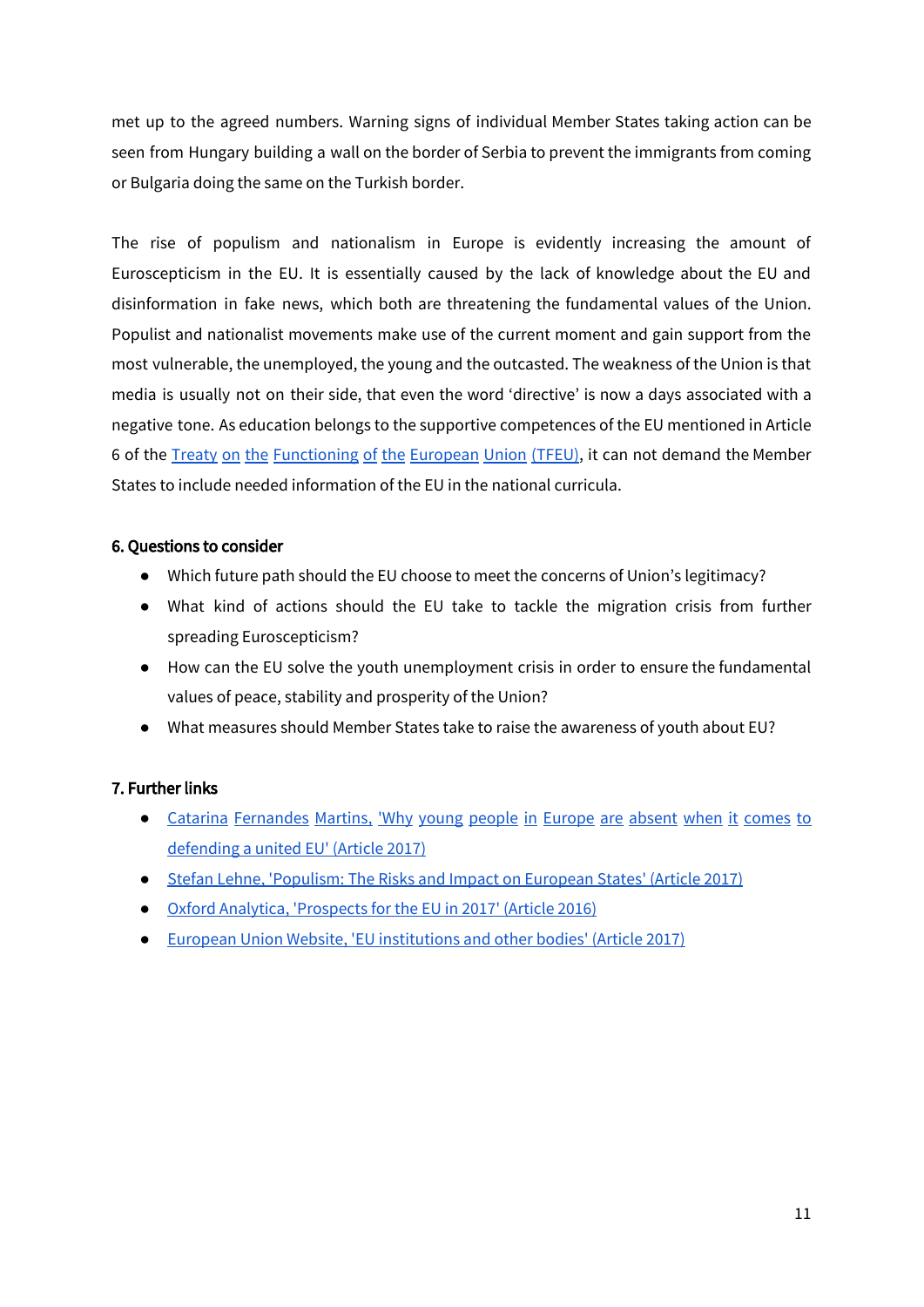#### Committee on Foreign Affairs I (AFET I)

Cooperation between the continents: With recent political developments causing concern over the future of EU-US relations, how can the EU strengthen its ties with one of its most important bilateral partners whilst upholding the Union's own values and ideals?

*By Kārlis Logins (Chairperson, LV)*

#### 1. The topic at a glance

The state of relations between the United States (US) and the EU have been in ever-increasing turmoil over the past few months. As a result of the 2016 US elections, with the Republican Party gaining control over the House of [Representatives](http://edition.cnn.com/election/results/house), the [Senate](http://edition.cnn.com/election/results/senate) and the [Presidency,](http://edition.cnn.com/election/results/president) through the election of Donald Trump as the 45th [President](http://edition.cnn.com/election/results/president) of the United States, many policies enacted by the Democratic administration since 2008 are now under serious scrutiny. As one of the EU's most important third country partners, the effects of such political change are not contained domestically. In the areas of trade, security and defence, and the environment, the change in political climate and the decisions made by the administration and President Trump in recent months are playing an increasing role in the strategic direction of the EU.

In trade, talks of a comprehensive trade agreement between the EU and the US have halted entirely. Aiming for tariff-free exchange of goods and services between the two parties, negotiations over the Transatlantic Trade and Investment Partnership (TTIP), met with opposition from both US and EU officials in 2016, have now lost all [traction.](https://www.theguardian.com/business/2017/jun/05/hopes-of-eu-us-trade-agreement-put-on-ice-say-brussels-sources)

Regarding security and defence, however, President Trump's criticism of NATO and the EU's reliance on third countries for its military defence have caused greater concern. Similarly, the US' meddling in the affairs of the Middle East and the Israeli-Palestinian Conflict heavily opposes the direction of EU foreign policy. Lastly, the US' withdrawal from the Paris Agreement and reduced multilateral environmental cooperation is not only detrimental to the campaign against global climate change but such non-cooperation creates a gap for other global powers, including the EU, to fill.

#### 2. Key Terms

**●** [United Nations Framework Convention on Climate Change](http://unfccc.int/2860.php) (UNFCCC): An international environmental treaty, serving as the cornerstone of the Paris Agreement and the Kyoto Protocol.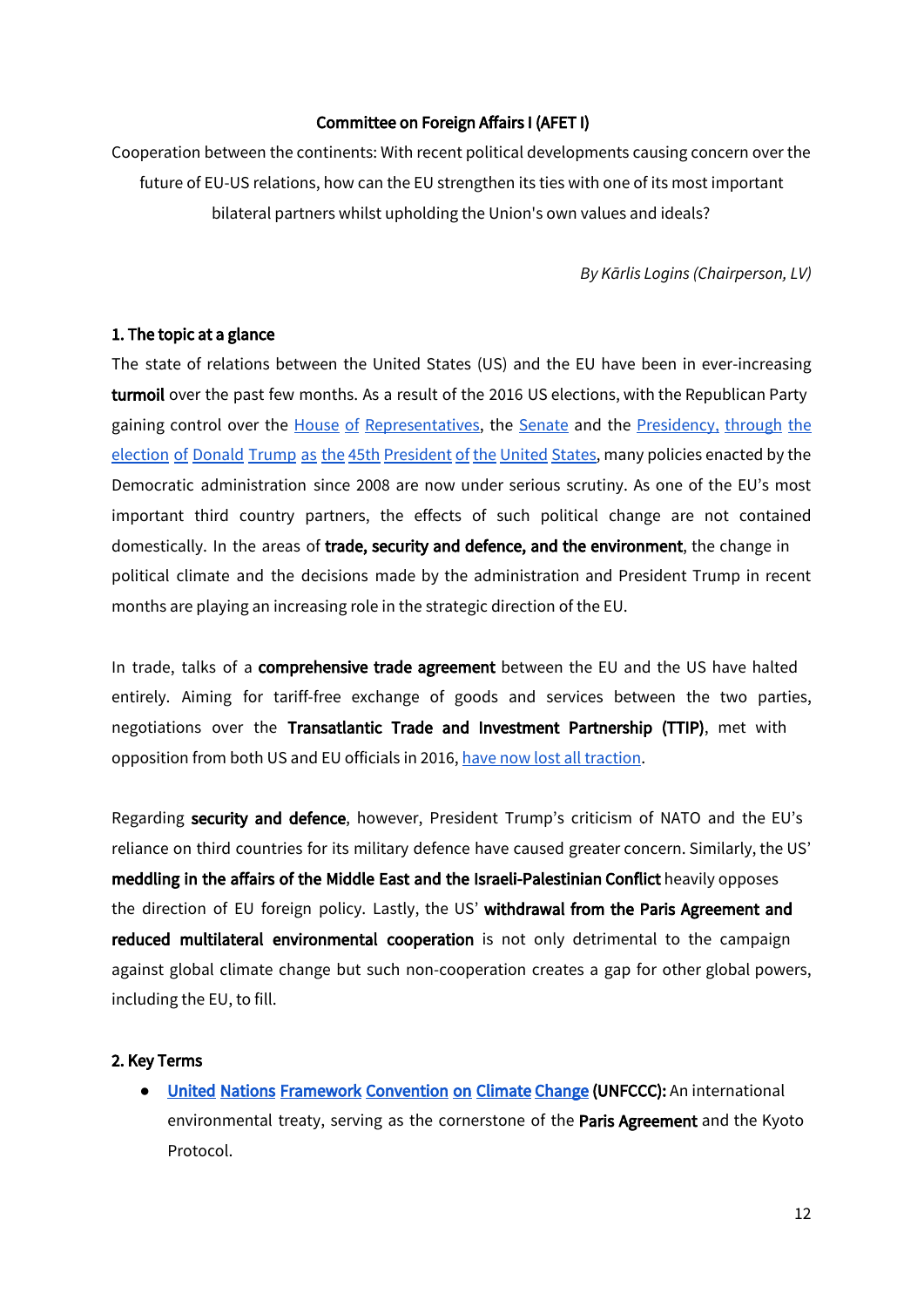- Paris Agreement: The Agreement is based upon signatory nations' pledges to lower their carbon footprints with the assurance that such pledges would be reviewed by other nations every few years. The role of the US and the effects of its' withdrawal from the Paris Agreement are in overseeing and aiding other countries, especially in the developing world, to reach their individual goals set as part of the agreement. As of November 2017, [the](https://www.theguardian.com/environment/2017/nov/07/syria-signs-paris-climate-agreement-and-leaves-us-isolated) US is the only [country](https://www.theguardian.com/environment/2017/nov/07/syria-signs-paris-climate-agreement-and-leaves-us-isolated) in the world not part of the Paris [Agreement,](https://www.theguardian.com/environment/2017/nov/07/syria-signs-paris-climate-agreement-and-leaves-us-isolated) with 197 signatory states in total.
- **Bilateral trade deal:** A deal between two parties to facilitate investment and the exchange of goods, by reducing or eliminating tariffs, quotas, or any other barriers to trade.
- Transatlantic Trade and Investment Partnership (TTIP): A bilateral trade agreement between the EU and the US, for which negotiations have now stopped. The agreement would aim to advance economic growth via market regulations and simplified import, export, and investment, as well as to create an open market between the two parties.
- [Permanent Structured Cooperation](http://www.consilium.europa.eu/en/press/press-releases/2017/12/11/defence-cooperation-pesco-25-member-states-participating/) (PESCO): Joint EU defence [agreement](http://www.businessinsider.com/eu-launches-a-defence-pact-that-has-been-50-years-in-the-making-2017-12) signed by 25 Member States aimed at developing the EU's military defence efforts and minimising its reliance on third countries, such as the US and, following its withdrawal from the Union, the UK.

#### 3. Key Actors and Stakeholders

- **●** World Trade Organisation (WTO): Trade between the EU and the US currently follows the guidelines and tariffs set by the WTO. Such guidelines serve the purpose of opening trade indiscriminately; as a result of a trade agreement between the two parties, the procedure of the WTO would be overruled. Alongside its system for trade rules, the WTO also provides a forum for trade talks and settling disputes between trading nations.
- United Nations (UN): The UN holds a stake in both international security, with its global peacekeeping programmes, and environmental defence. Diplomatically, the EU tends to comply with the UN with regard to foreign intervention, while the US opposes seeking authorisation from the organisation in such matters.
- European Commission: The executive branch of the EU, with the power to propose legislation and implement various decisions, regarding environmental protection and security and defence, as well as the TTIP agreement and any other potential trade deals, being the EU's negotiator in such areas. The European Commission is responsible for upholding the values of the Union, and, in doing so, has been vocal in its resistance to the state-centric direction of the US, criticising its [domestic](http://abcnews.go.com/International/wireStory/eu-complains-us-tax-plans-endanger-eu-us-51855911) efforts, such as a tax plan [which](http://abcnews.go.com/International/wireStory/eu-complains-us-tax-plans-endanger-eu-us-51855911) would risk hampering [transatlantic](http://abcnews.go.com/International/wireStory/eu-complains-us-tax-plans-endanger-eu-us-51855911) trade, and recent foreign policy decisions.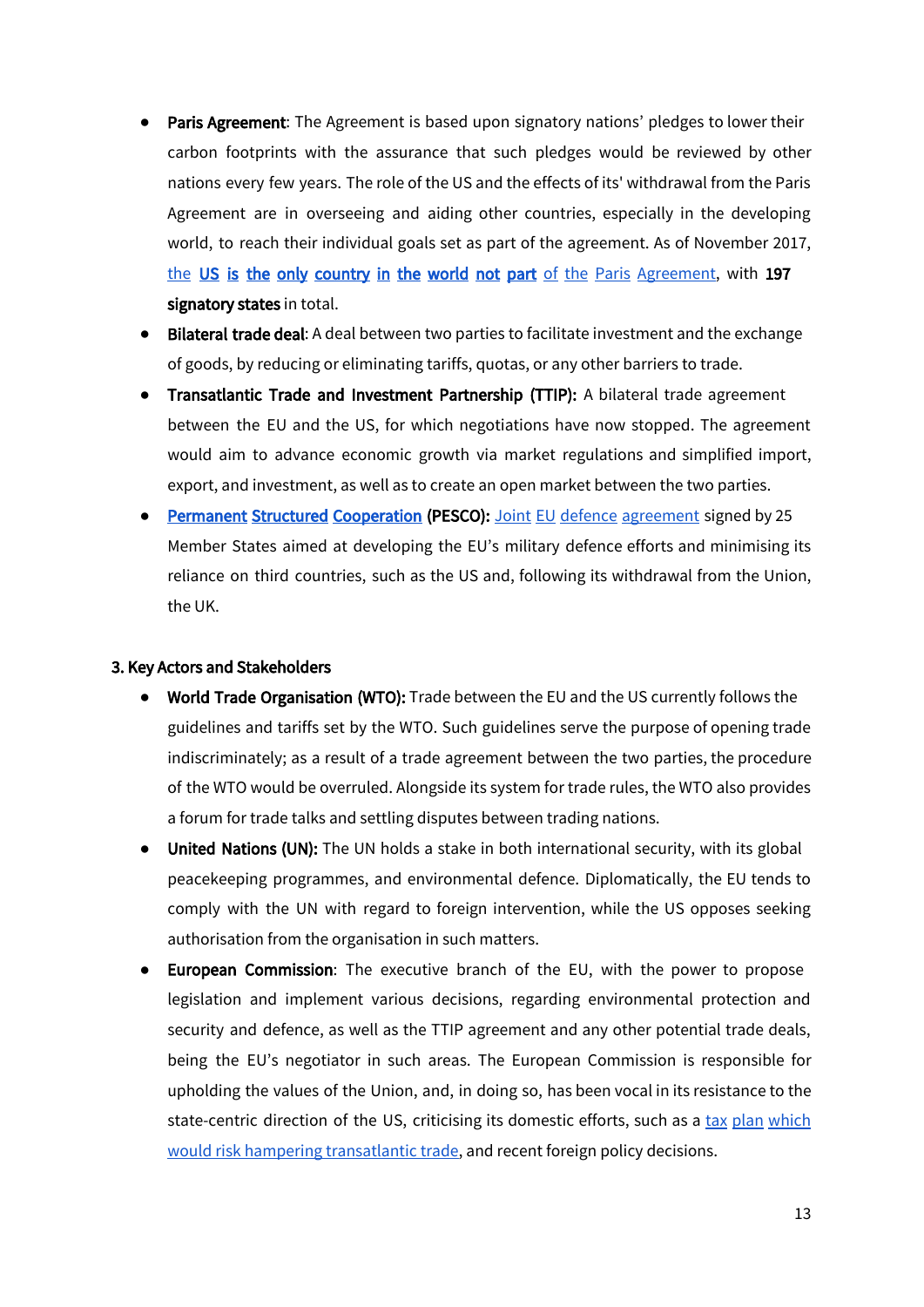- Member States: By influencing the strategic direction of the EU, Member States play a role in all areas covered by the topic – both in terms of trade and security, and holding responsibility for their own sustainability goals set as part of the Paris Agreement.
- Germany: Being the Member State with the [largest](http://ec.europa.eu/eurostat/statistics-explained/index.php/File:Exports_of_goods_to_other_Member_States,_2015-F2.png) export of goods in the EU, Germany is in strict opposition of the [protectionist](https://www.theguardian.com/us-news/2017/mar/17/trump-merkel-white-house-trade-refugees-wiretapping) direction of the US and supports the globalisation of trade.
- France: While President Macron has voiced his intent to [collaborate](https://www.cbsnews.com/news/emmanuel-macron-french-election-matters-to-us-donald-trump/) with the US in security and [counterterrorism,](https://www.cbsnews.com/news/emmanuel-macron-french-election-matters-to-us-donald-trump/) he has also opposed President Trump's administration in other areas, such as the environment. Along with Germany, the two states have [promised](http://www.independent.co.uk/news/world/europe/trump-climate-change-funding-france-uk-vow-make-up-money-paris-agreement-a8057546.html) to make up for the [shortfall](http://www.independent.co.uk/news/world/europe/trump-climate-change-funding-france-uk-vow-make-up-money-paris-agreement-a8057546.html) in climate finance left by the US leaving the Paris Agreement.
- United Kingdom: Member State in the negotiating process for its withdrawal from the EU. In its period of withdrawal, while it builds trade relationships outside of the Single Market, the UK has both power and incentive to impact the trade decisions of the US and the EU.
- North Atlantic Treaty Organisation (NATO): Intergovernmental military alliance consisting of European and North American states. Though criticised by [President](http://www.newsweek.com/european-union-tries-look-past-trumps-remarks-543329) Trump heavily during his election [campaign,](http://www.newsweek.com/european-union-tries-look-past-trumps-remarks-543329) the US has recently reaffirmed its [commitment](http://www.dw.com/en/tillerson-reaffirms-us-committment-to-transatlantic-ties/a-41664167) to the [military](http://www.dw.com/en/tillerson-reaffirms-us-committment-to-transatlantic-ties/a-41664167) union.

#### 4. What has been done so far?

Although the ideals of both parties seem distant, the relationship between the EU and the US largely exists upon [shared](http://www.europarl.europa.eu/unitedstates/en/eu-us-relations/shared-values) values of human dignity, freedom, the rule of law, democracy, equality, the market economy, and a strong fundamental respect for human rights, including minority rights. This definition serves as a guideline to what values are non-negotiable in an EU-US partnership.

Third parties from both the US and the EU have plans to revert the damage dealt by the Federal government's recent decisions regarding environmental issues. With the withdrawal from the Paris Agreement, reduced [spending](http://www.climatechangenews.com/2017/03/16/trump-budget-us-stop-funding-un-climate-process/) for UN climate funding and a loss of USD 2 billion for fighting climate change in [developing](http://www.climatechangenews.com/2017/03/16/trump-budget-us-stop-funding-un-climate-process/) countries, a **[Climate Alliance](https://www.usclimatealliance.org/)** has been formed in the US by State governments in opposition to the climate change views voiced by their Federal counterpart. This alliance aims to uphold the objectives of the Paris Agreement in their states' borders, by reducing greenhouse gas emissions and meeting green energy [guidelines](https://www.epa.gov/energy-independence) set by the previous [administration's](https://www.epa.gov/energy-independence) Clean [Power](https://www.epa.gov/energy-independence) Plan and opposed by [President](https://www.epa.gov/energy-independence) Trump. In the EU, [France](http://www.independent.co.uk/news/world/europe/trump-climate-change-funding-france-uk-vow-make-up-money-paris-agreement-a8057546.html) and [Germany](http://www.independent.co.uk/news/world/europe/trump-climate-change-funding-france-uk-vow-make-up-money-paris-agreement-a8057546.html) have vowed to account for the loss in climate finance that [resulted](http://www.independent.co.uk/news/world/europe/trump-climate-change-funding-france-uk-vow-make-up-money-paris-agreement-a8057546.html) from the US' [withdrawal](http://www.independent.co.uk/news/world/europe/trump-climate-change-funding-france-uk-vow-make-up-money-paris-agreement-a8057546.html) as well.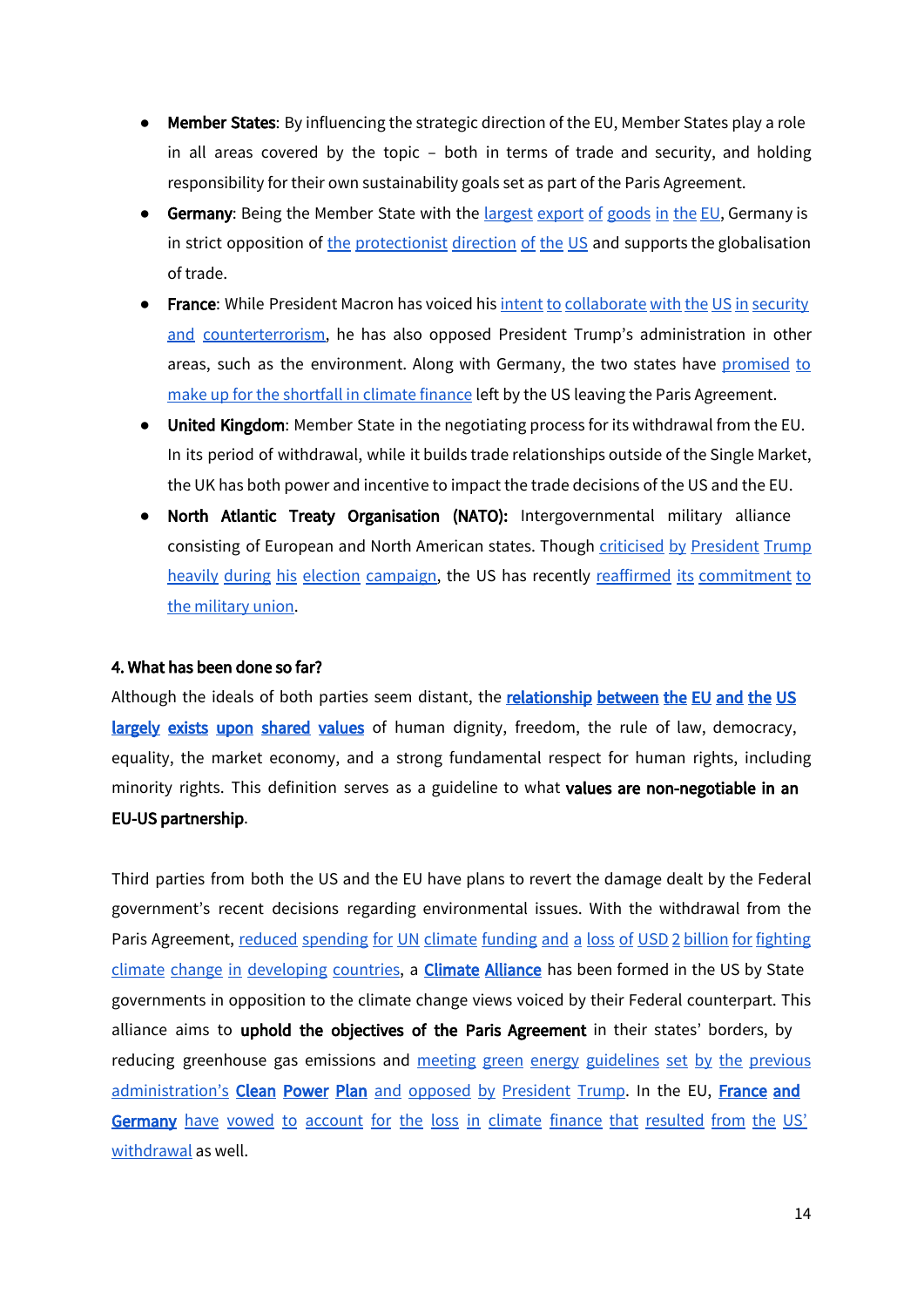Regarding security, while the EU has no military force of its own, NATO plays a large role in the internal defence of the Union, with most [Member](https://www.britannica.com/topic/North-Atlantic-Treaty-Organization) States being part of the organisation. The two transatlantic partners also have collaborative agreements addressing global security, through such terms as the Middle East Peace [process](https://eeas.europa.eu/headquarters/headquarters-homepage/337/middle-east-peace-process_en), among [others](http://www.europarl.europa.eu/RegData/etudes/BRIE/2016/589784/EPRS_BRI(2016)589784_EN.pdf), and counterterrorism, via the [EU-US](http://europa.eu/rapid/press-release_IP-17-99_en.htm) Terrorist Finance Tracking [Programme](http://europa.eu/rapid/press-release_IP-17-99_en.htm) Agreement and EU-US Passenger Name Records [Agreement](http://europa.eu/rapid/press-release_IP-17-99_en.htm). In a further step towards the Union's non-reliance on third country militaries, 25 Member States have recently signed the Permanent Structured Cooperation (PESCO) agreement – a joint EU [defence](http://www.cbc.ca/news/world/european-union-defence-pact-1.4448347) pact, aiming to fund, develop, and deploy armed forces cooperatively, to boost the Union's collective security efforts.

#### 5. Key Conflicts

While President Trump's views regarding trade have been criticised as protectionist in nature, due to the standstill in Trans-Pacific Partnership and TTIP negotiations, the US has shown a cle[a](http://ec.europa.eu/eurostat/statistics-explained/index.php/USA-EU_-_international_trade_and_investment_statistics#EU.E2.80.93US_position_in_world_trade)r willingness to cooperate with the EU as well. The US and the EU make up nearly a third of [the world's trade](http://ec.europa.eu/eurostat/statistics-explained/index.php/USA-EU_-_international_trade_and_investment_statistics#EU.E2.80.93US_position_in_world_trade) and [share 50% of the global GDP](http://foreignpolicy.com/2017/02/24/infographic-heres-how-the-global-gdp-is-divvied-up/). Concerning Brexit negotiations, the US has also [expressed](http://www.telegraph.co.uk/news/2017/04/22/donald-trump-ready-do-trade-deal-eu-ahead-uk/) its will to establish [a trade deal with the](http://www.telegraph.co.uk/news/2017/04/22/donald-trump-ready-do-trade-deal-eu-ahead-uk/) EU ahead of the UK, thus giving the Union a stronger negotiating position. However, no such talks have commenced, leaving the EU in a position of uncertainty; now, the Union needs to consider how to maintain trade growth and economic stability if either such a deal is not established or the US begins to favour the UK's position in Brexit talks.

In terms of security and US foreign policy, President Trump's views are in strong contradiction to the aims of the EU. Contrary to the rhetoric voiced in his election campaign and his criticism of President Obama's meddling in the Middle East, in his first 100 days, President Trump launched airstrikes in Syria, going against the non-interventionist policies of the EU. Similarly, as a result of his criticism of multilateral defence, the Federal government cut nearly USD 600 [million](http://www.businessinsider.com/united-nations-guts-more-than-600-million-in-peacekeeping-programs-2017-6) (EUR 511 million) in [funding](http://www.businessinsider.com/united-nations-guts-more-than-600-million-in-peacekeeping-programs-2017-6) for United Nations' global [peacekeeping](http://www.businessinsider.com/united-nations-guts-more-than-600-million-in-peacekeeping-programs-2017-6) programmes. Most recently, however, the US' recognition of Jerusalem as the capital of Israel has caused fresh concern. Although the [E](http://abcnews.go.com/International/wireStory/eu-distances-trump-comment-jerusalem-51798724)U has [reiterated](http://abcnews.go.com/International/wireStory/eu-distances-trump-comment-jerusalem-51798724) its position of securing Jerusalem as the capital of both Israel and [Palestine](http://abcnews.go.com/International/wireStory/eu-distances-trump-comment-jerusalem-51798724), [European](https://www.reuters.com/article/us-usa-trump-israel-jerusalem-reaction/arabs-europe-u-n-reject-trumps-recognition-of-jerusalem-as-israeli-capital-idUSKBN1E0312) leaders have [denounced](https://www.reuters.com/article/us-usa-trump-israel-jerusalem-reaction/arabs-europe-u-n-reject-trumps-recognition-of-jerusalem-as-israeli-capital-idUSKBN1E0312) President Trump's decision, calling it unilateral, counteractive to peace efforts in the region, and opposite international policy on Jerusalem.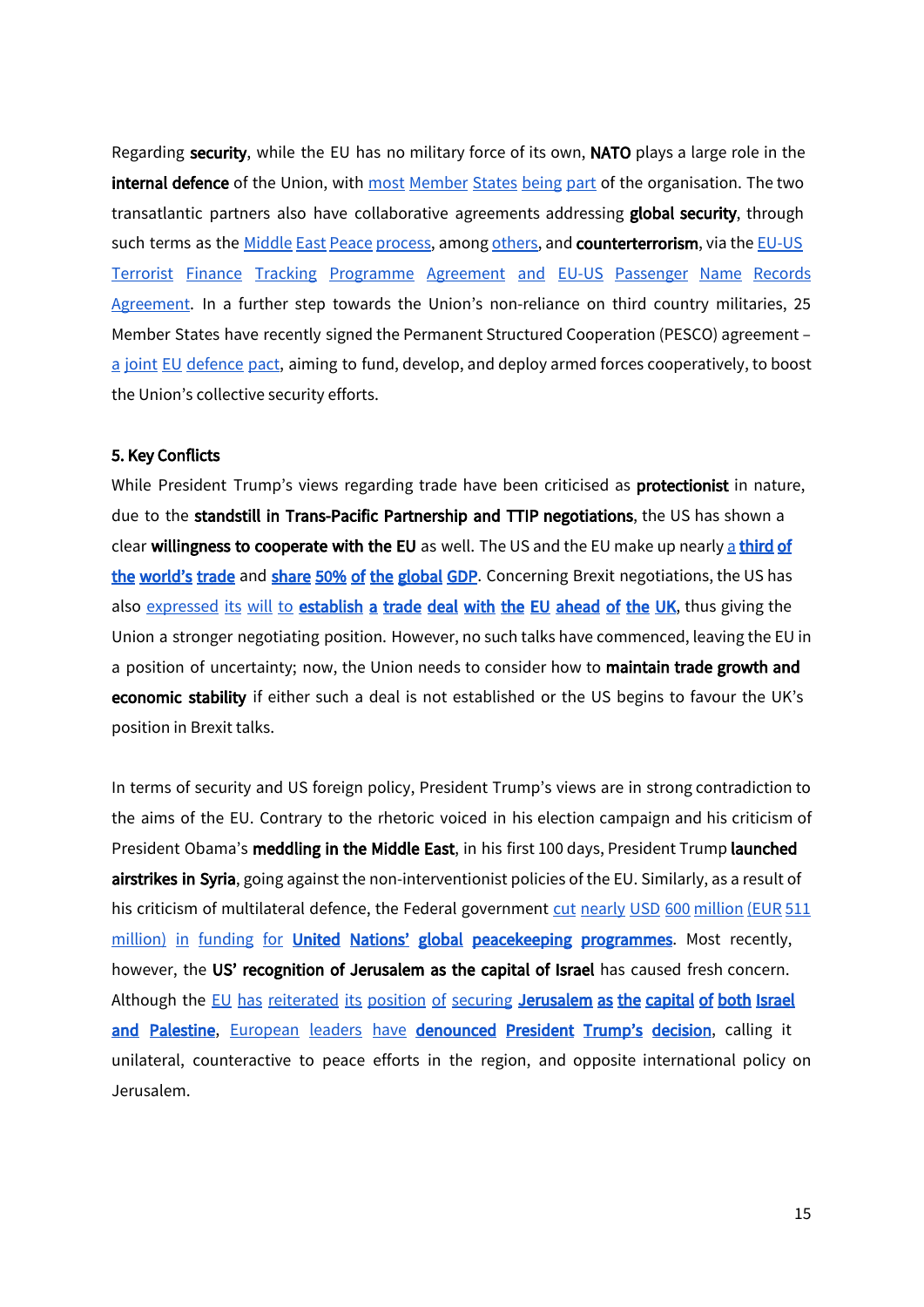The role of the US in environmental security is in the development and funding of climate change mitigation, in the fields of renewable energy, energy efficiency and reducing greenhouse gas emissions, among others. With its withdrawal from the Paris Agreement, such development is at risk. While France and the UK have recently vowed to compensate for the US' climate spending entirely, the detriment of losing the US as a partner would not be limited to funding and may severely impact climate change aversion efforts in developing and less industrialised countries. President Trump's approach to climate change and other environmental issues heavily contradicts that of the EU, as evidenced by the **European Climate** [Change Programme](https://ec.europa.eu/clima/policies/eccp_en) with its internal climate change goals, as well as the Union's cooperation with third countries in tackling climate change. But regardless of the EU's strength in battling environmental issues, partnerships with other global powers are crucial in maintaining this position.

Overall, the significance of an EU-US partnership should not be underestimated. Such a relationship is crucial in the development of both the Union and the world, and understanding the new administration of the US is equally important in working towards a successful partnership. Being two of the world's most influential powers, it is in both the EU's and the US' interests to continue their cooperation; careful deliberation over the EU's further direction, then, is of utmost importance.

#### 6. Questions to consider

- How can the EU ensure the safety of its citizens when the future of global defence cooperation with the US is questionable?
- With the UK's withdrawal from the EU and the halted TTIP talks, how can the EU safeguard its economic stability and maintain growth in trade?
- Given the uncertain nature of US involvement in future environmental protection, what further measures can the EU and its Member States take to ensure the success of the goals set by the signatory nations of the Paris Agreement?
- The reliance of the EU on President Trump's actions as Commander-in-Chief of the US Military is undeniable; how can the EU continue its partnership when the partners' foreign policy directions are so clearly different?
- How can the EU strike a balance between respecting its values and maintaining a successful relationship with the United States as one of its most crucial partners?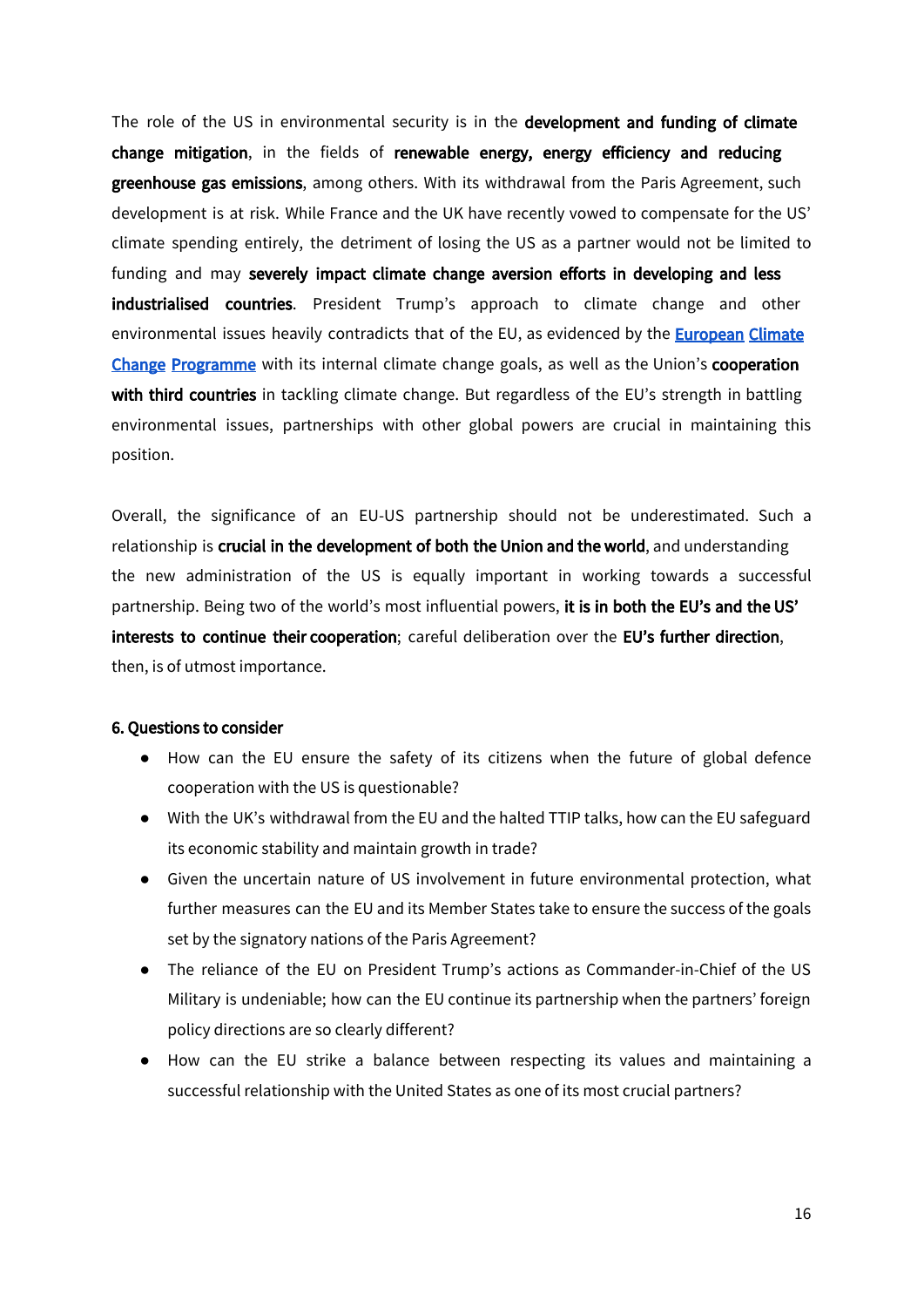#### 7. Further links

- Detailed explanation of the TTIP agreement with argumentative analysis of both parties' interests: <http://www.bbc.com/news/uk-politics-30493297>
- Comprehensive guide to the Paris Agreement, containing the objectives of the agreement along with states' individual perspectives: [https://www.theatlantic.com/science/archive/2015/12/a-readers-guide-to-the-paris-agree](https://www.theatlantic.com/science/archive/2015/12/a-readers-guide-to-the-paris-agreement/420345/) [ment/420345/](https://www.theatlantic.com/science/archive/2015/12/a-readers-guide-to-the-paris-agreement/420345/)
- Recent analysis of the US' position within the Paris Agreement, as the only country in rejection of it:

[https://www.theatlantic.com/science/archive/2017/11/syria-is-joining-the-paris-agreeme](https://www.theatlantic.com/science/archive/2017/11/syria-is-joining-the-paris-agreement-now-what/545261/) [nt-now-what/545261/](https://www.theatlantic.com/science/archive/2017/11/syria-is-joining-the-paris-agreement-now-what/545261/)

● Objectives of the formation of PESCO, the joint defence agreement signed by 25 Member States:

[http://www.consilium.europa.eu/en/press/press-releases/2017/12/11/defence-cooperatio](http://www.consilium.europa.eu/en/press/press-releases/2017/12/11/defence-cooperation-pesco-25-member-states-participating/) [n-pesco-25-member-states-participating/](http://www.consilium.europa.eu/en/press/press-releases/2017/12/11/defence-cooperation-pesco-25-member-states-participating/)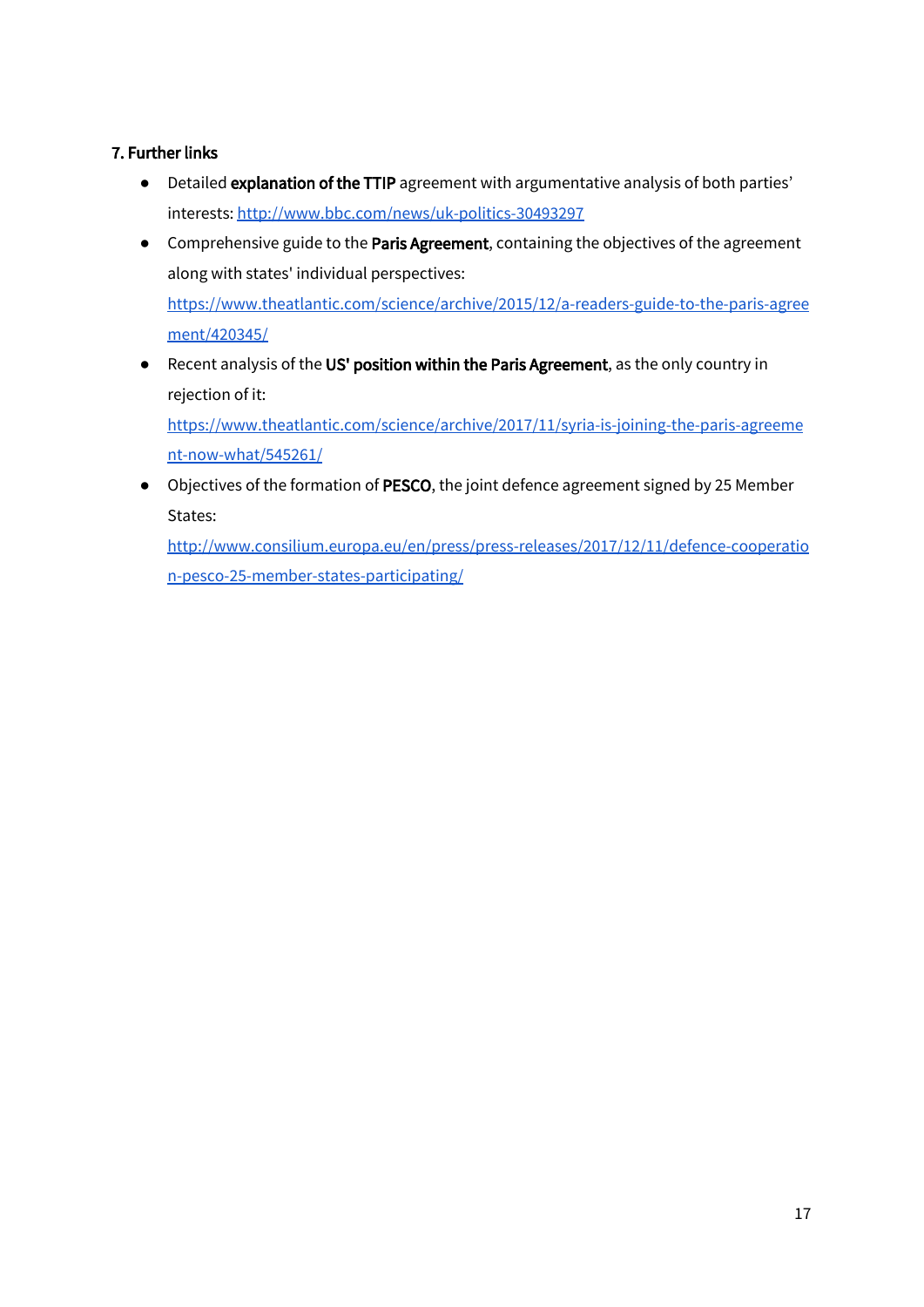#### Committee on Foreign Affairs II (AFET II)

Global warming's effect on the Arctic Region: through increasing global temperature, new resources are being exposed across the Arctic Region. Considering the unprecedented situation unfolding, how could the EU work in order to contribute to a fair distribution of natural resources with the other countries in the region, while ensuring security of actors involved and the environment?

*By Gustav Dahlquist (Chairperson, SE)*

#### 1. The topic at a glance

The importance of the **relationship between climate change and the Arctic** has become very prominent in recent decades. Industrial activities in lower latitudes have led to major increases in greenhouse gas emissions, contributing to the Arctic warming up. In fact, the Arctic is warming at almost twice the global average rate of temperature increase. Furthermore, feedback loops are now turning the Arctic into a net contributor to climate change through rising sea levels due to melting ice and changing weather patterns, and the thawing of permafrost is starting to release endemic Arctic greenhouse gases. The impacts of climate change will affect the EU and the rest of the world.

While the Arctic region is rich in resources both on land and in the seas, the Arctic faces several challenges among other things to its sparse population, limited logistical networks, and fragile environmental conditions. While the main environmental resources are frozen fresh water and fish, there are also large amounts of various **natural resources, including iron ore, gold,** phosphate, copper, and nickel.

Moreover, the biggest aspect in regards to resources is the oil and natural gas that is hidden within the region. More specifically, the Arctic holds 13% of [undiscovered](http://www.nytimes.com/2008/07/24/business/worldbusiness/24iht-arctic.4.14767779.html) oil and 30% of [undiscovered](http://www.nytimes.com/2008/07/24/business/worldbusiness/24iht-arctic.4.14767779.html) gas supplies. As Russian oil companies advances in the exploitation of the resources in their territory, the other countries in the region have started to explore their territories belonging to the Arctic area. Nevertheless, the majority of such resources, especially oil and natural gas, could not be exploited up until now.

With the decline of the Arctic's ice cap, the exploitation becomes increasingly possible, and a need for a common solution between the arctic states is more required than ever. EU Member States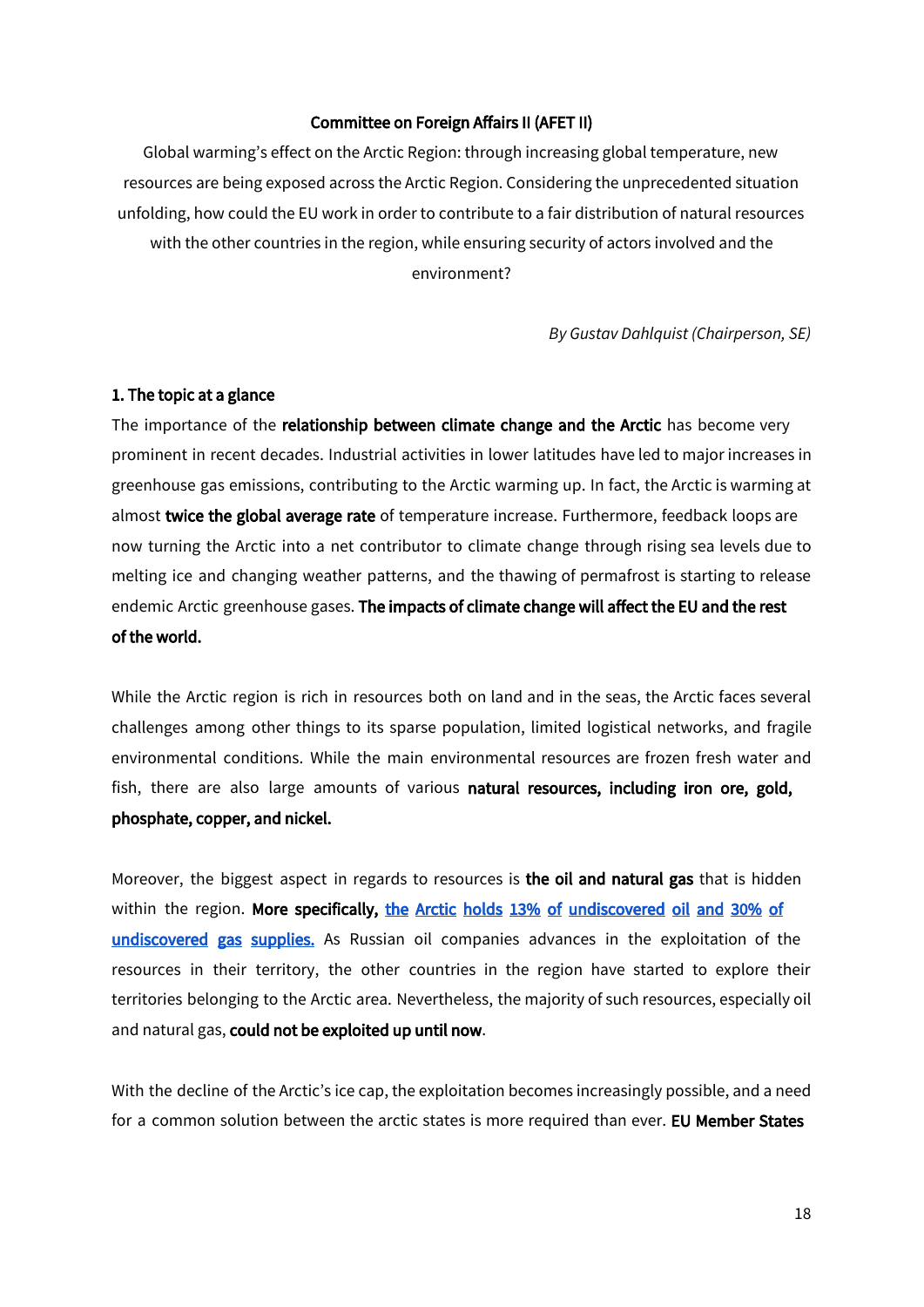Denmark, Finland, and Sweden, all three have seats in the Arctic Council and obtains a piece of the Arctic area, while forming their own Arctic Policies.

#### 2. Key Terms

- Arctic Council: An intergovernmental forum for Arctic governments and peoples. It includes information on the Council, Member States, Working Groups, Task Forces, events, documents and reports, official papers, glossary, and links to Arctic data and information.
- **Exclusive Economic Zone (EEZ):** An EEZ is a sea zone prescribed by the **United Nations** [Convention](http://www.un.org/depts/los/convention_agreements/texts/unclos/unclos_e.pdf) on the Law of the Sea (UNCLOS), which over a state has special rights regarding the exploration and use of marine resources, including energy production from water and wind.
- Global warming, also referred to as climate change: The observed century-scale rise in the average temperature of the Earth's climate system and its related effects. Multiple lines of scientific evidence show that the climate system is warming. Many of the observed changes since the 1950s are unprecedented in the instrumental temperature record which extends back to the mid-19th century, and in paleoclimate proxy records covering thousands of years.
- Exploitation of natural resources: The exploitation of natural resources is the use of natural resources for economic growth, sometimes with a negative connotation of accompanying environmental degradation.
- Indigenous people, also known as first peoples, aboriginal peoples, native peoples, or autochthonous peoples: Ethnic groups, who are the original inhabitants of a given region, in contrast to groups that have settled, occupied or colonised the area more recently.
- **Regional development:** Regional development is the provision of aid and other assistance to regions which are less economically developed. Regional development may be domestic or international in nature. The implications and scope of regional development may, therefore, vary in accordance with the definition of a region, and how the region and its boundaries are perceived internally and externally.

#### 3. Key Actors and Stakeholders

• The European Commission and the High Representative: The European Commission and the EU High Representative propose that further development of EU Arctic policy should focus on three key areas: supporting research and channelling knowledge to address environmental and climate change in the Arctic, acting responsibly to help ensure that economic development in the Arctic is based on sustainable use of resources and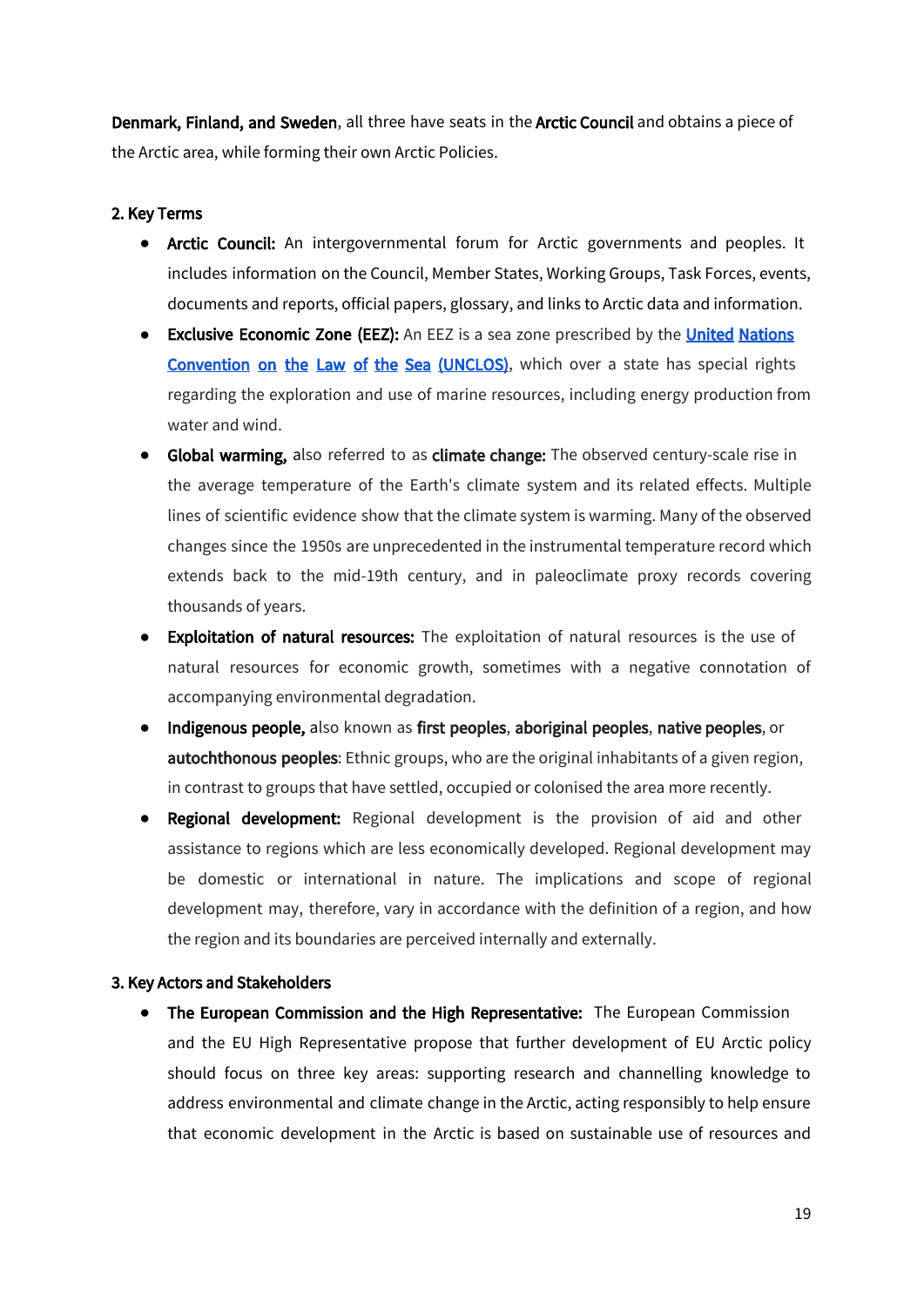environmental expertise, stepping up constructive engagement and dialogue with Arctic states, indigenous peoples and other partners.

- Member States of the EU and the EEA: Member States of the European Union such as Finland and Sweden already have their own Arctic policies. The current core of these policies is currently being the integrated EU policy for the Arctic of 2016 that focuses on climate change, sustainable development of the region and international cooperation. Other countries that border the Arctic region, namely Canada, Iceland, Norway, Russia and the United States, also pursue their interests. Important emphasise, with Iceland and Norway both being members of the **European [Economic](https://eeas.europa.eu/headquarters/headquarters-homepage_en/348/European%20Economic%20Area%20(EEA)) Area (EEA)**, they are also influenced by the EU's policies and legislation.
- Arctic Council: To foster regional cooperation, in 1996 the Arctic Council was formed. The Council has eight member states, twelve observer states and two pending observer states. It is the leading intergovernmental forum promoting cooperation, coordination and interaction among the Arctic states, Arctic indigenous communities and other Arctic inhabitants on common Arctic issues, in particular regarding sustainable development and environmental protection in the Arctic. Indigenous communities also have to be considered. Their main aim is to protect their habitat and the Arctic's environment.
- Non-governmental organisations (NGOs): Oil and gas corporations argue in favour of exploiting the Arctic's resources, while several NGOs such as the World [Wildlife](https://www.worldwildlife.org/) Fund [\(WWF\)](https://www.worldwildlife.org/) have voiced concerns regarding the environmental implications of such exploitation. The **Arctic NGO [Forum](http://www.arcticngoforum.org/partners.aspx)** consists of a multiple different NGOs working accordingly to what is aforementioned. Partners as Greenpeace, Arctic Portal and Earthjustice works in order to conduct high level science so humanity can better understand the pace and impact of the warming in the region. As the ice melts and industrial interests move in, these NGOs stands with the people of the Arctic and wider humanity against the forces that threaten the region while dedicating to protecting the natural resources and wildlife of this earth and to defending the right of all people to a healthy environment.
- Indigenous people: These are the six Arctic Indigenous organisations that hold Permanent Participant status on the Arctic Council. The Aleut International Association, the Arctic Athabaskan Council, the Gwich'in International Council, the Inuit Circumpolar Council, the Russian Association of Indigenous Peoples of the North and the Saami Council. The Indigenous Peoples Secretariat (IPS) assists with creating opportunities for the Indigenous Peoples' Organisations to present their causes, and helps provide them with necessary information and materials.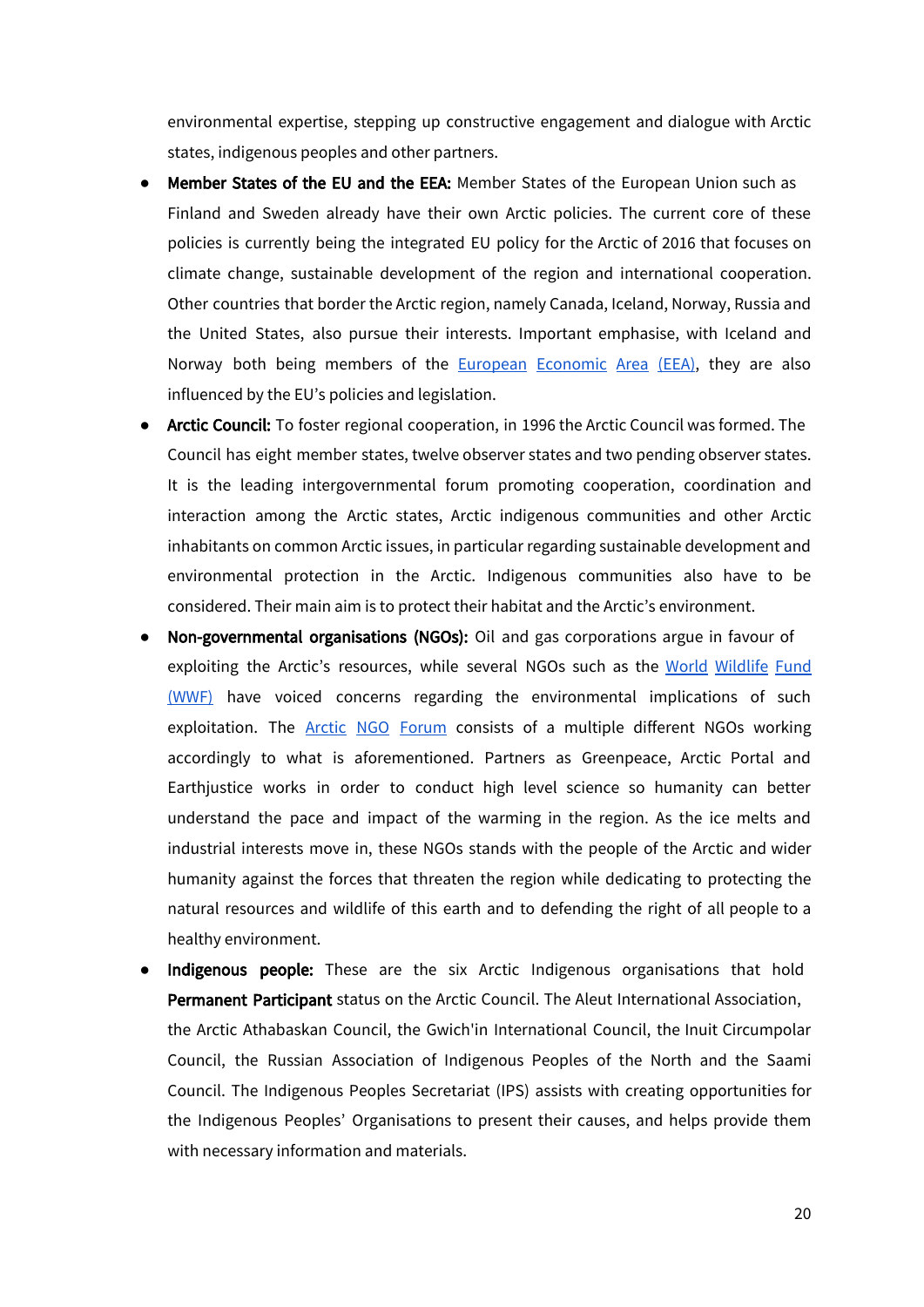#### 4. Key Conflicts

Each country in the region possesses an Exclusive Economic Zone of 200 nautical miles according to the *[United Nations Convention on the Law of the Sea \(UNCLOS\)](http://www.un.org/depts/los/convention_agreements/texts/unclos/unclos_e.pdf)*[.](http://www.un.org/depts/los/convention_agreements/texts/unclos/unclos_e.pdf) This leaves the area around the North Pole free, and as the UNCLOS also allows countries to claim an extended area up 350 nautical miles, if case they can prove a prolongation of its continental shelf, the claims in some cases can overlap. All the **[Arctic Council Members](http://www.arctic-council.org/index.php/en/about-us/member-states)**, except the United States, have submitted such claims. The interest in claiming as much territory as possible has therefore clearly risen as the resources in the region is being exposed.

Furthermore, the exploitation of the Arctic's resources does not come without harm to the environment. The drilling processes produce  $CO<sub>2</sub>$  emissions and the drastically changing landscape by e.g. moving icebergs harms both construction sites, risking a large scale spilling of oil, and endangered animals. Considering that approximately four million people live within the Arctic Circle, the security of the region becomes of high importance when industrialising the newly exploited areas.

As aforementioned, industrial activities in lower latitudes have led to major increases in greenhouse gas emissions, leaving the Arctic to warming at almost twice the global average rate of temperature increase. Rising sea levels due to melting ice and changing weather patterns, and the thawing of permafrost is starting to release endemic Arctic greenhouse gases. Tackling climate change is thus the most important aspect to discuss.

#### 5. What has been done so far?

The Joint Communication on an integrated [EU-Policy for the Arctic](http://www.eeas.europa.eu/archives/docs/arctic_region/docs/160427_joint-communication-an-integrated-european-union-policy-for-the-arctic_en.pdf) is built on three pillars: Climate Change and the Arctic Environment, Sustainable development in the Arctic and International Cooperation on Arctic Matters. Firstly, the work on climate change is faced within the frameworks of the work against 'Black carbon, methane, and other [short-lived](http://www.ccacoalition.org/en/science-resources) climate [pollutants \(SLCPs\)](http://www.ccacoalition.org/en/science-resources)'. This is done through the ratification of the The United Nations Economic [Commission for Europe's Convention on Long-Range Transboundary Air Pollution \(CLRTAP\)](http://www.unece.org/env/lrtap/welcome.html), EU action on SLCPs through the [Air Quality Policy Strategy](http://ec.europa.eu/clima/policies/international/paris_protocol/pollutants_en) and as a partner of the Climate and [Clean Air Coalition](http://www.ccacoalition.org/en), engaging with Arctic Council initiatives, such as the **Expert Group on Black** Carbon and [Methane](http://www.arctic-council.org/index.php/en/expert-groups/339-egbcm) (EGBCM). The EU also proceeds to work towards implementing the outlining of the *United Nations (UN) 2030 Agenda for [Sustainable Development](https://sustainabledevelopment.un.org/content/documents/21252030)* in order to achieve sustainable development in its three dimensions; economic, social and environmental – in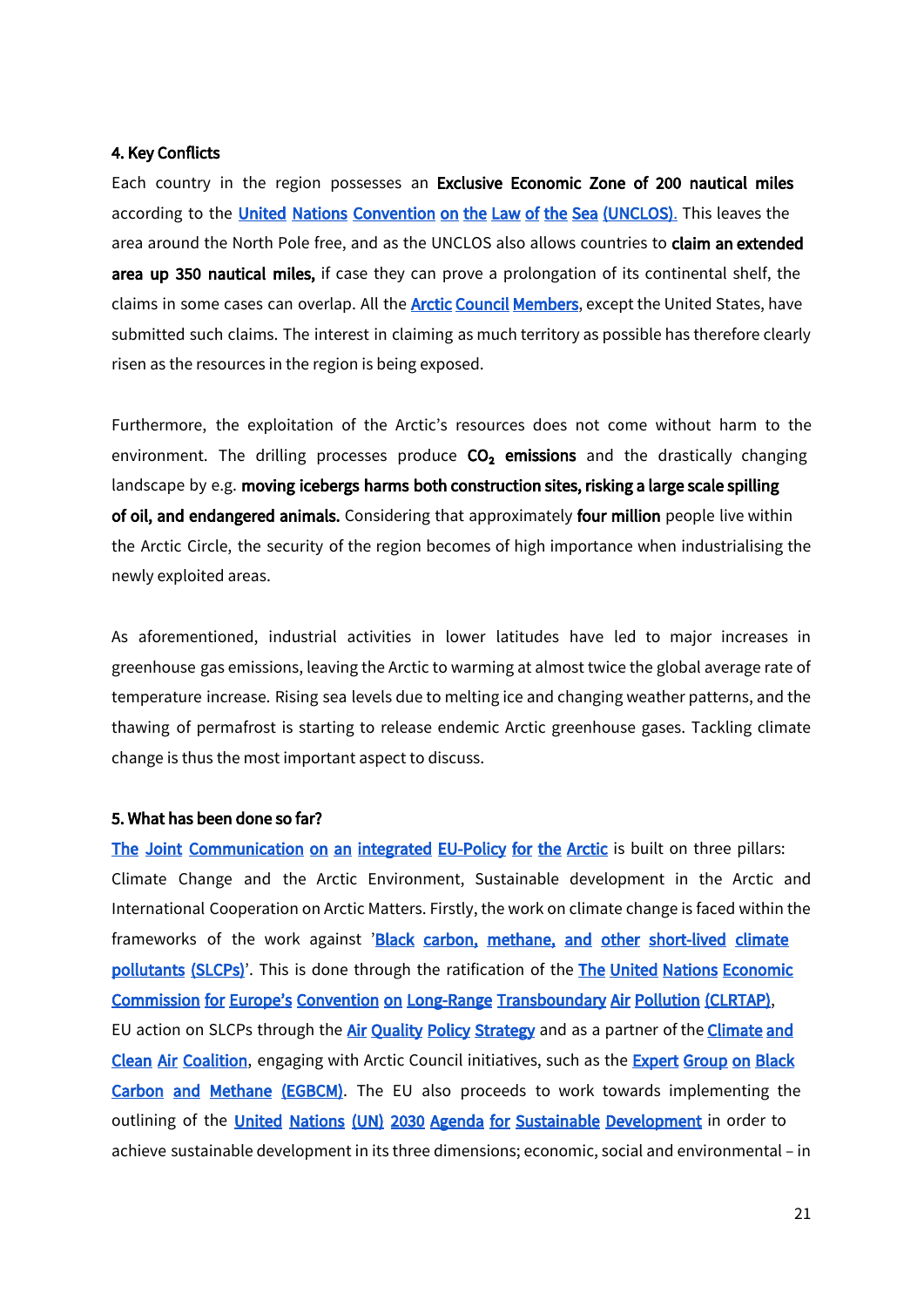a balanced and integrated manner. Several EU activities taking place in and relating to the Arctic Region should contribute to the achievement of the **UN Sustainable [Development](https://sustainabledevelopment.un.org/sdgs) Goals (SDGs)**.

Overall, engagement on behalf of the EU is led by the **[European External Action Service \(EEAS\)](https://eeas.europa.eu/headquarters/headquarters-homepage_en)** and the [Commission Directorate-General for Maritime Affairs and Fisheries \(DG MARE\)](https://ec.europa.eu/maritimeaffairs/home_en); many other Directorates-General are important actors in specific thematic areas such as research, climate change etc. Furthermore, EU Member States are engaged in Arctic matters in line with their national priorities. All three EU Arctic states, Denmark, Finland, Sweden, as well as the seven EU Member States, which have observer status with the Arctic Council, have developed Arctic policy papers or strategies. The European Parliament had a delegation covering Arctic matters [\(SINEEA\)](http://www.europarl.europa.eu/delegations/calendar/deea/calendar_2010.pdf) which participates in the work of the international **Standing [Committee](http://www.arcticparl.org/committee.aspx) of** [Parliamentarians](http://www.arcticparl.org/committee.aspx) of the Arctic Region (SCPAR).

The Paris [Agreement](http://unfccc.int/paris_agreement/items/9485.php), formed in 2015 and ratified by 171 parties, is for the EU an ambitious, balanced, equitable and legally binding agreement that marks a decisive turning point towards comprehensive and collective global action against climate change. When implemented, the Paris agreement will accelerate the transition to a climate resilient, climate neutral global economy. The Paris Agreement's central aim is to strengthen the global response to the threat of climate change by keeping a global temperature rise this century well below 2 degrees Celsius above pre-industrial levels and to pursue efforts to limit the temperature increase even further to 1.5 degrees Celsius. The UN [Environment](https://www.unenvironment.org/) Programme finds that if action to combat climate change is limited to just current pledges, the Earth will get at least three degrees Celsius warmer by 2100 relative to pre-industrial levels, which amount of warming would vastly exceed the Paris Agreement's goal, which is to limit global warming by the end of the century to two degrees Celsius above pre-industrial levels. This means that the aspect of e.g thawing of permafrost that is starting to release endemic Arctic greenhouse gases in the atmosphere has not been considered.

#### 6. Questions to consider

- How can the Arctic territory can be divided fairly, and what role should and could the EU play in this?
- How could the EU support and enforce indigenous representation in the Arctic governance, while also limiting the negative impacts global warming have on the inhabitants living in the risk-zone of fierce weather changes and industrialising areas?
- How can the Arctic's resources be exploited while ensuring tolerable environmental protection?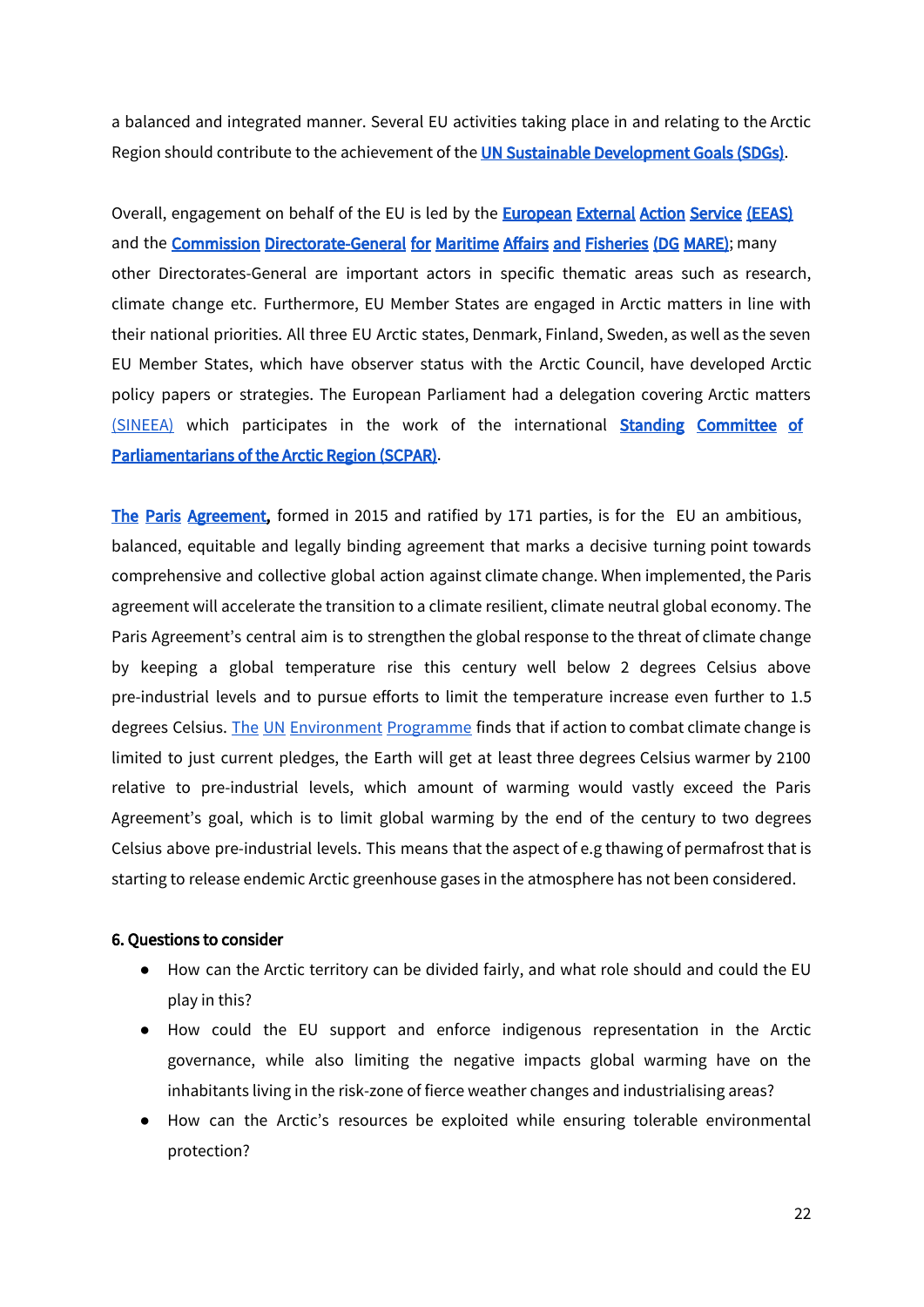- How can the EU, with its international position and internal competences, support its northern member states in order for them to enforce their work in the Arctic Council and individually formed policies?
- As the Paris Agreement doesn't focus enough on the alarming situation unfolding in the Arctic, will the Paris Agreement be enough for ensuring a sustainable Arctic? If not, how should the Paris Accords be developed in order for the affection to be as positive and extensive as possible?

#### 7. Further links

#### The EU's work in the Arctic:

- Climate Change and the Arctic Environment: [https://eeas.europa.eu/arctic-policy/eu-arctic-policy/20955/climate-change-and-arctic-en](https://eeas.europa.eu/arctic-policy/eu-arctic-policy/20955/climate-change-and-arctic-environment_en) [vironment\\_en](https://eeas.europa.eu/arctic-policy/eu-arctic-policy/20955/climate-change-and-arctic-environment_en)
- Sustainable Development in the Arctic: [https://eeas.europa.eu/arctic-policy/eu-arctic-policy/20952/sustainable-development-arc](https://eeas.europa.eu/arctic-policy/eu-arctic-policy/20952/sustainable-development-arctic_en) [tic\\_en](https://eeas.europa.eu/arctic-policy/eu-arctic-policy/20952/sustainable-development-arctic_en)
- International Cooperation on Arctic Matters: [https://eeas.europa.eu/arctic-policy/eu-arctic-policy/20954/international-cooperation-arc](https://eeas.europa.eu/arctic-policy/eu-arctic-policy/20954/international-cooperation-arctic-matters_en) [tic-matters\\_en](https://eeas.europa.eu/arctic-policy/eu-arctic-policy/20954/international-cooperation-arctic-matters_en)

#### The Arctic and the Paris Agreement:

- **●** Norway's push for Arctic oil and gas threatens Paris climate goals study: *[https://www.theguardian.com/environment/2017/aug/10/norways-push-for-arctic-oil-and-g](https://www.theguardian.com/environment/2017/aug/10/norways-push-for-arctic-oil-and-gas-threatens-paris-climate-goals-study) [as-threatens-paris-climate-goals-study](https://www.theguardian.com/environment/2017/aug/10/norways-push-for-arctic-oil-and-gas-threatens-paris-climate-goals-study)*
- What Role for the Arctic in the UN Paris Climate Conference (COP-21)?: *[https://www.arcticyearbook.com/briefing-notes2015/177-what-role-for-the-arctic-in-the-un](https://www.arcticyearbook.com/briefing-notes2015/177-what-role-for-the-arctic-in-the-un-paris-climate-conference-cop-21)[paris-climate-conference-cop-21](https://www.arcticyearbook.com/briefing-notes2015/177-what-role-for-the-arctic-in-the-un-paris-climate-conference-cop-21)*

#### The work of the Arctic Council and NGO:s in the Arctic Region:

- Thematic Work, The Arctic Council: <https://www.arctic-council.org/index.php/en/our-work>
- What is the Arctic NGO Forum? <http://www.arcticngoforum.org/>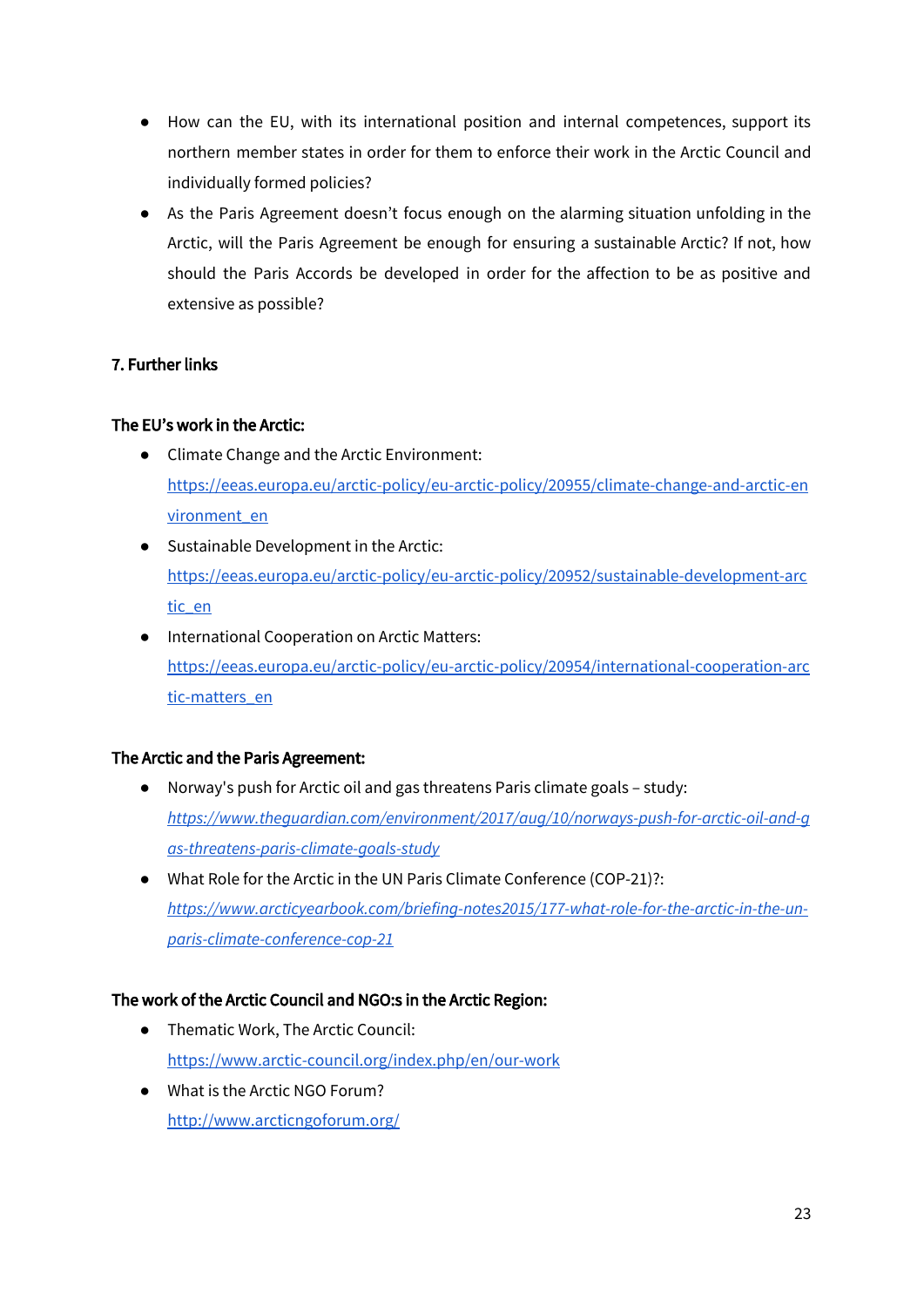#### Must-see videos about the Arctic:

- Arctic Ocean Climate Change Impacts <https://www.youtube.com/watch?v=pHEWK9j1EhA>
- Arctic Climate Change BBC Documentary <https://www.youtube.com/watch?v=RLWL81o7oBg>
- 5 Things to Know About the Warming Arctic | Before the Flood <https://www.youtube.com/watch?v=rKZ009-hSu4>

#### Indigenous People in the Arctic:

● Arctic Indigenous Peoples, Displacement and Climate Change: Tracing the Connections: [https://www.youtube.com/watch?v=HsBVDj6\\_VvY&t=142s](https://www.youtube.com/watch?v=HsBVDj6_VvY&t=142s)

#### The release of permafrost in the Arctic:

**●** Permafrost: The Tipping Time Bomb: <https://www.youtube.com/watch?v=FLCgybStZ4g>

#### Must-see documentary:

● Before the Flood (w. Leonardo diCaprio) <http://dreamfilmhd.io/movies/details/683246579-before-the-flood/>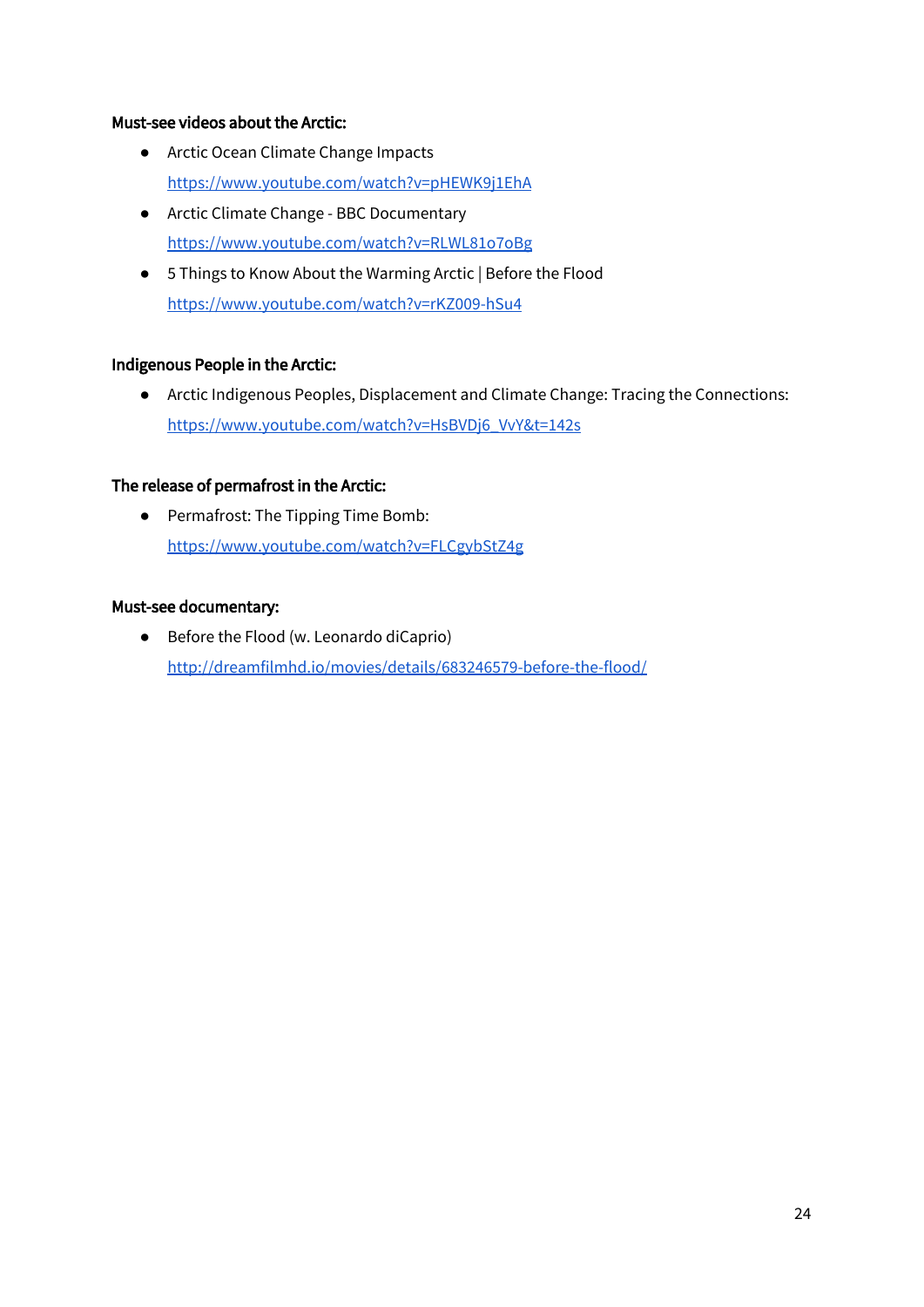#### Committee on Agriculture and Rural Development (AGRI)

Wasted food: The European Commission estimates that around 88 million tonnes of food are wasted annually in the European Union. Taking into account the growing urban population and the global scale of the issue, what actions should the European Union undertake in order to ensure sustainability in the production and consumption of food and to reduce food waste within its Member States?

*By Maria Hirvelä (Chairperson, FI)*

#### 1. The topic at a glance

It is [estimated](https://www.theguardian.com/environment/ng-interactive/2015/aug/12/produced-but-never-eaten-a-visual-guide-to-food-waste) that one third of all food produced globally is never consumed. 88 [tonnes](https://webcache.googleusercontent.com/search?q=cache:jvuORGrHO_YJ:https://eeb.org/publications/83/waste-and-recycling/1654/from-farm-to-fork-reducing-food-waste.pdf+&cd=2&hl=en&ct=clnk&gl=be) of food is wasted [annually](https://webcache.googleusercontent.com/search?q=cache:jvuORGrHO_YJ:https://eeb.org/publications/83/waste-and-recycling/1654/from-farm-to-fork-reducing-food-waste.pdf+&cd=2&hl=en&ct=clnk&gl=be) in the EU, which amounts to about 180 kg per capita each year. The problem builds up throughout the supply chain, from initial agricultural production to final consumers. In developing countries the majority of food waste is created during the production stage, whereas in developed areas, such as the EU, [40%](http://www.europarl.europa.eu/RegData/etudes/BRIE/2016/593563/EPRS_BRI(2016)593563_EN.pdf) of all food waste [occurs](http://www.europarl.europa.eu/RegData/etudes/BRIE/2016/593563/EPRS_BRI(2016)593563_EN.pdf) from the retail and consumption stages.

According to a [Summary](http://www.fao.org/docrep/018/i3347e/i3347e.pdf) Report from 2013 by the Food and Agriculture Organisation of the United Nations (FAO), food waste would be the third biggest carbon emitter after the United States and China, if it would be a country. The production and disposal of wasted food in the EU creates 170 tonnes of  $CO<sub>2</sub>$  emissions every year. Additionally, the estimated costs of food waste come up to 143 [billion](https://ec.europa.eu/food/safety/food_waste_en) euros in the EU per year.

Equally, redistributing food waste could help feed the estimated 55 million people living in food poverty in Europe in a sustainable way. Bearing in mind the strains that increasing food production causes on our planet, redistributing the surplus of food is essential in solving this problem.

Finally, the EU'[s](https://ec.europa.eu/agriculture/cap-overview_en) [Common Agricultural Policy \(CAP\)](https://ec.europa.eu/agriculture/cap-overview_en) has identified has identified ['dealing](https://ec.europa.eu/agriculture/envir_en) with [climate](https://ec.europa.eu/agriculture/envir_en) change' and combating food waste as one of its main priority areas in the sustainable development of the EU agri-food trade. Although actions in the right [direction](https://epthinktank.eu/2017/09/20/ask-ep-what-is-the-eu-doing-to-reduce-food-waste/) have already been taken, the EU is still far from solving its food waste problem.

#### 2. Key Terms

● Food waste: Food that is suitable for human consumption but does not get eaten.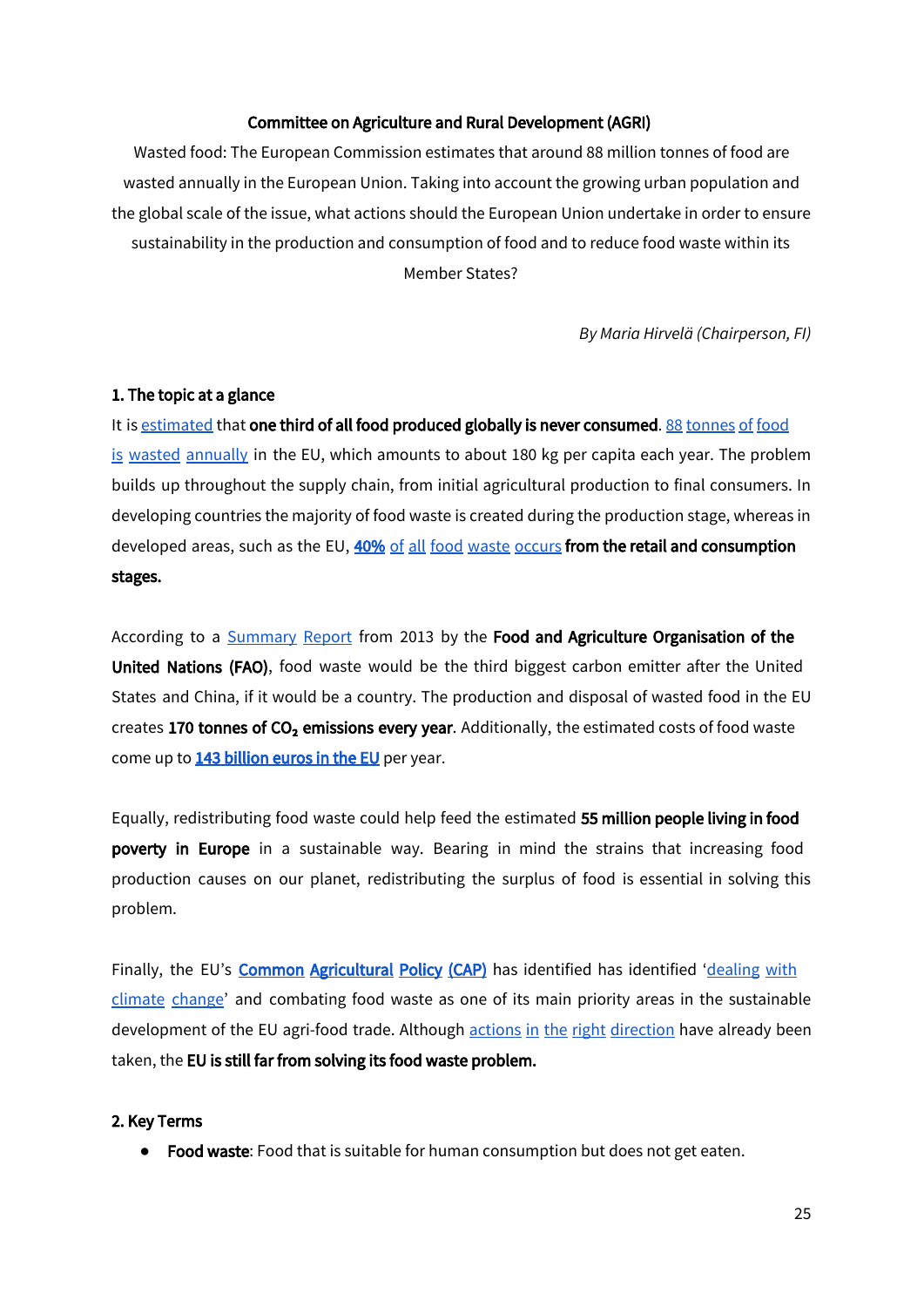- Food loss: All food that is produced for human consumption but is that ultimately discarded throughout the food [supply](https://www.youtube.com/watch?v=byHWgpU8rXQ) chain.
- Food recovery hierarchy: Presents the preferable priorities in food waste prevention and redistribution measures according to, for instance, their environmental and economical impacts.
- EU Action for the Circular [Economy](http://eur-lex.europa.eu/legal-content/EN/TXT/?qid=1453384154337&uri=CELEX:52015DC0614): is a part of the European [Commission's](http://c.europa.eu/environment/circular-economy/index_en.htm) Circular [Economy](http://c.europa.eu/environment/circular-economy/index_en.htm) package. Outlines the different priorities of the package, including reducing food waste, for creating a stronger circular [economy](https://www.youtube.com/watch?time_continue=64&v=lK00v_tzkCI) in the EU.
- [Sustainable Development Goals of the United Nations \(SDG\)](http://www.un.org/sustainabledevelopment/): Action plan for fostering sustainable development with 'a set of [goals](http://www.un.org/sustainabledevelopment/sustainable-development-goals/#) to end poverty, protect the planet and ensure prosperity for all'.

#### 3. Key Actors and Stakeholders

- European Commission: Proposes actions supporting the fight against food waste and the achievement of the Sustainable Development Goals and the Commission's action plan for the Circular Economy.
- Member States: Share the competences on adapting and determining actions taken in order to combat food waste with the EU.
- Food [and Agriculture Organisation of the United Nations \(FAO\)](http://www.fao.org/home/en/): Specialised agency of the United Nations (UN) that seeks to improve agriculture and food distribution in UN Member States.
- EU [Platform](https://ec.europa.eu/food/safety/food_waste/eu_actions/eu-platform_en) on Food Losses and Food Waste: This platform [facilitates](https://ec.europa.eu/food/sites/food/files/safety/docs/fw_eu-actions_flw-platform_tor.pdf) meetings for public entities, non-governmental organisations, companies and consumers that play a prominent role in combating food waste. Aims to support the EU-wide goal of reducing food waste by half before 2030.
- Non-governmental organisations (NGOs): Raise awareness about food waste and [lobby](https://www.theguardian.com/environment/2017/jan/18/eu-proposals-halve-food-waste-europe-2030-uk-supermarkets-tesco-sainsburys) for policy [changes](https://www.theguardian.com/environment/2017/jan/18/eu-proposals-halve-food-waste-europe-2030-uk-supermarkets-tesco-sainsburys) on both national and EU level. For example, *This is [Rubbish](https://www.thisisrubbish.org.uk/)* in the United Kingdom, who works for reducing industry and supply chain food.
- Food [and drink](https://ec.europa.eu/growth/sectors/food_en) industry: One of the most important sectors of the European economy, plays a substantial role in reducing food waste and food losses in e.g. the transport, storage, retail and consumption stages of the food supply chain by adapting measures serving this purpose.
- **[EU Fund for European Aid to the Most Deprived \(FEAD\)](http://ec.europa.eu/social/main.jsp?catId=1089):** Fund that supports the Member States' national schemes and their partner organisations in areas such as combating poverty and giving out food donations in the EU.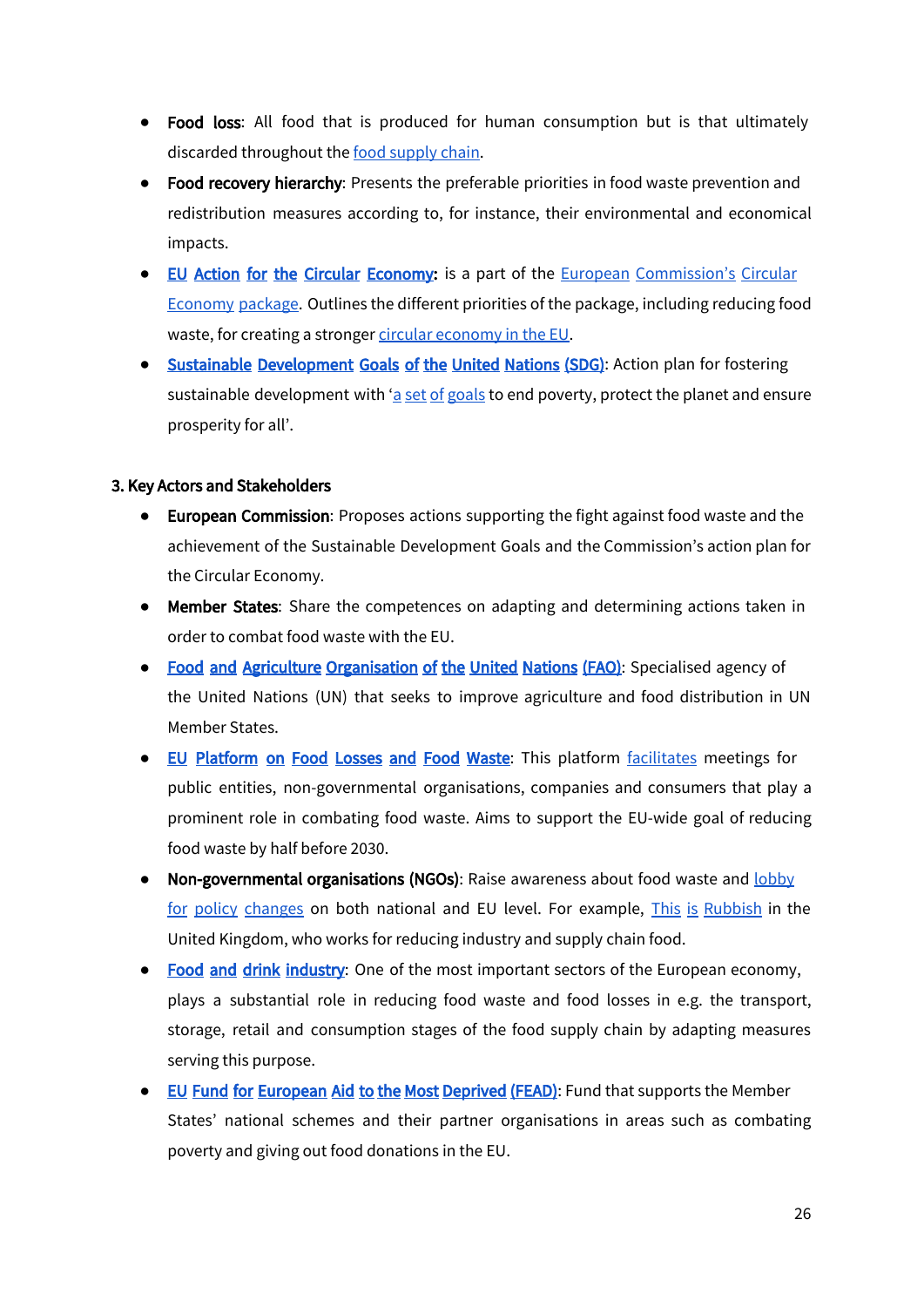#### 4. What has been done so far?

The EU and its Member States are committed to meet the targets of the [SDGs](https://sustainabledevelopment.un.org/topics) adopted by the UN in September 2015. These targets include reducing the food waste per capita at the retail and consumer level by half by 2030.

EU has established a few measures in order to meet the SDG goals. These include an **EU Platform** on Food Losses and [Food Waste \(FLW\)](https://ec.europa.eu/food/safety/food_waste/eu_actions/eu-platform_en) and the implementation of research programs such as the EU [REFRESH](http://eu-refresh.org/) (2015-2019) and **[Fusions](https://www.eu-fusions.org/)** (2012-2016) with the aim of gathering more knowledge about ways to solve the problem.

In addition, in the E[U Action Plan](http://eur-lex.europa.eu/legal-content/EN/TXT/?qid=1452152692467&uri=CELEX:52015DC0614) for the Circular Economy launched in December 2015, the European Commission has set reducing food waste as one of the priority areas of the plan. The plan includes a concrete [programme](http://eur-lex.europa.eu/resource.html?uri=cellar:8a8ef5e8-99a0-11e5-b3b7-01aa75ed71a1.0012.03/DOC_3&format=HTML&lang=EN&parentUrn=COM:2015:614:FIN) of action that aims to cover the whole cycle from food production to consumption and waste management in order to 'foster [sustainable](https://ec.europa.eu/food/safety/food_waste/eu_actions_en) growth'.

Furthermore, various Member States have taken action on a national level in order to cut their food waste. In 2015, France implemented a [law](https://www.theguardian.com/world/2015/may/22/france-to-force-big-supermarkets-to-give-away-unsold-food-to-charity) banning supermarkets from deliberately spoiling unsold food that is still edible. [Italy](https://www.nbcnews.com/news/us-news/italy-sets-example-reducing-food-waste-u-s-tosses-161-n622561) has provided incentives for grocery stores to further develop systems for food waste donations and [Germany](http://www.seas.columbia.edu/earth/wtert/sofos/Evridiki_Bersi_Kathimerini.pdf) banned traditional landfills in 2015. In 2016, Ministers of Agriculture of Member States [agreed](http://www2.consilium.europa.eu/en/press/press-releases/2016/06/28/agri-food-losses/) to improve data-gathering and raising awareness on food losses and waste.

#### 5. Key Conflicts

The EU and its Member States have made an international **commitment to reduce food waste by** [2030](https://ec.europa.eu/food/safety/food_waste_en). However, there is no way of [ensuring](https://www.euractiv.com/section/circular-economy/news/member-states-seek-to-water-down-food-waste-proposal/) all Member States will meet the targets set for 2030 by the  $SDGs$ , since none of the goals are legally binding for the Member States. A [campaign](https://friendsoftheearth.uk/sites/default/files/downloads/EU%20food%20waste%20campaign%20-%20Policy%20paper%20on%20Waste%20Directive.pdf) led by [This](https://www.thisisrubbish.org.uk/) is [Rubbish](https://www.thisisrubbish.org.uk/) has for instance expressed their fear on that the EU has not taken [sufficient](https://www.euractiv.com/section/agriculture-food/news/eu-nations-set-to-define-new-era-of-food-waste-policy/) enough [steps](https://www.euractiv.com/section/agriculture-food/news/eu-nations-set-to-define-new-era-of-food-waste-policy/) in order to reduce food waste, for instance by not putting enough emphasis on retailer and consumer food waste.

In the EU, food waste is mostly created at the distribution and [consumption](http://www3.ntu.edu.sg/rsis/nts/HTML-Newsletter/Insight/NTS-Insight-jun-1101.html) stages of the supply [chain](http://www3.ntu.edu.sg/rsis/nts/HTML-Newsletter/Insight/NTS-Insight-jun-1101.html) of food. [According](http://www.europarl.europa.eu/RegData/etudes/etudes/join/2013/513515/IPOL-JOIN_ET(2013)513515_EN.pdf) to experts, households are the main cause for food waste in Europe. The main cause for food waste at this stage is the growing urbanisation, as it has lengthened the distance between consumers and food production. Additionally, increasing globalisation of commerce and large-scale mass distribution in e.g. supermarkets have increased the amount of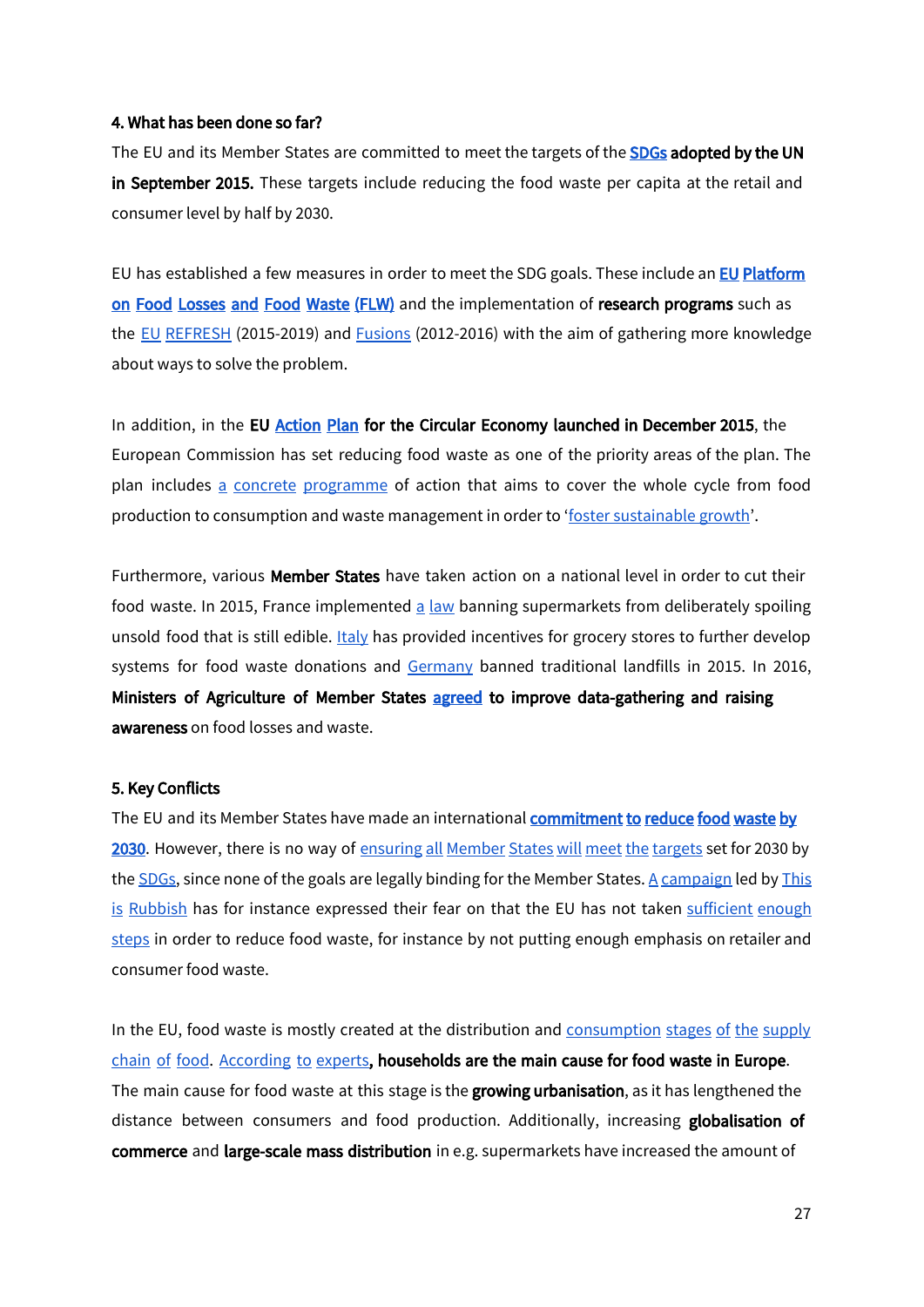food on the market. The development of **modern consumer behaviour**, such as the importance of aesthetic standards for fruit and vegetables and increased portion sizes have also led to further creation of food waste.

In order to reduce food waste on the consumer level better coordinated policies and *increased* [awareness](https://ec.europa.eu/food/sites/food/files/safety/docs/fw_eu_actions_date_marking_infographic_en.pdf) of 'best before' and 'use by' [labelling](https://ec.europa.eu/food/safety/food_waste/eu_actions/date_marking_en) is required, as almost half of European consumers have trouble understanding them, causing great amounts of food waste annually. The European Commission has implemented measures, such as publishing [communication](https://ec.europa.eu/food/safety/food_waste/communications_materials_en) materials in all EU languages, in order to raise awareness about food waste prevention. In addition, [experts](http://www.europarl.europa.eu/RegData/etudes/etudes/join/2013/513515/IPOL-JOIN_ET(2013)513515_EN.pdf) have emphasised the importance of **empowering women** in order to reduce food waste, as they most often are responsible for household food preparation on top of balancing multiple burdens due to work and family, leaving less time for frequent shopping for food supplies.

The emphasis of preventing food waste should be in limiting the surplus of food. However, not all food waste can be prevented. The EU has already taken action in order increase the redistribution of food by developing food donation, by creating common **EU Food Donation** [Guidelines](https://ec.europa.eu/food/safety/food_waste/eu_actions/food-donation_en). However, actions such as creating incentives for food donation and further utilisation of the **[FEAD](http://ec.europa.eu/social/main.jsp?catId=1089)**, in order to finance the cost arranging food donations have been [previously](http://www.europarl.europa.eu/sides/getDoc.do?pubRef=-%2f%2fEP%2f%2fNONSGML%2bCOMPARL%2bPE-595.612%2b01%2bDOC%2bPDF%2bV0%2f%2fEN) suggested in a [report](http://www.europarl.europa.eu/sides/getDoc.do?pubRef=-%2f%2fEP%2f%2fNONSGML%2bCOMPARL%2bPE-595.612%2b01%2bDOC%2bPDF%2bV0%2f%2fEN) made by the European Parliament. According to many stakeholders, such as *[This](https://www.thisisrubbish.org.uk/eucampaign/) is* [Rubbish,](https://www.thisisrubbish.org.uk/eucampaign/) a common food recovery [hierarchy](https://furtherwithfood.org/resources/food-recovery-hierarchy/) should be set and food redistribution should prioritise giving edible food to people in need, rather than as animal feed or other uses.

Moreover, many scientists are interested in the idea of decreasing food waste by [making](https://www.youtube.com/watch?v=6RlxySFrkIM) more use of [sustainable](https://www.youtube.com/watch?v=6RlxySFrkIM) resources, such as **[social media and mobile technology](https://www.youtube.com/watch?v=6RlxySFrkIM)** as platforms for matching people with surplus of food and those in need of donations.

Furthermore, many actors, such as the [Commission](https://ec.europa.eu/food/safety/food_waste/eu_actions/member_states_en) Expert Group on Food Losses and Food Waste, are calling for the EU to set a legally binding definition of food waste that would help assess the implementation of measures taken to reduce food waste. Currently, only **[FAO](http://www.fao.org/platform-food-loss-waste/food-waste/definition/en/)** has set specific definitions for food waste and losses.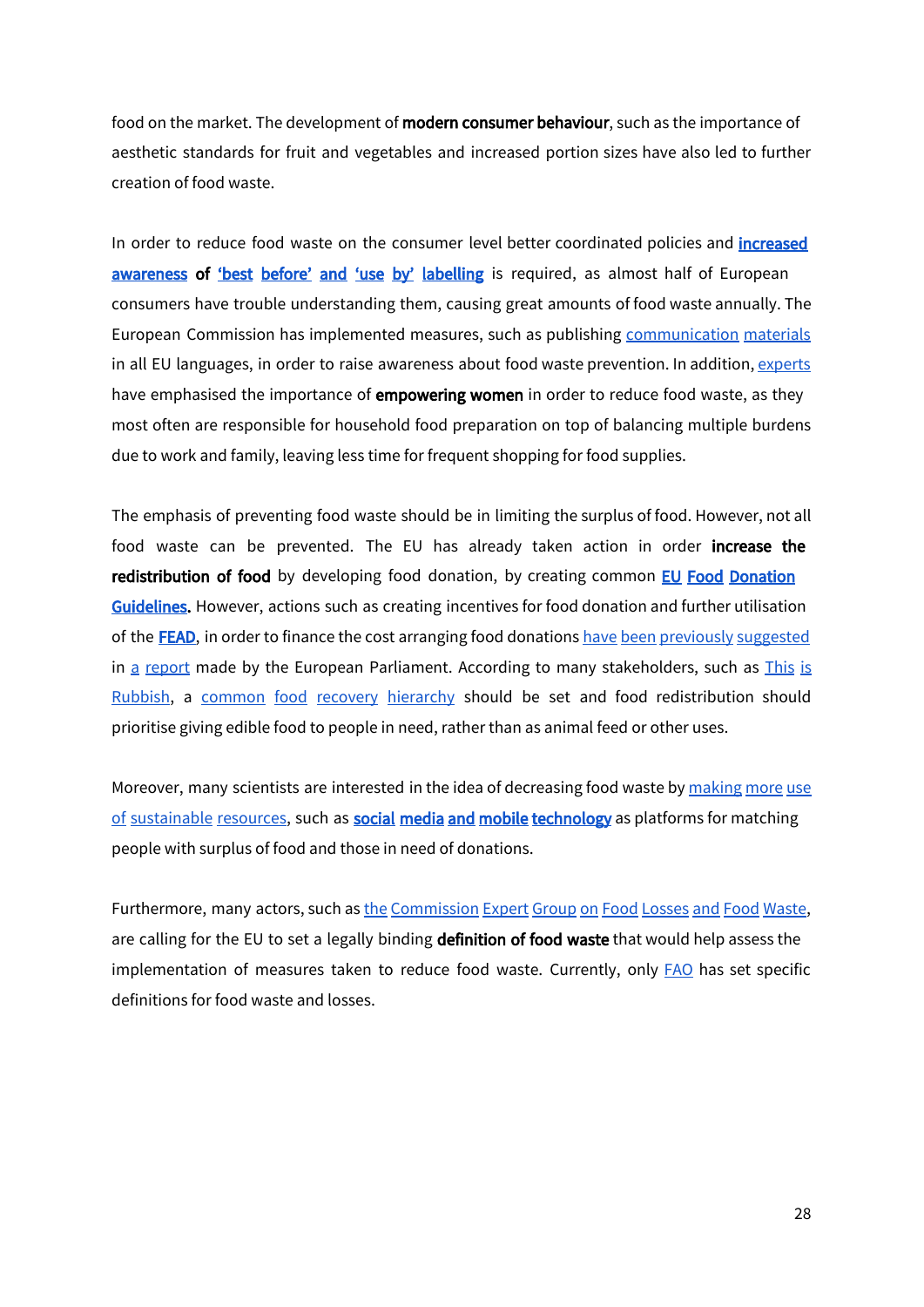#### 6. Questions to consider

- What actions should the EU take in order to ensure that all Member States will meet the targets in the SDGs for reducing food waste by half before 2030?
- How can consumers in the EU be better made aware of the impacts their consumption choices can have in reducing food waste?
- Recognising the impact that 'best-by' and 'use-by' labelling has in consumer behaviour, how should the EU reduce the disposal of edible food?
- With the aim of redistributing surplus food, should the EU further develop and support food donations?
- What stance should the EU take in the further coordination of reducing food waste by creating common definitions for food waste and losses?

#### 7. Further links

- Briefing on food waste made by the European Parliamentary Research Service: [http://www.europarl.europa.eu/RegData/etudes/BRIE/2016/593563/EPRS\\_BRI\(2016\)5935](http://www.europarl.europa.eu/RegData/etudes/BRIE/2016/593563/EPRS_BRI(2016)593563_EN.pdf) [63\\_EN.pdf](http://www.europarl.europa.eu/RegData/etudes/BRIE/2016/593563/EPRS_BRI(2016)593563_EN.pdf)
- Fact sheet by the European Environmental Bureau about reducing food waste in the EU: [https://eeb.org/publications/83/waste-and-recycling/1654/from-farm-to-fork-reducing-fo](https://eeb.org/publications/83/waste-and-recycling/1654/from-farm-to-fork-reducing-food-waste.pdf) [od-waste.pdf](https://eeb.org/publications/83/waste-and-recycling/1654/from-farm-to-fork-reducing-food-waste.pdf)
- Infographic by the European Parliament demonstrating the extent of food waste in Europe:

[http://www.europarl.europa.eu/news/en/headlines/society/20170505STO73528/food-was](http://www.europarl.europa.eu/news/en/headlines/society/20170505STO73528/food-waste-the-problem-in-the-eu-in-numbers-infographic) [te-the-problem-in-the-eu-in-numbers-infographic](http://www.europarl.europa.eu/news/en/headlines/society/20170505STO73528/food-waste-the-problem-in-the-eu-in-numbers-infographic)

- Video by VOX on innovations aiming to reduce food waste in the United States: <https://www.youtube.com/watch?v=6RlxySFrkIM>
- The European Commission's website, which describes the EU's current stance on food waste reduction: [https://ec.europa.eu/food/safety/food\\_waste\\_en](https://ec.europa.eu/food/safety/food_waste_en)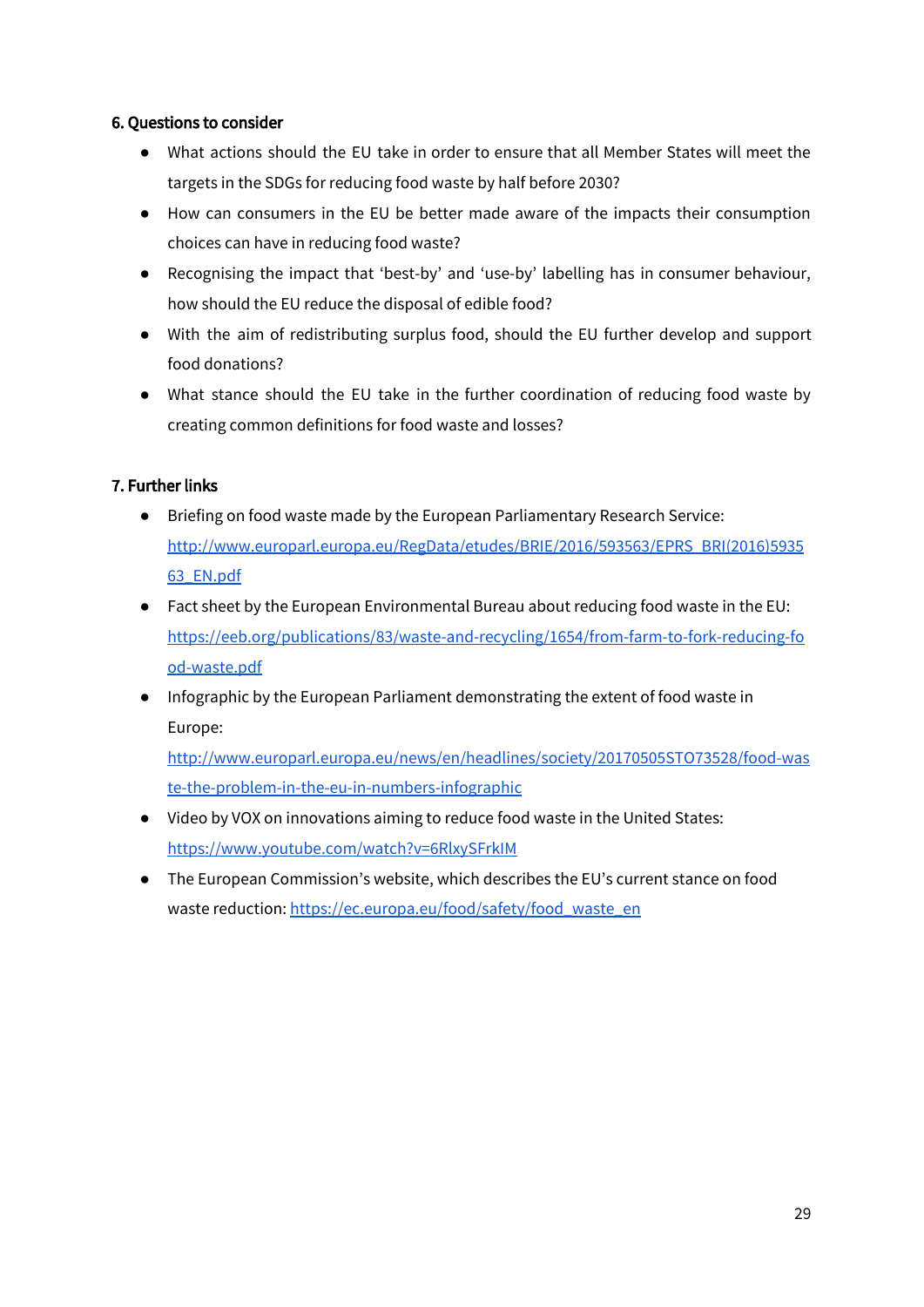#### Committee on Culture and Education (CULT)

United in diversity: While free movement of persons increases the cultural diversity of the EU, yet Nordic indigenous languages are still in danger, how should the EU ensure that these languages are protected and saved from extinction taking into account the European Charter for Regional or Minority Languages?

*By Davit Manukyan (Chairperson, AM)*

#### 1. The topic at a glance

There are more than 6000 languages in the world, each contributing to the diversity of expression and to richness in world culture. Unfortunately, half of these languages are in a vulnerable state or even under the risk of extinction[.](http://www.europarl.europa.eu/EPRS/EPRS-Briefing-589794-Regional-minority-languages-EU-FINAL.pdf) Currently, 40-50 million EU [citizens](http://www.europarl.europa.eu/EPRS/EPRS-Briefing-589794-Regional-minority-languages-EU-FINAL.pdf) speak one of the 60 regional and minority languages (RMLs) across the Union, some of which face significant threats of dying out. Among these are several Nordic endangered languages, such as indigenous Faroese and Elfdalian, spoken by 90000 and 3500 people, respectively, as well as Karelian with slightly less than 30000 speakers. The Sami language, although it has speakers with various dialects and is spoken in Lapland in the territories of four states, is also facing severe difficulties.

A language is considered endangered if its use is limited to a certain age group and is not considered valuable enough to pass it down to younger generations. This is usually a consequence of pressure from another, dominant language, especially if political and societal cohesion in a state is generally high. In the **[European Charter for Regional and Minority Languages \(ECRML\)](https://www.coe.int/en/web/european-charter-regional-or-minority-languages/about-the-charter)**, RMLs are recognised for their cultural wealth, and demands are set for their safeguarding. Yet, the EU cannot directly shape policy on Education and Language, as this competence is vested exclusively with the Member States. The EU has an advisory role, however, which means it can support different initiatives aiming to protect and promote RMLs.

#### 2. Key Terms

- Indigenous Language: Language with an ethno-cultural lineage with one, linguistically distinct community of indigenous inhabitants of a region.
- Regional and Minority Language: Term adopted in the ECRML, distinguishing those languages traditionally used by part of the population of a state, but which are not migrant languages, official dialects of a national language, or artificially-created languages.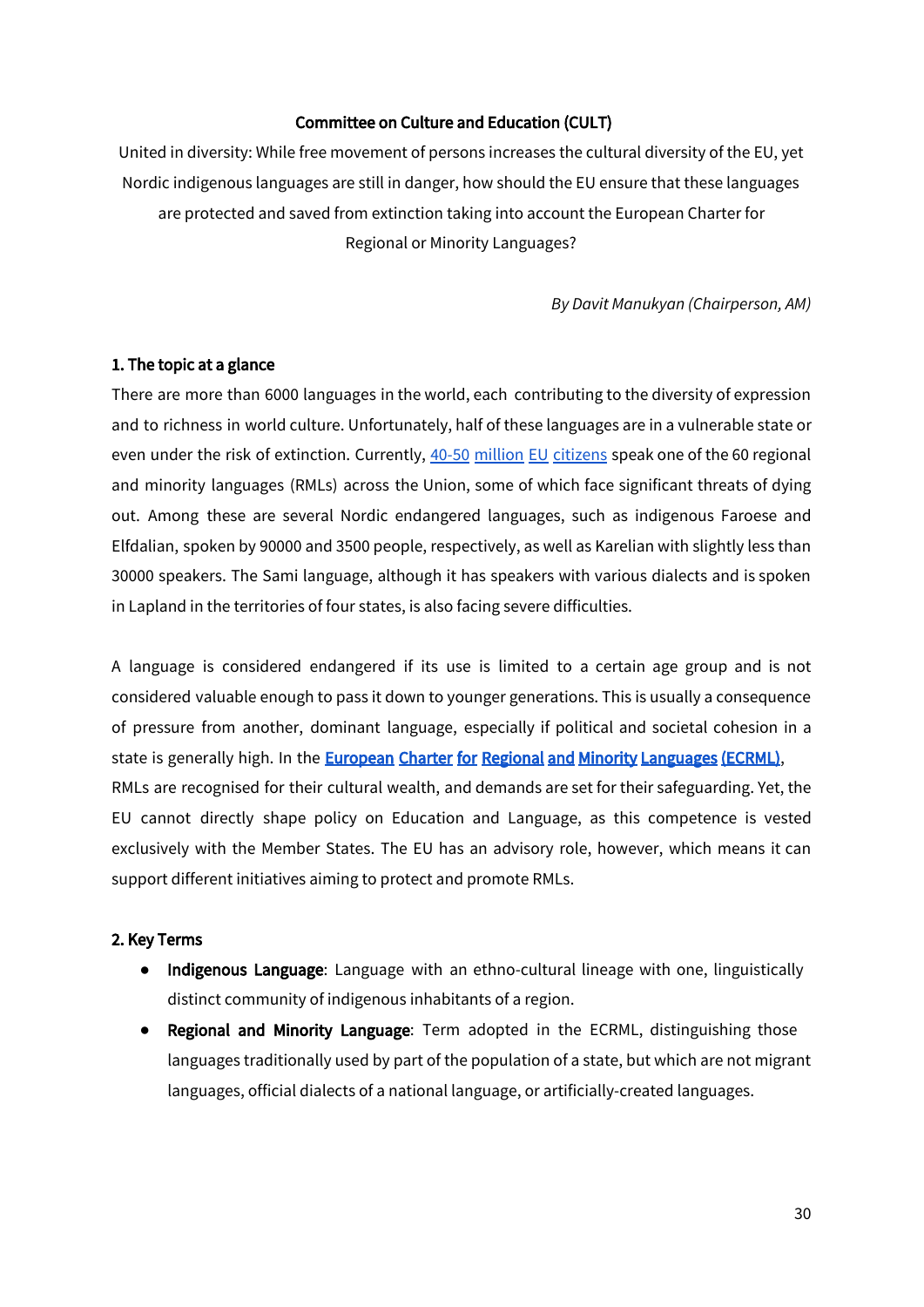- Assimilation: Term describing to conform or adjust to something. Used in the linguistic context as the process of an indigenous people adjusting increasingly to official or majority languages in areas such as education and public administration.
- Multilingualism: The ability to speak or communicate in more than one language.

#### 3. Key Actors and Stakeholders

- European Union: According to Article 6 of the Treaty on the Functioning of the European Union (TFEU), the EU has only a supporting competence in the sphere of education and language. However, according to Article 3 of the Treaty on European Union (TEU), it should endeavour to truly respect rich linguistic identity. It is in the interest of all core EU institutions that this diversity is preserved, and especially the European Commission remains an active advocate for greater multilingualism and RNL protection.
- Council of Europe: International Organisation with 47 Member States, and a core aim to uphold human rights, democracy and rule of law in Europe, as well as to promote European culture. The preservation and support of indigenous European languages fall directly under the scope and working practices of the Council of Europe.
- National governments: The governments in the Member States are responsible for adopting and implementing policies and laws on language and education, as well as for protecting the rights of all groups and individuals which constitute their citizenship.
- Local self-governing bodies of indigenous nations: The institutional bodies representing the interests of indigenous people on a state level. For instance, Sami governments in Finland, Sweden and Norway.
- The United Nations Educational, Scientific and Cultural Organization (UNESCO): One of the most important international agencies aiming to promote international collaboration through educational, scientific, and cultural reforms. It intends to raise awareness among policy-makers on the issues of endangered languages and the need to safeguard the world's linguistic diversity.

#### 4. What has been done so far?

In the past 30 years, the EU, its Member States, and other European organisations have begun to pay more attention to the threat of extinction facing many indigenous languages. In 1992, the Council of Europe adopted the **European Charter for Regional and Minority Languages** [\(ECRML\)](https://www.coe.int/en/web/european-charter-regional-or-minority-languages/about-the-charter), which entered into force in 1998. The charter provided a general definition of Regional and Minority Languages (RML), and highlighted the need to protect Europe's rich linguistic legacy.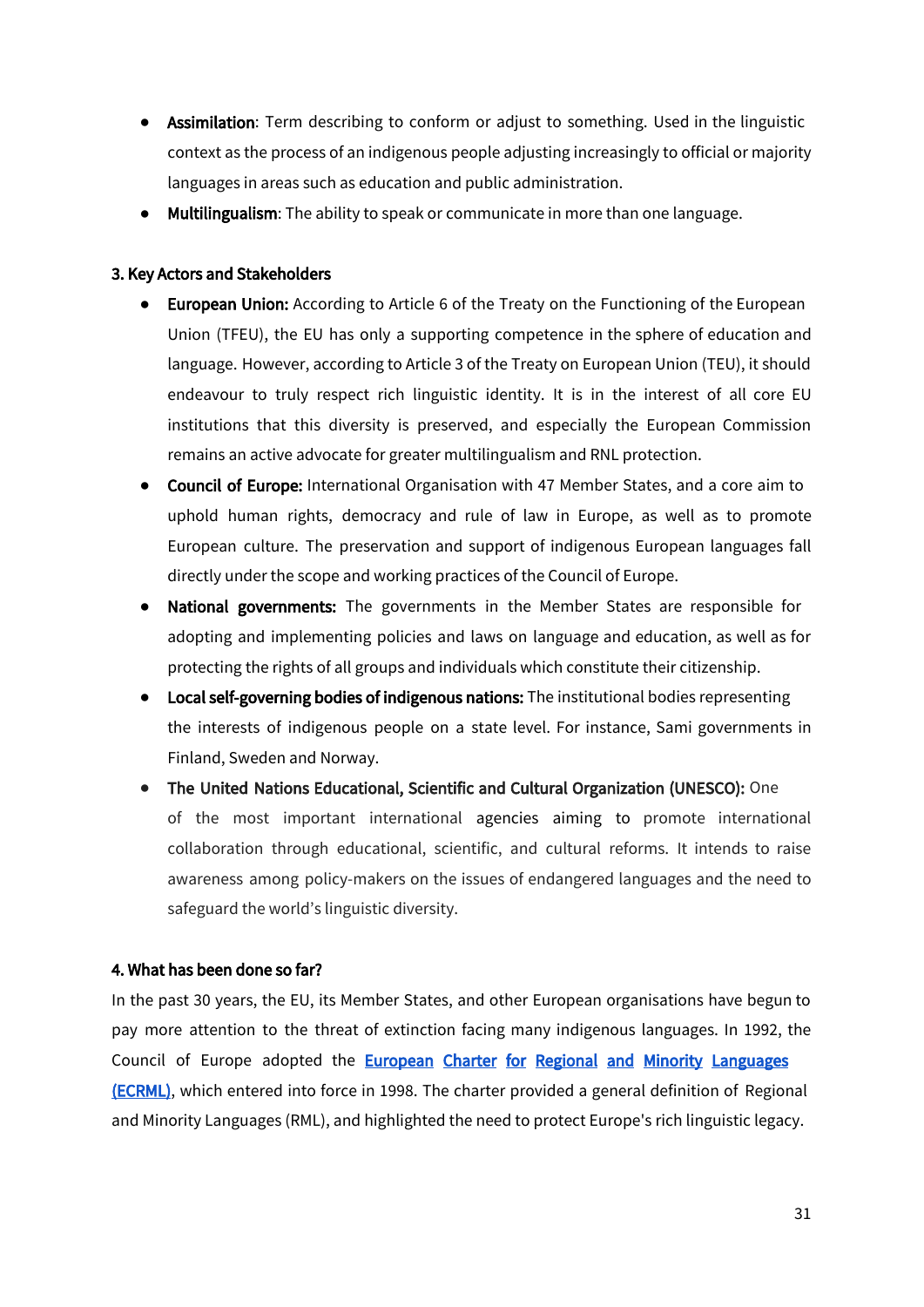In 1983, the EU established its 'Action Line for the Promotion and Safeguard of Minority and Regional Languages and Cultures', with the intention of providing funding for the promotion of indigenous languages as well as other RMLs. However, following a 1998 Court decision by the European Court of Justice calling for increased equity in EU funding, the budget of this programme was reduced. Subsequent efforts have thus been undertaken as part of wider culture and education frameworks. For instance, the safeguarding of RMLs is addressed in the **New Framework [Strategy for Multilingualism](http://eur-lex.europa.eu/LexUriServ/LexUriServ.do?uri=COM:2005:0596:FIN:en:PDF)**, which was adopted in 2005. It supports funding and research on multilingualism and RMLs, encourages language learning, and promotes language diversity. Some Member States, such as Finland, have been empowered to adopt and develop their own approaches and policies towards RMLs in their jurisdiction. But there remains a lack of European coordination on language preservation and promotion.

There are several successful examples of cross-country cooperation and research preserving Nordic indigenous languages. The **European [Language](http://www.eldia-project.org/index.php/en) Diversity for All (ELDIA)** programme supports Finno-Ugric minority languages in multilingual communities in Finland, Sweden, Norway. Moreover, the **[INTERREG](http://2007-2013.interregnord.com/en.aspx) IV A Nord** programme has a subgroup on 'borderless development', focusing specifically on maintaining of a sustainable environment for the Sami language minority and on advocating smooth and unhindered cultural unity for Sami groups living across state borders.

#### 5. Key Conflicts

The concept of the modern nation-state highlights the benefits of harmonised and cohesive culture within the political boundaries of the state, and therefore prescribes developing a common language and cultural identity. Education policy and state regulation have since the late 1800s often been aimed at achieving cultural assimilation. These policies have proven fateful for those regional languages not adopted as state languages, and it makes it particularly difficult for RMLs to survive alongside majority languages when the former are disadvantaged in state administration and when speakers of RMLs can only maintain and pass along their heritage informally. This enforces a lack of interest and even negative attitudes towards RMLs. Citizens may increasingly begin to perceive the minority language as lacking in status and economic value and, hence, decide it is not worthy to be taught to the next generation. An example of cultural dominance and influence is the situation with the several minority languages and dialects of the Finno-Ugric language heritage. For instance the Ingrian language in the Eastern Baltic region is today only spoken by a few dozen individuals, and the Karelian and Sami languages, while both still have around 25,000 speakers, face bleak prospects for the future unless the language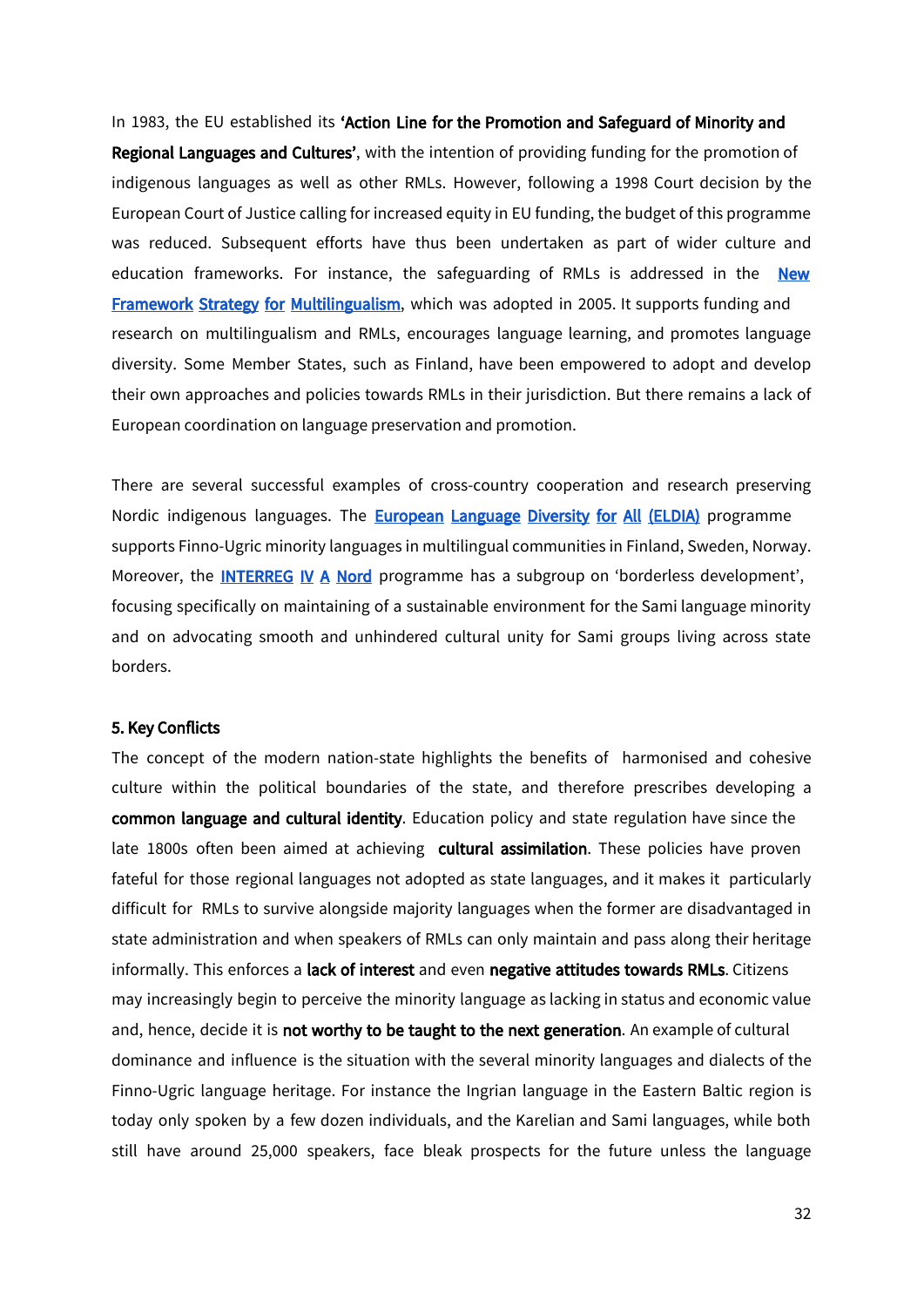communities are given official and active use in local administration. The Sami community has benefited from recent support measures, but the Sami language isa still in many ways disadvantaged in relation to the official state languages of the Nordic countries.

There is also no coherent taxonomy regarding the distinction between languages and dialects, and neither linguists nor state officials have been able to find agreement in this regard. For example, it is not clear whether Gutnish, spoken by circa 5,000 people on the island of Gotland, is a separate language or a dialect of Swedish. The same applies to Westrobothnian, Jamtlandic, and Scanian languages/dialects. Many other Member States face a similar political dilemma.

Overall, the existing strategies to protect RMLs, especially those in severe danger of extinction, are not structured and effective on the EU or national levels. While several stakeholders aptly emphasize the importance of safeguarding and developing RMLs, there is no detailed strategy framework on how to save endangered languages. For example, there is no specific clause on endangered languages in the ECRML, which is considered one of the key documents dealing with European language diversity. The latest concrete framework on the RML issue was adopted in 2005, but no updated efforts have been introduced since then. Lastly, there also remains a reluctance to coordinate efforts and share best practices among stakeholders, while indigenous groups and other RML communities would urgently need coordinated support. Europeans are paying a steep price for bureaucracy and administrative stiffness, in the form of rapidly decreasing cultural diversity.

#### 6. Questions to consider

- Why is retaining language diversity so important?
- What are the external and internal factors impacting the endangerment of languages?
- What is the connection between the strategy of multilingualism and protection of RMLs?
- What are some effective projects aiming to safeguard and develop endangered languages and indigenous language communities in the world?
- What new efforts could European institutions and states undertake?

#### 7. Further links

- **●** Regional and Minority [Languages](http://www.europarl.europa.eu/EPRS/EPRS-Briefing-589794-Regional-minority-languages-EU-FINAL.pdf) in the European Union Briefing on what is the current situation with RMLs in Europe from different perspectives
- [Endangered](http://www.europarl.europa.eu/RegData/etudes/note/join/2013/495851/IPOL-CULT_NT(2013)495851_EN.pdf) Languages and Linguistic Diversity in EU In depth research paper on RMLs and endangered languages in Europe
- Endangered Languages in Europe [Infographics](https://www.goeuro.co.uk/blog/endangered-languages-infographic/)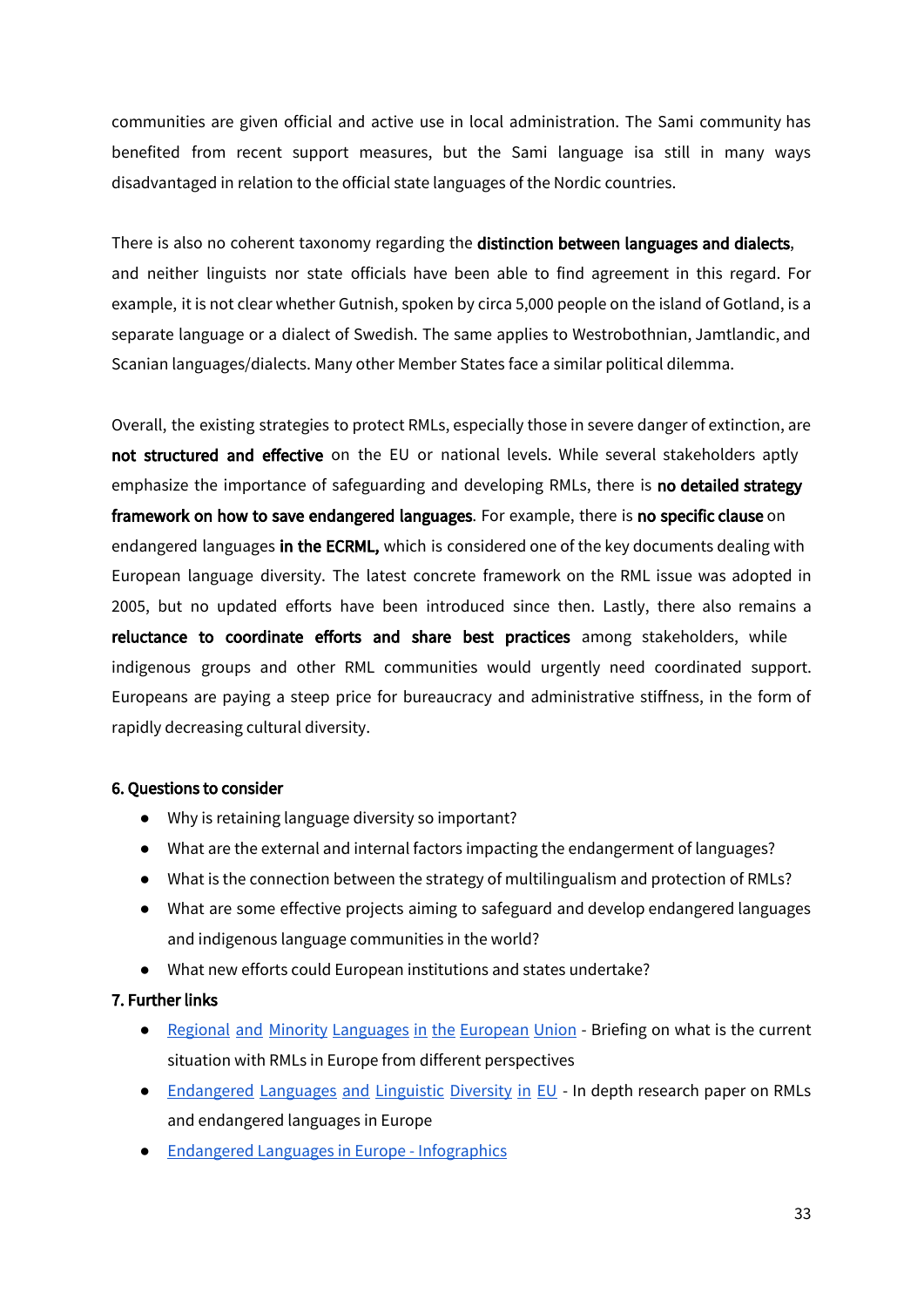#### Committee on Employment and Social Affairs I (EMPL I)

Welcome to the future: While youth unemployment has been decreasing constantly it still has not reached pre-crisis levels, how should the EU foster youth's participation in startups most importantly in the area of robotics and artificial intelligence?

*By Oliver van der Weij (Chairperson, FI)*

#### 1. The topic at a glance

Young people are often regarded as the key to a better future. Despite this, youth unemployment rate is often [higher](http://ec.europa.eu/social/main.jsp?catId=1036) than the general [unemployment](http://ec.europa.eu/social/main.jsp?catId=1036) in a country. Youth were more [exposed](https://www.voxeurope.org/post/causes-youth-unemployment-in-eu-and-eu-policies) than most in the 2008 economic crisis mainly due to lack of [experience](https://www.voxeurope.org/post/causes-youth-unemployment-in-eu-and-eu-policies) and protection. After nine years from the 2008 crisis, the average youth unemployment in the EU alone is still over double the overall unemployment. Regardless of the steady decline of youth unemployment in the EU, in 2016 it was reported that, from people aged 15 to 24, still over 6,3 [million](http://ec.europa.eu/social/main.jsp?catId=1036) young people were not in [employment,](http://ec.europa.eu/social/main.jsp?catId=1036) education or training in the EU.

One of the causes behind the high youth unemployment rate is the difference in the skills required by companies and the skills the youth can offer with their education. The robotics and artificial intelligence industry requires excellent skills in mathematics and physics and thus often requires its employees to have high level education in these subjects. This high level of education, however, usually costs thousands of euros, which makes it an unattractive choice for potential students. Youth unemployment is, however, not excluded from the overall unemployment. Youth are also subject to some of the same threats and opportunities as older people when it comes to unemployment. One prominent threat to low unemployment is the ever-increasing use of robots in various industries, including robotics and artificial intelligence.

This situation of high youth unemployment has not been neglected by the EU. One of the common economic goals of the EU is low unemployment rates, and youth unemployment is no exception to this goal. Thus, when the EU decreases youth unemployment, they also accomplish their low unemployment goal.

#### 2. Key Terms

● Startup: The definition of a startup company is heavily debated, however, the term is often used to describe a young and still small [company.](http://www.businessinsider.com/what-is-a-startup-definition-2014-12?r=US&IR=T&IR=T)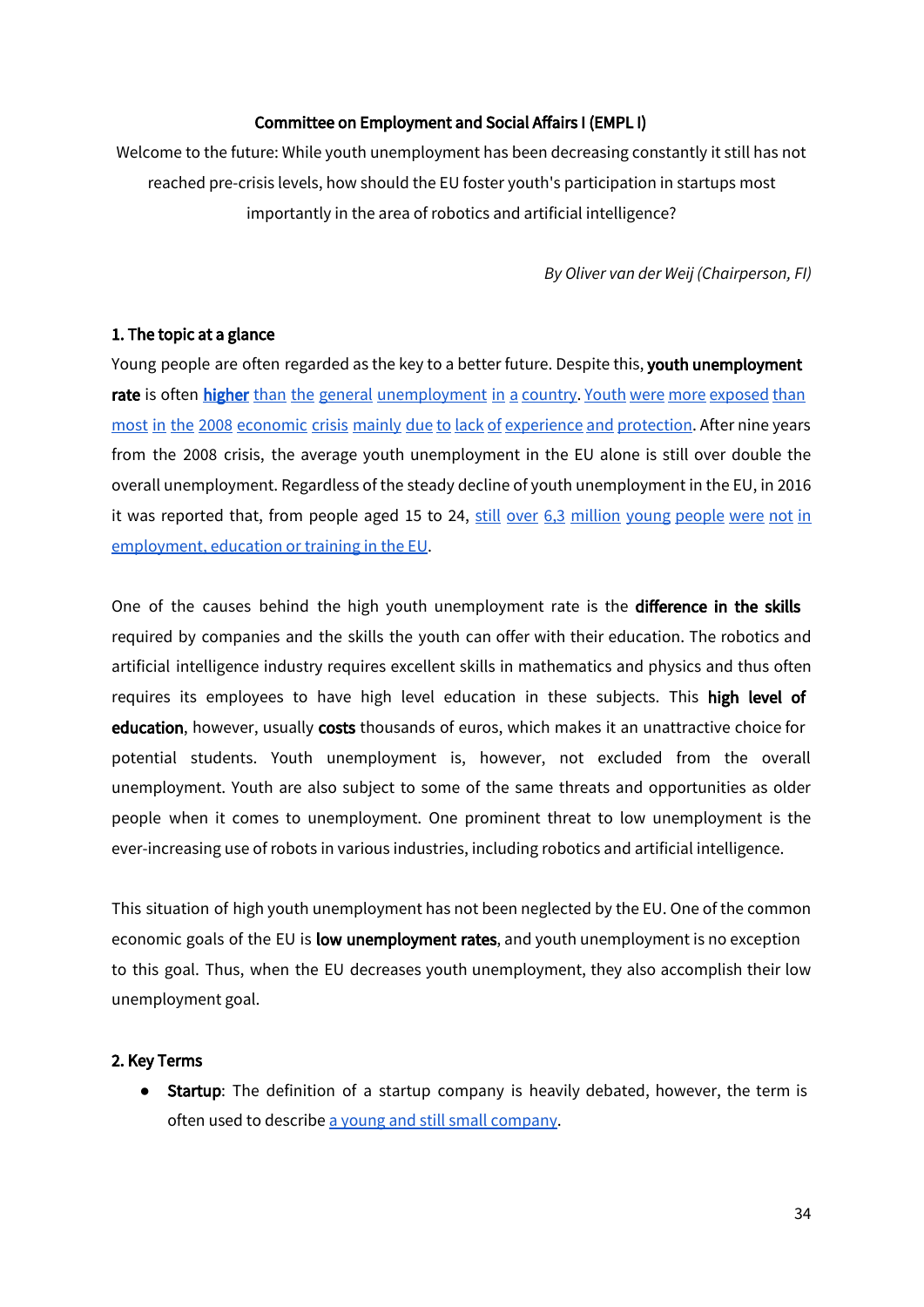- Robotics industry: The industry responsible for the production and general upkeep of robots.
- Artificial intelligence: Often shortened to AI, the term describes machines and robots that have been [programmed](https://www.cnbc.com/2017/06/17/what-is-artificial-intelligence.html) to simulate learning.
- **Mismatch:** This is the term used for the situation where the skills of applicants do not match with the required skills within the vacancies they applied for.
- Unemployment rate: In economics, the unemployment rate is determined as the [number](https://www.investopedia.com/terms/u/unemploymentrate.asp) of [unemployed](https://www.investopedia.com/terms/u/unemploymentrate.asp) people divided by the labour force. The result is expressed in percentages.
- Labour force: [People](http://www.econport.org/content/handbook/Unemployment/Define.html) who are willing and able to work are seen as the labour force.

#### 3. Key Actors and Stakeholders

- European Commission: The executive branch of the EU, with the power to propose legislation and implement various decisions related to decreasing youth unemployment.
- Startups and firms: These are the stakeholders responsible for providing youth with jobs and internships. In the end they are responsible for decreasing youth unemployment by providing vacancies, however, they are usually profit driven and thus aim for a minimal amount of employees to cut costs.
- Academic institutions: Most employees require education to find work, and the academic institutions such as schools and universities are to a large extent responsible for this. They, however, also decide the study fees for the students and can then also affect the appeal of education.
- Youth: The youth often are often faced with the question of continuing studies or seeking employment. They may be discouraged to study, since there is no immediate benefit in it, but may find it hard to find a good job due to mismatching education.
- Member States: When the EU sets recommendations, the Member States will be the ones who decide whether or not they adapt that change into their country. An example of this would be the Youth Guarantee. The Member States can also make more significant changes in their own country when compared to the EU as a whole.

#### 4. What has been done so far?

The Council of the European Union issued a [recommendation](http://ec.europa.eu/social/main.jsp?catId=1036) in 2013 following the proposal by the European Commission, which recommends the Member States to issue a guarantee for under 25 year olds, which assures good quality offer for a job, continued education, an apprenticeship or a traineeship within a **four-month period** of becoming unemployed or leaving formal education. This recommendation is referred to as the Youth Guarantee. While all Member States have agreed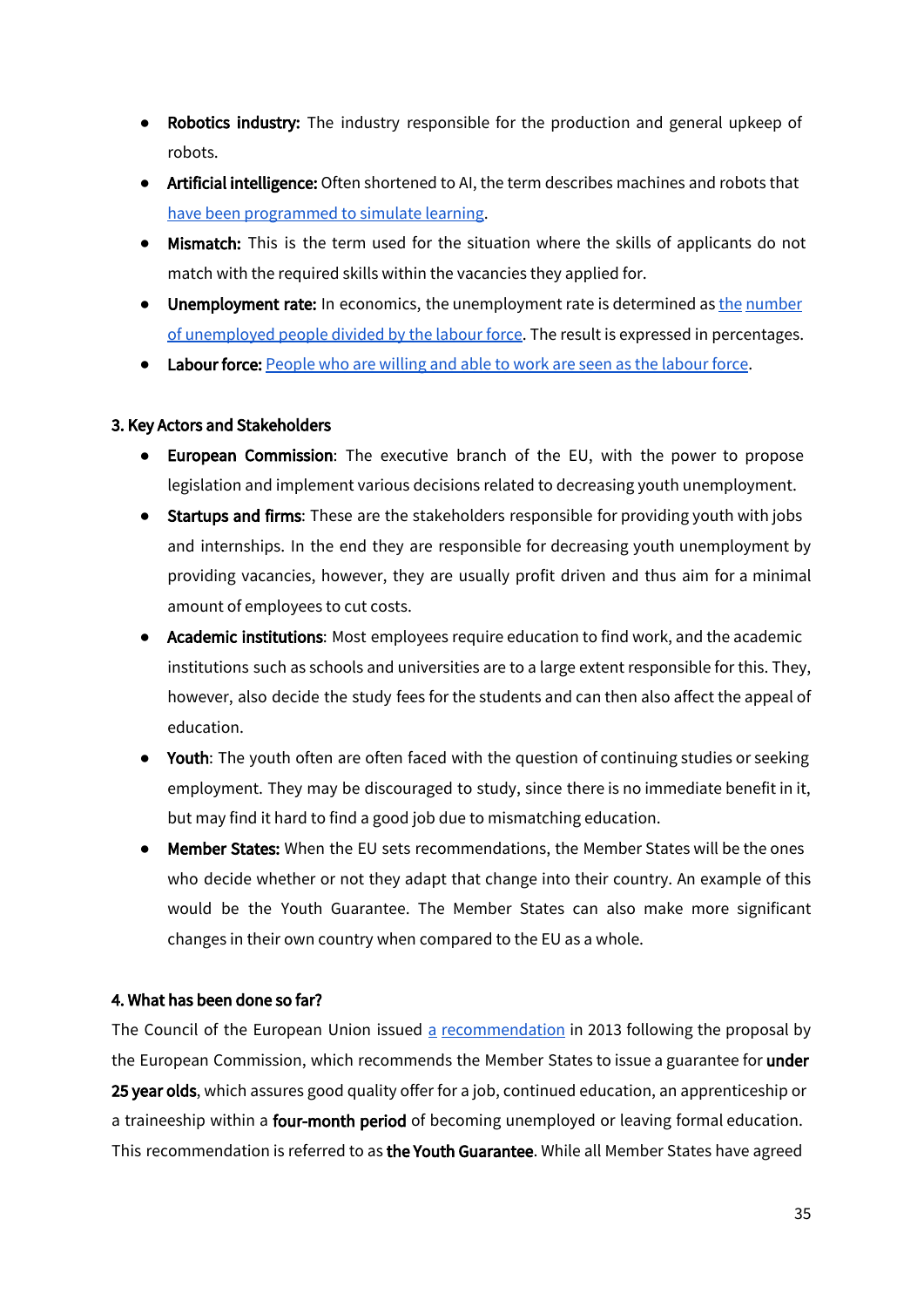to commit to issuing such a guarantee, the implementation has received critique on its effectiveness by people including Members of the European Commission, who have even [gone](https://www.youtube.com/watch?v=Qr1zoGJ6wYA) to the [extent](https://www.youtube.com/watch?v=Qr1zoGJ6wYA) to say that it failed.

Additionally, [the](http://ec.europa.eu/social/main.jsp?catId=1176&langId=en) Youth Employment [Initiative \(YEI\)](http://ec.europa.eu/social/main.jsp?catId=1176&langId=en) is the main resource used to help Member States to implement the Youth Guarantee. Thus, the YEI tries to help youth who are not in education, employment or training or **NEETs**. It aims to help Member States that had a youth unemployment of over 25% in 2012.

The last unemployment scheme on the European level is the **[European Solidarity Corps](https://europa.eu/youth/solidarity_en)**. It aims to give youth the possibility to participate in solidarity related projects, which will give them work and project experience. Youth from 17 years and older can register, and the experience is available until the person is 30 years old.

#### 5. Key Conflicts

The first conflict that arises is the high cost of [education.](https://www.youtube.com/watch?v=Qr1zoGJ6wYA) Youth often encounter the choice of a more specific area of study, however, these choices may lead the person having to pay thousands, if not tens of thousands of euros for the possibility to study the subject. This in turn might lead to them not studying the subject at all, which decreases the amount and variety of choice employers have to fill vacancies. There are a multitude of reasons to education costs rising. For instance, the academic institutions are expanding [administration](https://www.nytimes.com/2015/04/05/opinion/sunday/the-real-reason-college-tuition-costs-so-much.html) and that the demand for higher education is constantly rising, which suggests that, by laws of demand and supply, the prices will also rise.

Secondly, youth graduating without the right skills for certain jobs create mismatches. There is an increasing amount of people applying for jobs they are **overqualified** for while simultaneously employers are reporting that their applicants [lack the right skillset](https://www.voxeurope.org/post/causes-youth-unemployment-in-eu-and-eu-policies) to fill the [vacancies](https://www.voxeurope.org/post/causes-youth-unemployment-in-eu-and-eu-policies). A person might apply for a job they are overqualified for due to there not being any jobs in the sector they are qualified for, thus having to downgrade to get a job. Another reason for why this is happening is that people are often in urgent need of money and they do not have time to search or apply for a vacancy in their specific area of expertise. This leads to them settling for a lower paying and less demanding job skill wise. According to Maarten H. J. Wolbers, job [mismatches](https://link.springer.com/article/10.1186/s40172-016-0052-x) occur most often in small firms or those that are in the [private](https://link.springer.com/article/10.1186/s40172-016-0052-x) sector, both of which fit the description of the robotics and artificial intelligence startups mentioned in the topic.

36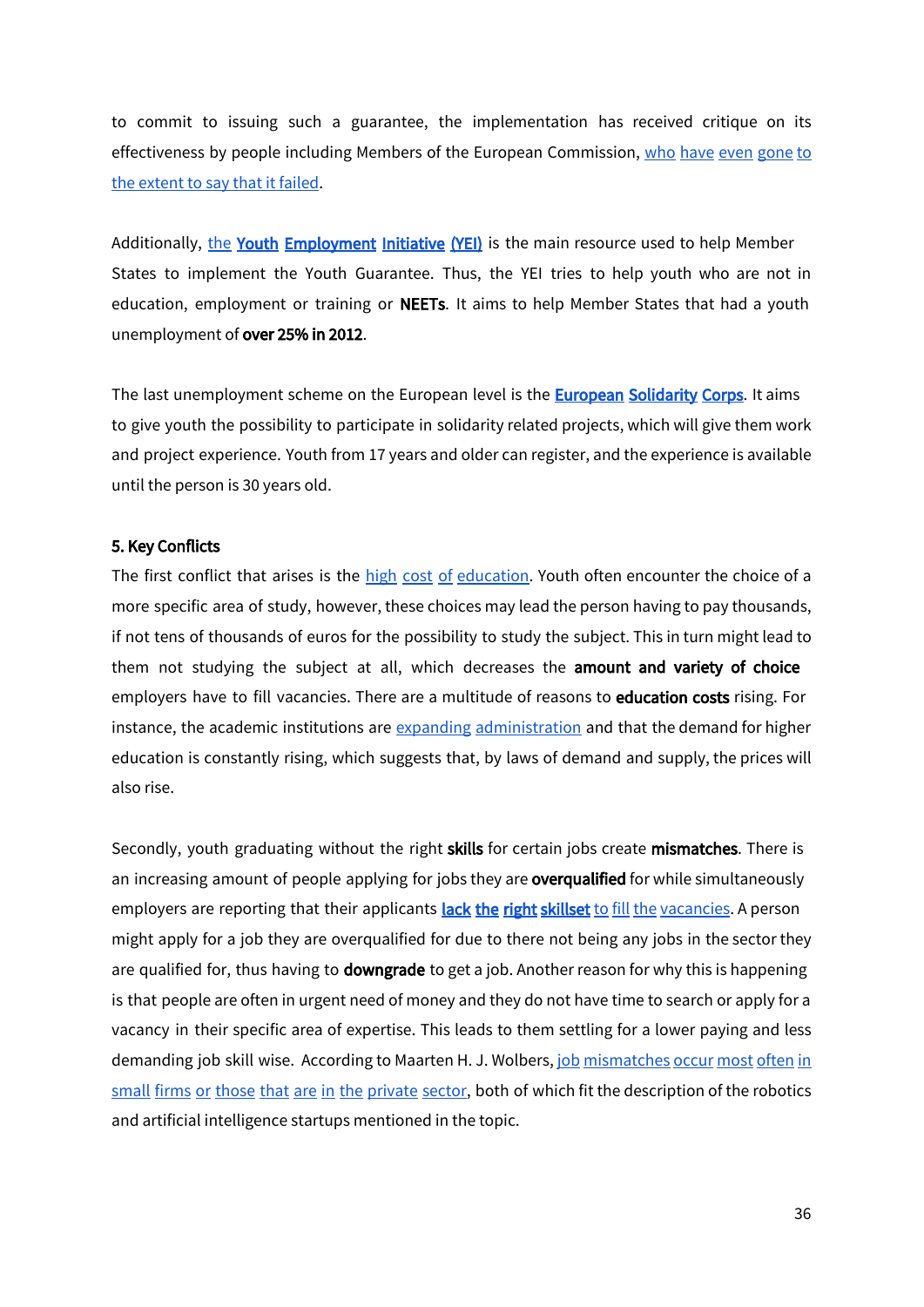Lastly, since the youth are not excluded from the **general unemployment**, they face the same dangers regarding losing jobs as everyone else. Perhaps one of the most prominent threats to both youth employment and general employment is a particular type of **structural unemployment.** This threat is the increasingly more advanced robots that are slowly becoming more efficient, reliable and cheap when compared to human labour. Since companies strive for profit, the robots are a far [more](https://www.theguardian.com/technology/2017/jan/11/robots-jobs-employees-artificial-intelligence) attractive option for labour, when compared to humans and thus take over more and more of the jobs that [previously](https://www.theguardian.com/technology/2017/jan/11/robots-jobs-employees-artificial-intelligence) required humans to complete.

#### 6. Questions to consider

- How can the mismatch between the youth's education and skill requirements in available vacancies be minimised?
- How can higher education, more specifically in the area of robotics and artificial intelligence, be made more appealing to the youth?
- How can the threats to all employment, such as the case of robots filling more and more jobs, be reduced and minimised?
- How can the youth be directed towards startups?
- What could be done to decrease overqualification for jobs within youth?

#### 7. Further links

- More statistics related to youth unemployment: [http://ec.europa.eu/eurostat/statistics-explained/index.php/Youth\\_unemployment](http://ec.europa.eu/eurostat/statistics-explained/index.php/Youth_unemployment)
- The views of European Commissioner Marianne Thyssen on youth unemployment: [https://www.theparliamentmagazine.eu/articles/opinion/taking-one-europes-most-pressi](https://www.theparliamentmagazine.eu/articles/opinion/taking-one-europes-most-pressing-challenges-youth-unemployment) [ng-challenges-youth-unemployment](https://www.theparliamentmagazine.eu/articles/opinion/taking-one-europes-most-pressing-challenges-youth-unemployment)
- A short video on how the EU works: [https://www.youtube.com/watch?v=VvIPSY\\_Sbfg](https://www.youtube.com/watch?v=VvIPSY_Sbfg)
- TEDx talk by Mona Mourshed on problems and possible solutions regarding youth unemployment:

<https://www.youtube.com/watch?v=wDjD8iAgnR4>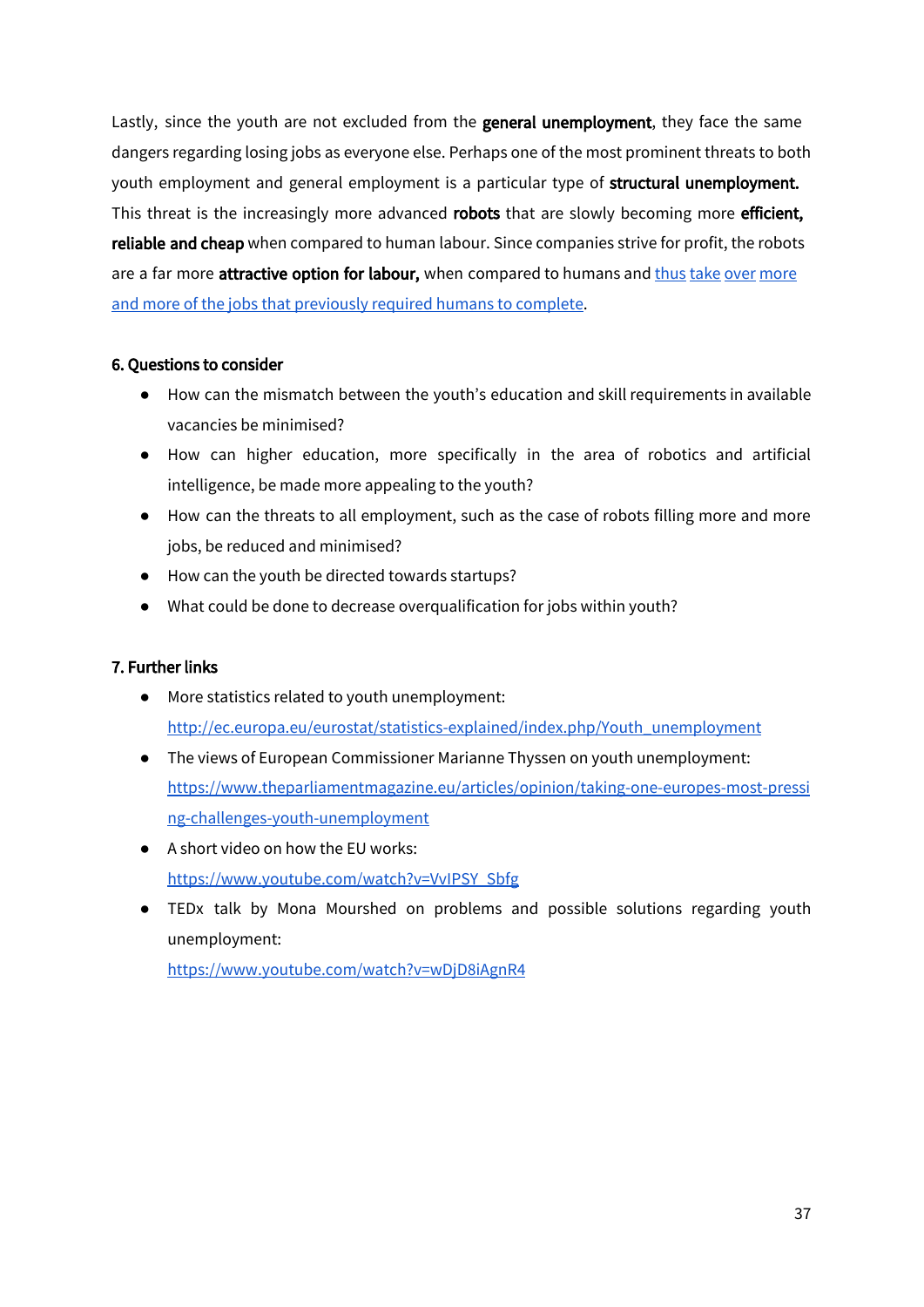#### Committee on Employment and Social Affairs II (EMPL II)

With ever growing and developing Digital Market challenging the EU and putting it in the race with time, how can the EU accompany its Member States in order to ensure that citizens develop the necessary skills for new job opportunities created by the global digital transformation?

*By Anneliis Saarend (Chairperson, EE)*

#### 1. The topic at a glance

Digital transformation presents enormous growth potential for Europe, if European industry builds on its strengths in advanced digital technologies and its strong presence in traditional sectors to seize the plentiful of opportunities that technologies such as the Internet of Things, big data, robotics, artificial intelligence offer.

EU businesses are not taking full advantages of the technologies or the innovative business models offered by the collaborative economy. According to the Digital [Transformation](http://ec.europa.eu/growth/content/digital-transformation-scoreboard-2017-0_en) Scoreboard [2017,](http://ec.europa.eu/growth/content/digital-transformation-scoreboard-2017-0_en) 75% of companies who responded to the survey regarding digital technologies as an opportunity, but only 44% of respondents had adopted at least two of the seven key digital technologies. Thus, the successful new business models that we have seen have often come from outside of the EU, as is the case with Uber and Airbnb, both founded in the US.

With the increasing usage of different technologies in businesses, comes the increasing need for skilled ICT and STEM professionals. However, there are not enough graduates from upper-secondary and higher education to meet the increasing demand. According to a [report](http://www.empirica.com/fileadmin/publikationenseries/documents/Schriftenreihe_2016_Nr_03_Digital_Leadership%20Skills_for_the_Transf.pdf) by empirica and [International](http://www.empirica.com/fileadmin/publikationenseries/documents/Schriftenreihe_2016_Nr_03_Digital_Leadership%20Skills_for_the_Transf.pdf) Data Corporation, the demand for ICT workforce is growing faster than the workforce itself, creating 756,000 vacancies by 2020.

ICT is becoming an inseparable part of almost all other fields. Currently, however, 37% of people in the labour force - farmers, bank employees, and factory workers alike - lack sufficient digital skills, despite the increasing need for such skills in all jobs.

#### 2. Key Terms

- Digitising: The act of converting information into a digital form that can be processed by a computer.
- Digital transformation: The change associated with the application of digital technology in all aspects of human society.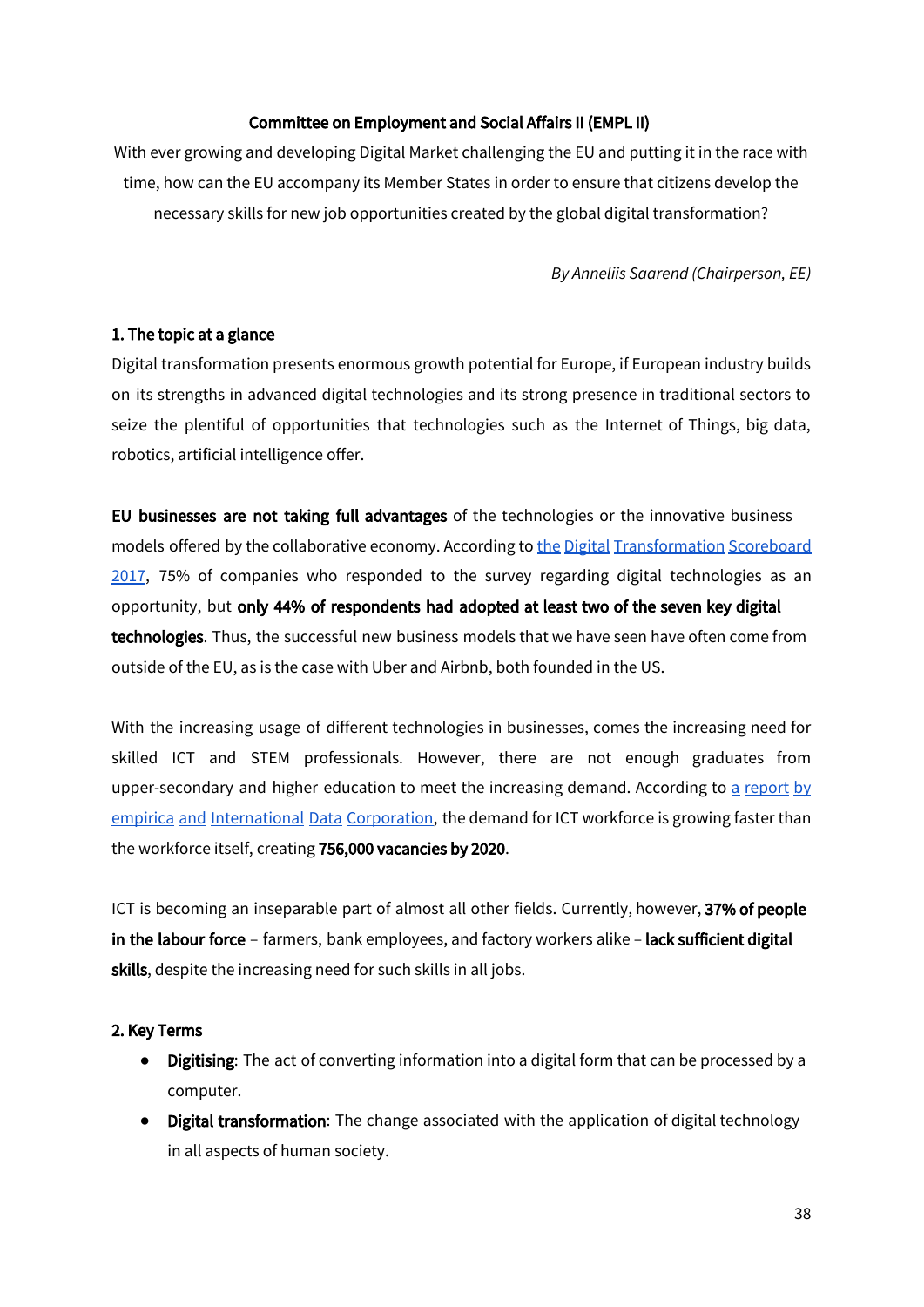- [Digital](https://ec.europa.eu/commission/priorities/digital-single-market_en) Single Market: One of the European Commission's top political priorities to develop in the EU. It is a market in which the free movement of persons, services, and capital is ensured and where the individuals and businesses can seamlessly access and exercise online activities under conditions of fair competition, and a high level of consumer and personal data protection, irrespective of their nationality or place of residence.
- **●** Basic ICT skills: The skills needed to use efficiently the elementary functions of information and communication technologies to retrieve, assess, store, produce, present and exchange information, and to communicate and participate in collaborative networks via the internet.

#### 3. Key Actors and Stakeholders

- The European Commission has identified the Digital Single Market [strategy](https://ec.europa.eu/digital-single-market/) as one of its ten political priorities, which aims to open up digital opportunities for people and business and enhance Europe's position as a world leader in the digital economy. It has set up different advisory expert groups, such as the European Multi Stakeholder Platform (MSP) on ICT standardisation, and forums, such as the Strategic Policy Forum on Digital Entrepreneurship, to determine how best to reach its goals.
- Companies in all fields need or will be needing employees with sufficient digital skills, as a result of the global digital transformation. In addition to needing more ICT and STEM professionals to enter the workforce, companies should work on upskilling their existing employees.
- Citizens of the EU, to get a job and to keep it, need relevant skills. For many jobs, having at least basic digital skills is becoming more and more required. Additionally, STEM and ICT professionals are increasingly required to have highly developed 'soft' skills, such as foreign languages, management, communication, problem-solving, project management.
- **Member States** need to work on implementing the measures suggested by the EU, as the areas related to this topic fall into shared or supporting competences of the EU, meaning the EU cannot legislate and adopt binding acts alone in these areas. It is in the interest of the Member States to work on this issue to ensure economic growth.

#### 4. What has been done so far?

The Digital Skills and Jobs Coalition was launched by the European Commission in 2016 as one of the ten initiatives of The New Skills Agenda for Europe. It brings together Member States, companies, social partners, NGOs and education providers who pledge to take action to tackle the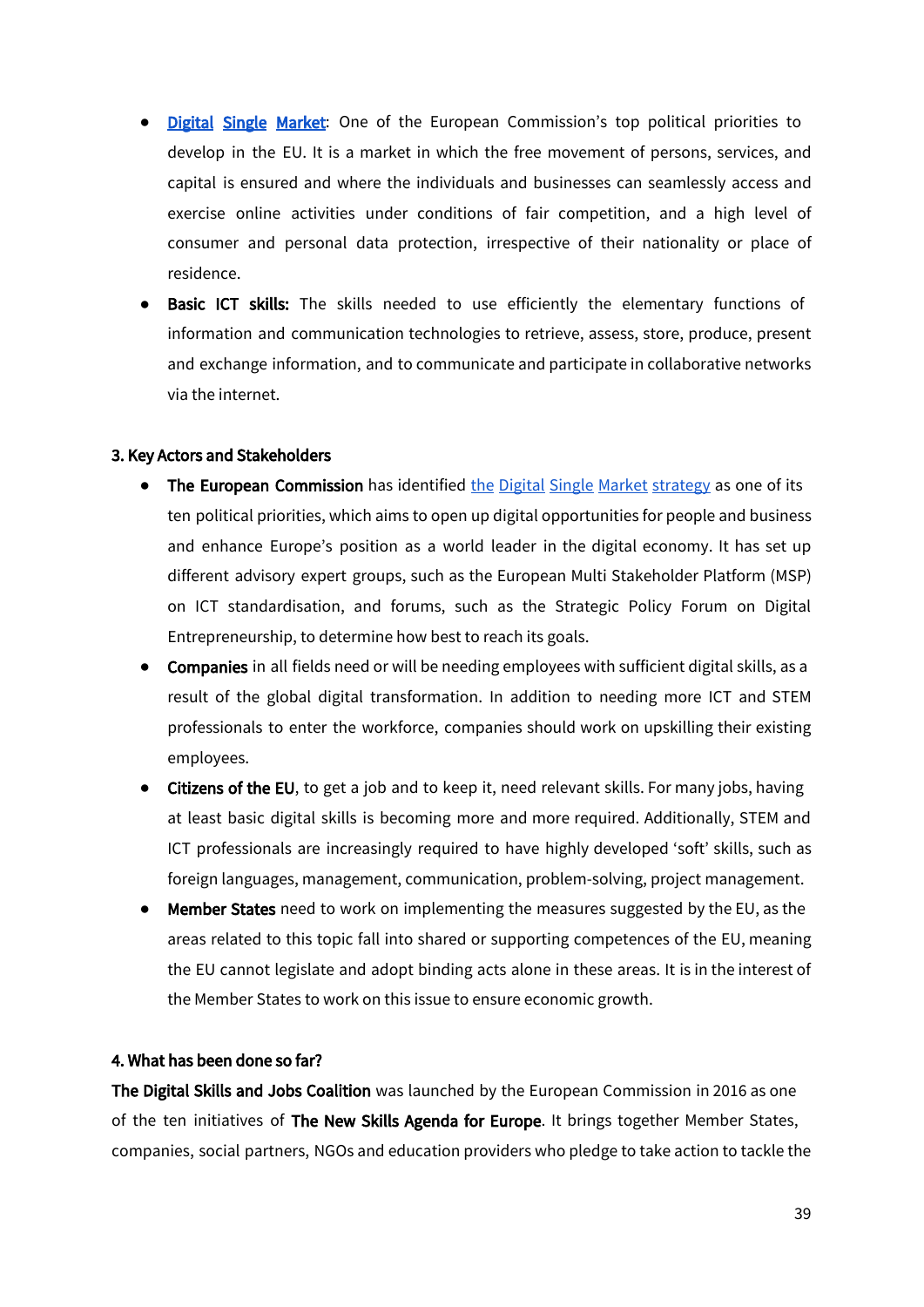lack of digital skills in Europe. Its actions range from training unemployed people and giving massive open online courses (MOOCs) for teachers to giving coding classes for children and cutting-edge training for ICT specialists. The Digital Skills and Jobs initiatives [repository](https://ec.europa.eu/digital-single-market/en/digital-skills-jobs-coalition-initiatives) lists some of Europe's best digital skills projects, including initiatives by the Member States, such as [Mobile](https://ec.europa.eu/digital-single-market/en/content/mobile-learning) [Learning](https://ec.europa.eu/digital-single-market/en/content/mobile-learning) in Austria.

The New Skills [Agenda](http://ec.europa.eu/social/main.jsp?catId=1223) also calls on Member States to develop comprehensive digital skills strategies. To support this, the European Commission has, together with national experts, developed a shared concept for national digital skills strategies.

The European Coding Initiative, launched in 2014 and led by Microsoft, SAP, Liberty Global and Facebook with European Schoolnet acting as secretariat, aims to bring coding skills to teachers, kids, and adults. The campaign uses a mixture of online and offline, real-life activities, to establish coding as a key competence within every education system in Europe. It will also play a central role in a number of Europe-wide advocacy and awareness-raising campaigns, including EU Code Week and the Grand Coalition for Digital Jobs.

#### 5. Key Conflicts

The increasing digitalisation is creating skill surpluses, as manual jobs get replaced by technology, leaving the former workers with a skill that is no longer in demand. At the same time, it is creating skill shortages, as the new technology creates a need for workers equipped with ICT and STEM skills, of which there are not as many as needed at the moment. The Digital Skills and Jobs Coalition tries to tackle this problem by, amongst other things, supporting the upskilling and retraining of the workforce as well as training one million young unemployed people for vacant digital jobs through various short-term training programmes.

**STEM** and ICT occupations are also becoming more demanding. The way technology transforms jobs shows that to keep up with changes, simply improving digital literacy is not enough. STEM professionals are increasingly required to have highly developed 'soft' skills such as foreign languages, management, communication, problem-solving and project management. This situation is similar for ICT professionals, as there is a growing need to collect and analyse enterprise's internal data to improve production and services.

In some Member States, the supply of ICT proficient workforce is reduced even more by 'brain drain', the emigration of highly trained or qualified people from a particular country. What often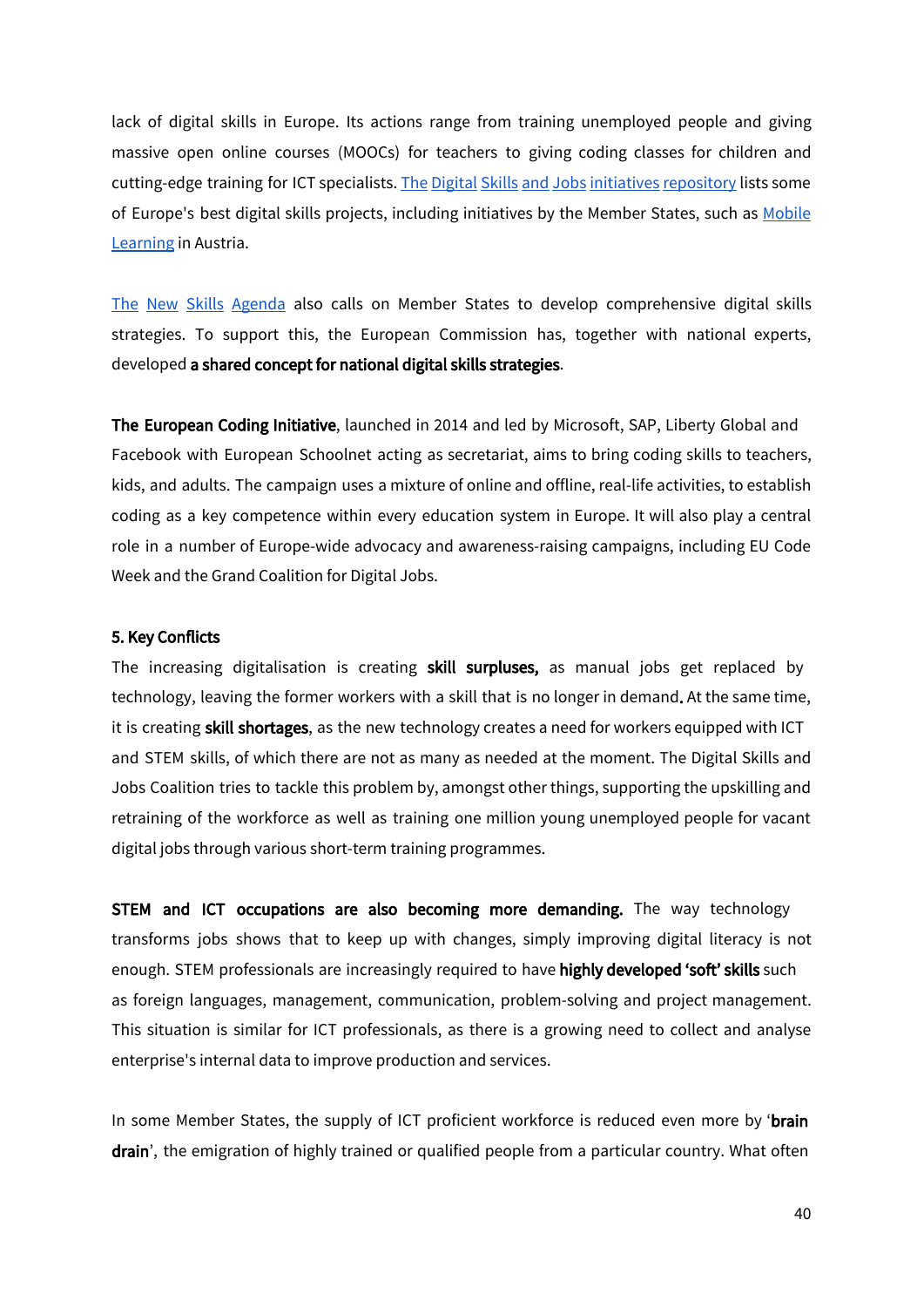causes brain drain is the fact that other countries, for example with higher ICT [Development](http://www.itu.int/net4/ITU-D/idi/2017/index.html) Index of higher Digital [Economy](https://ec.europa.eu/digital-single-market/desi) and Society Index, offer better conditions for working and living. However, as the highly needed talent leaves the country, the ICT Development can stagnate even more in the talents' origin country, creating even bigger disparities between MS.

Large companies are doing much better in the field of digital transformation than SMEs. For example, the usage of cloud computing and big data analytics is growing much faster in large [companies](https://www.youtube.com/watch?v=hONGhY-zXZw&feature=youtu.be), with more than 20% of large companies and only about 10% of SMEs using these technological advantages. However, SMEs are a crucial part of the EU's economy, accounting for more than 99% of European businesses and two thirds of private sector jobs. The European Structural and Investment Funds (ESIF) will make available for SMEs more than  $6450$  [billion](http://ec.europa.eu/regional_policy/en/policy/themes/sme-competitiveness/) to Member States in [2014-2020](http://ec.europa.eu/regional_policy/en/policy/themes/sme-competitiveness/) to finance investments for enhancing jobs and growth. Additional investments in SMEs will be made under the thematic objectives of the EU [Cohesion](http://ec.europa.eu/regional_policy/sources/docgener/informat/basic/basic_2014_en.pdf) Policy for [2014-2020](http://ec.europa.eu/regional_policy/sources/docgener/informat/basic/basic_2014_en.pdf), particularly concerning ICT and the competitiveness of SMEs.

What is more, as has been the case with Uber for example, in Europe, innovative companies are often taken to court when their business model does not meet the established patterns. This shows that legislation currently in place does not accommodate for the innovations that come with digital transformation. This is not only happening to large multinational companies, but it also happens to small European startups. This can cause development to slow down and less new jobs that would have otherwise been created.

#### 6. Questions to consider

- Taking into account the measures in place already, what else can the EU and its Member States do to ensure that citizens develop the necessary skills for new job opportunities created by the global digital transformation?
- Why are the measures in place not working fast enough to fill the gap in the job market? Can the process be sped up?
- Currently, the focus is more on raising ICT skills, but what should be done to ensure that ICT professionals also develop the needed 'soft' skills?
- With technology still advancing, new skills we do not yet even know about might be required in the job market in a few years. How can the EU and Member States ensure that both current and new measures can stay relevant and sustainable for more years to come?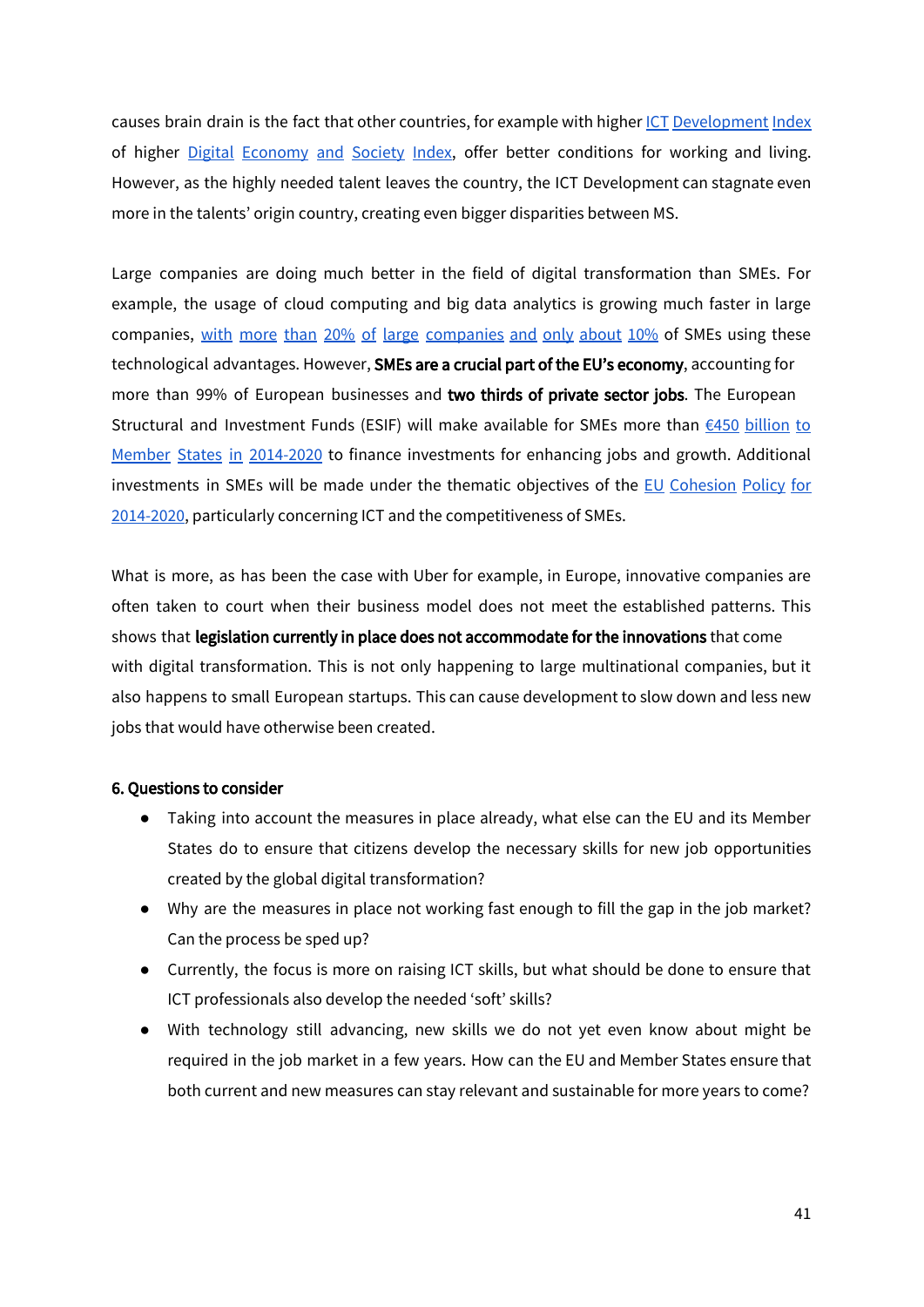#### 7. Further links

- 'Digital [Transformation](https://www.youtube.com/watch?v=vo2p2jRLaBw) and Platform Economy: The European Perspective' Video from European Innovation Day 2017
- 'The digital [transformation](https://www.weforum.org/agenda/2015/03/the-digital-transformation-of-europe/) of Europe' Article published on World Economic Forum website
- 'Briefing note Skill shortage and surplus [occupations](http://www.cedefop.europa.eu/en/publications-and-resources/publications/9115) in Europe'- Briefing note by European Centre for the Development of Vocational Training, gives insight on which occupations are in demand and why.
- 'European [e-Competence](http://www.ecompetences.eu/e-cf-overview/) Framework overview' An overview of the e-CF framework, which became a European standard in 2016
- 'Digital Agenda [Scoreboard](http://digital-agenda-data.eu/datasets/digital_agenda_scoreboard_key_indicators/visualizations) key indicators' Different charts about Digital Agenda Scoreboard indicators, giving comparisons of progress across European countries as well as over time.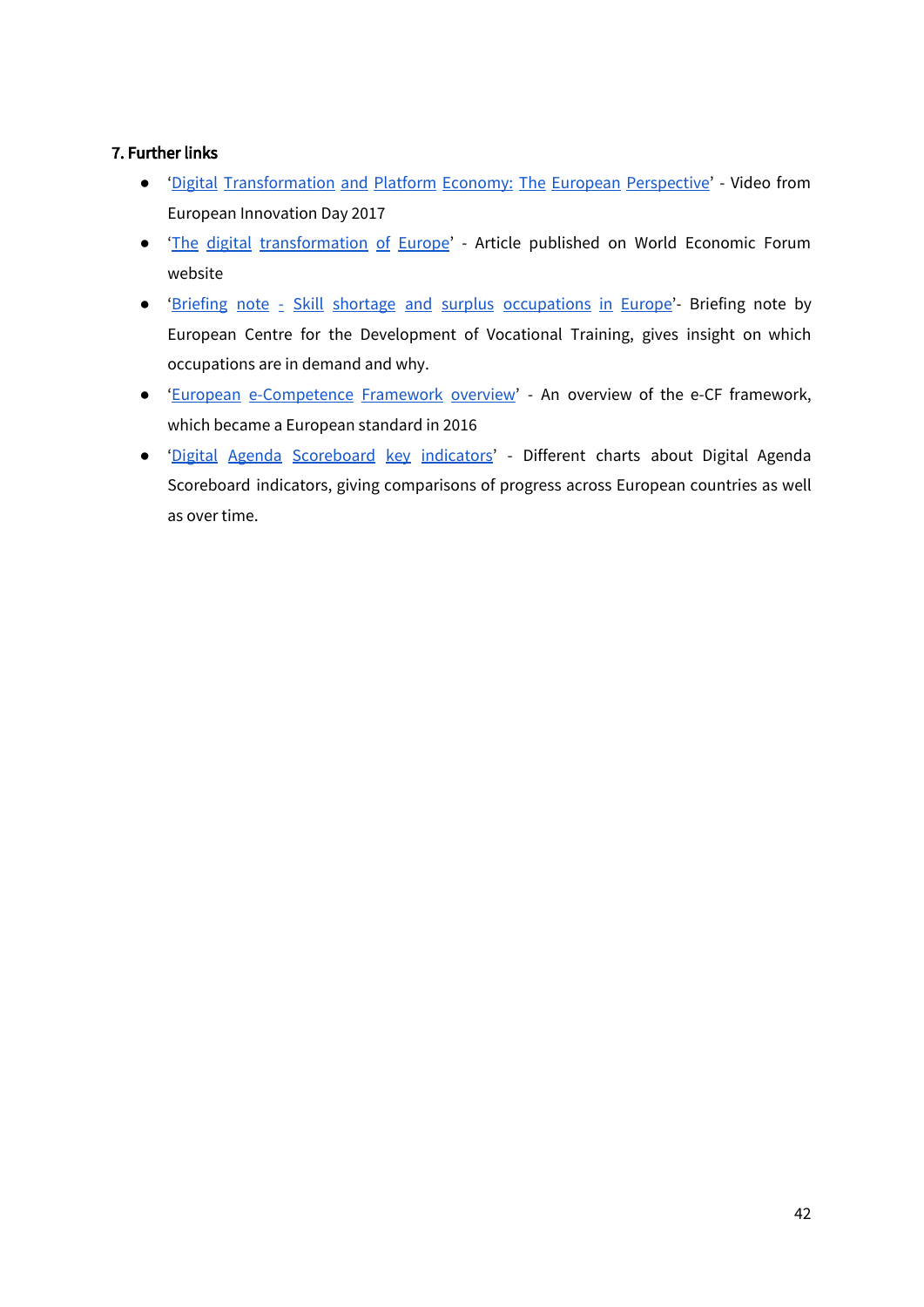#### Committee on Environment, Public Health and Food Safety (ENVI)

Standing together for the world: with the effects of global warming becoming more and more apparent, how should the EU act and position itself locally and globally in order to unite all Member States to achieve the low-carbon vision 2050 and start using more sustainable and pro-green practises?

*By Saskia Kiiski (Chairperson, FI)*

#### 1. The topic at a glance

With temperatures dangerously high, ice and snow melting fast, and sea levels rising, the continued emission of greenhouse gases will cause further warming and severe changes in climate which are irreversible for people and ecosystems. Limiting greenhouse gas emissions substantially can limit the risks of climate change, but as the impacts are already highly present across the globe, it is clear that EU's commitment to this agenda is vital.

The majority of greenhouse gas emissions are accounted for by burning of fossil fuels; coal, oil and gas, in electricity generation, transport, industry and households. The key in mitigating climate change is international cooperation. As seen in the Paris [Agreement,](http://unfccc.int/paris_agreement/items/9485.php) with 171 parties having ratified the convention, it is evident that nations across the globe are ready to commit to a joint effort in battling global warming.

#### 2. Key Terms

- Global warming: the rise in average temperature of the Earth's atmosphere, which has been clearly contributed to by the effects of greenhouse gas emission.
- **Greenhouse gases (GHGs)**: Gases, mainly carbon dioxide, which cause the greenhouse gas effect. This effect is believed to be the cause of the warming of the Earth.
- A green economy and green growth emphasise sustainability and minimising environmental risk, whilst maintaining the competitive presence of the EU.
- **The low carbon** vision outlines strategies with the goal of developing into a competitive low-carbon economy.

#### 3. Key Actors and Stakeholders

● European Union: With devoting 20% of its budget to climate related activities, and acting at the forefront pushing for a global climate deal, the EU is a world leader in preventing dangerous climate change. Acting as the world's largest contributor to international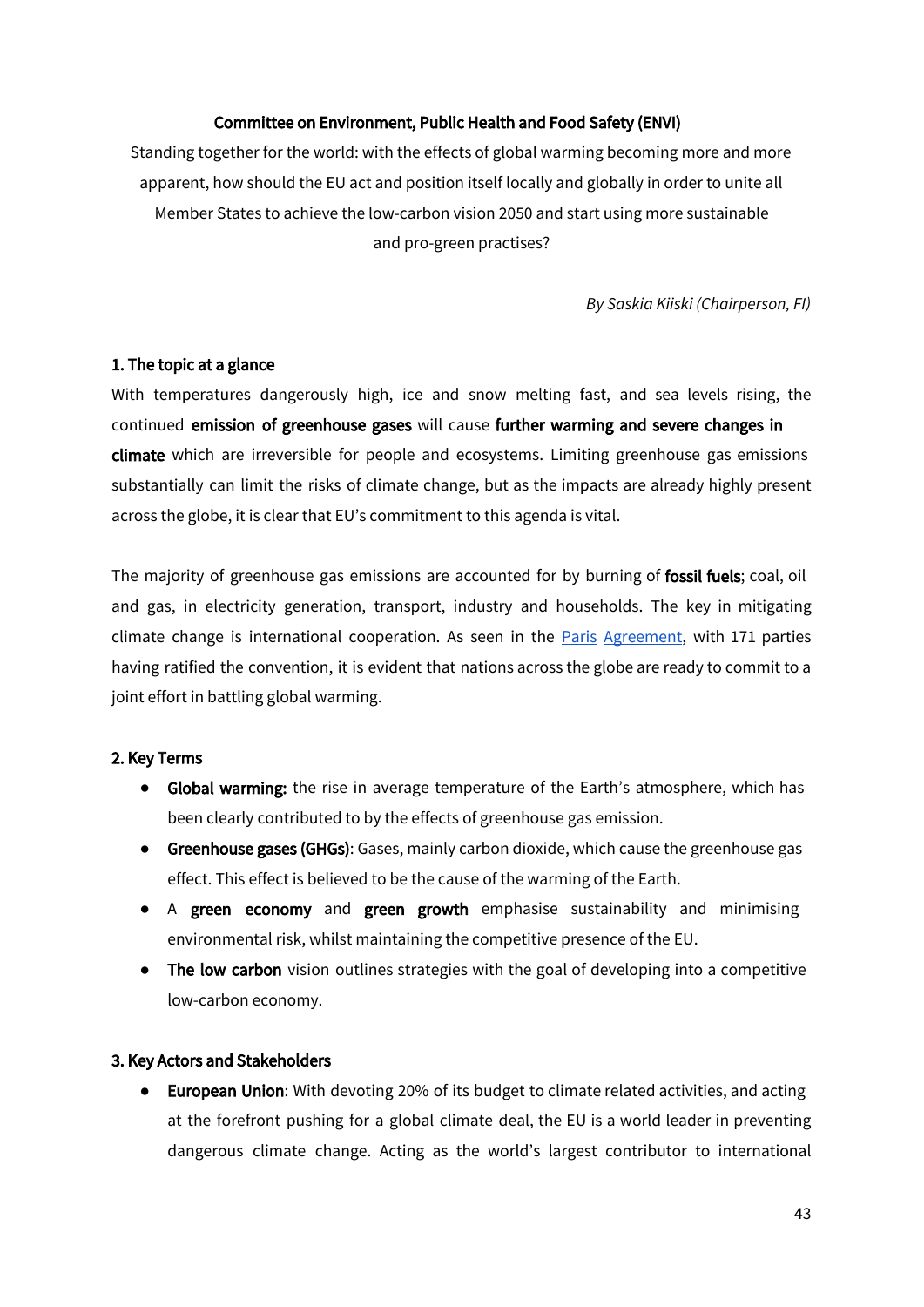climate finance the EU is committed to helping developing countries in their action against climate change.

- International organisations and initiatives encourage nations to cooperate through autonomous and independent distribution of funds, good practices and initiatives. These include United Nations, World Bank and the European Environment Agency.
- Member States: Environment is a shared competence of the EU, and so it is the responsibility of national governments to take initiative to act and to legislate regarding this topic, and turn their promises into action. Governments are also [reported](https://climatepolicyinitiative.org/publication/moving-to-a-low-carbon-economy/) to own 50%-70% of global oil, gas, and coal resources, and so play a prominent part in the fossil fuels industry.
- Local governments: local authorities of a defined territory, such as a town, have delegated power to adopt policies applying to sustainable and pro-green practises locally. In acting locally, they usually have a deeper understanding and more knowledge on issues related to specific areas.
- Businesses are in the position to invest into green energy. The [Carbon](https://b8f65cb373b1b7b15feb-c70d8ead6ced550b4d987d7c03fcdd1d.ssl.cf3.rackcdn.com/cms/reports/documents/000/002/327/original/Carbon-Majors-Report-2017.pdf?1499691240) Majors Report finds that more than half of global industrial emissions can be traced down to 25 corporate state-owned entities. Oil and gas companies and their investors hold the keys for embarking on green investments. [Shell](https://www.theguardian.com/sustainable-business/2017/jul/10/100-fossil-fuel-companies-investors-responsible-71-global-emissions-cdp-study-climate-change) and BP are examples of these highest emitting investor-owned companies.
- EU citizens: the power of initiative lies on individuals represent the interests of society the behavior and habits of individuals play a role in reducing carbon emissions. The practices and sustainability of consumers and households play a key role minimizing carbon emissions.

#### 4. What has been done so far?

The EU has set  $a$  [roadmap](http://www.cbss.org/wp-content/uploads/2012/12/EU-Low-Carbon-Road-Map-2050.pdf) for transforming the EU into a for a low-carbon economy by 2050. The roadmap suggests that the EU should cut its domestic greenhouse gas emissions by 80% below 1990 levels. The [targets](http://www.europarl.europa.eu/news/en/headlines/society/20120126STO36324/environment-committee-backs-roadmap-to-low-carbon-economy) are to reduce  $CO<sub>2</sub>$  emissions in the following sectors: up to by 99% in energy, 87% in industry, 67% in transport, 91% in residential and services, and 49% agriculture.

The EU has also set milestones before reaching its long-term 2050 goals. The 2020 climate and [energy package](https://ec.europa.eu/clima/policies/strategies/2020_en#tab-0-0) outlines three targets: 20% cut in GGE from 1990 levels, 20% of EU energy from renewals, and 20% improvement in energy efficiency. The key tools of the 2020 package are the EU Emissions Trading System (ETS) and National Emission Reduction Targets.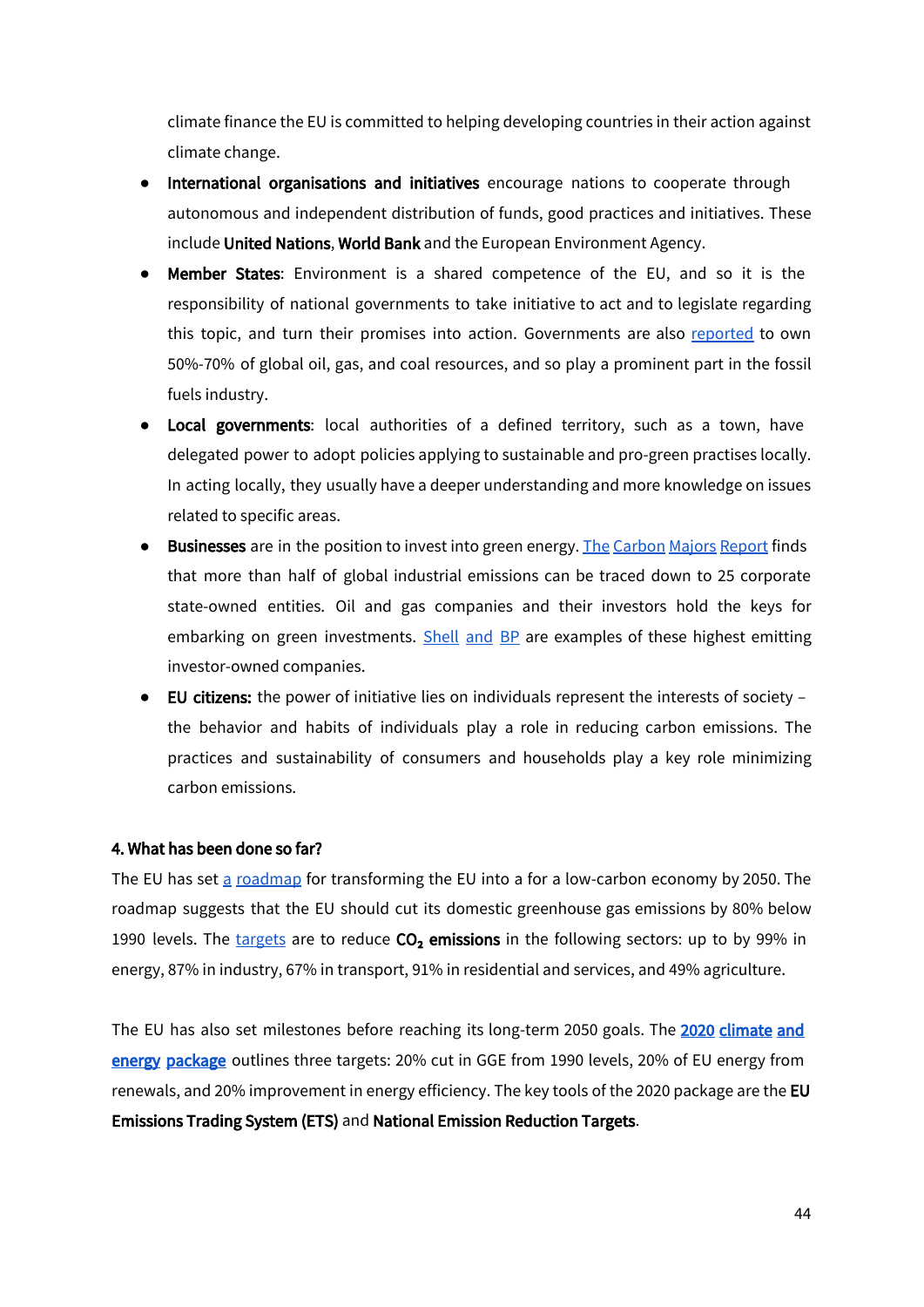Being the world's biggest and first major carbon market, the **EU [Emissions](https://ec.europa.eu/clima/policies/ets_en) Trading System (ETS)** is the **cornerstone of EU policy** in combating climate change. The system of trading emissions allowances creates a financial incentive for the biggest emitters to cut back. The system sets a cap on the amount of greenhouse gases that companies can emit each year. Within this cap, companies can trade emissions allowances.

National emission [reduction](https://ec.europa.eu/clima/policies/strategies/2020_en) targets cover the sectors excluded from the ETS, totaling to 55% of total EU emissions. These sectors include housing, agriculture, waste and transport. Member States have annual targets which are binding and monitored by the Commission.

The 2030 climate and [energy framework](https://ec.europa.eu/clima/policies/strategies/2030_en) builds on the 2020 package, with outlining three key targets for 2030: 40% cuts in GHG emissions from 1990 levels, 27% share for renewable energy and 27% improvement in energy efficiency.

The Paris Agreement is the first universal legally binding global climate deal due to be implemented from 2020. The agreement aims to combat climate change and sets out a long-term plan to limit global warming to below 2 Celsius degrees.

#### 5. Key Conflicts

'Green [growth'](https://webgate.ec.europa.eu/greencitytool/resources/docs/guidance/GreenGrowth.pdf) entails developing policies that promote a sustainable, and energy efficient environmental framework. This includes switching fossil fuels to non-carbon sources, and Europe into a sustainable yet competitive [low-carbon](https://ec.europa.eu/growth/industry/sustainability/low-carbon-economy_fi) economy. This is also an opportunity to redesign the energy market to make it independent from external energy suppliers, and to make it more affordable to consumers and businesses. Furthermore, by unlocking the potential of a greener economy, we can foster innovation which the developing into a low-carbon economy has to offer: creation of jobs, smarter products, and developing new technologies. International cooperation, commitment and investment in greener energy are all crucial starting points in mitigating the effects of climate change and moving towards a low-carbon economy.

One of the key conflicts in tackling global warming is the fact that it **affects all countries across** the globe, but not all have the resources to adapt to the impacts caused by climate change. Being more vulnerable and having less capacity to deal with climate change, developing countries are hit the hardest by its impacts. Furthermore, they lack the capital and technology to implement green practises. This puts pressure on more developed countries to not only to carry out their own responsibilities in creating a greener economy, but [aiding](https://ec.europa.eu/clima/policies/international/cooperation_en) developing countries to do so as well.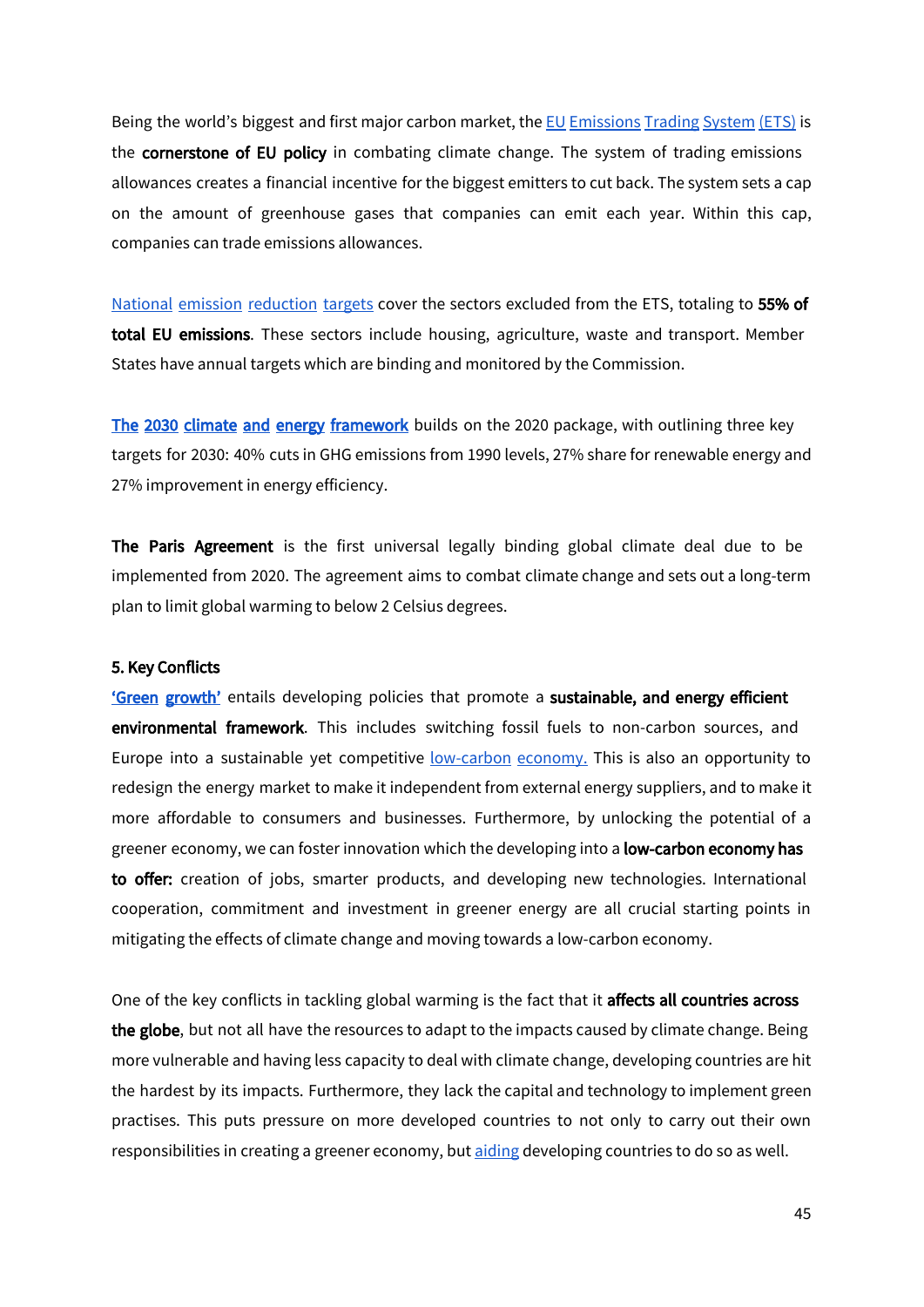Another central issue is the fact that different countries have different commitment levels in tackling climate change, with some being more active than others. The efforts of countries reducing their carbon emissions can seem a vein effort when other nations are [negligent](http://www.wri.org/blog/2017/04/interactive-chart-explains-worlds-top-10-emitters-and-how-theyve-changed) with their greenhouse gas emissions and keep significantly contributing to global warming.

A conflict arises within civil society in reducing GHG emissions. Many citizens are not engaged in the topic of global warming and are not committed to pro-green practises. The carbon footprint of individuals, and social values attached to environmental matters are of crucial significance, yet there remains a lack of [responsibility](http://science.time.com/2013/10/21/why-we-dont-care-about-saving-our-grandchildren-from-climate-change/) within society in solving the problem.

#### 6. Questions to consider

- The EU devotes at least 20% of its budget to climate-related activities. Is this sufficient in order to reach the low-carbon vision of 2050? Furthermore, is the EU approaching the problem with the right strategies?
- How can Member States, and EU citizens be encouraged to adopt pro-green practises, and how much weight needs to be placed on social consciousness?
- How can the EU protect the environment whilst holding on to its leading global economic status?
- How can the EU make sure that Member States will follow its policies to their best efforts and innovate them?

#### 7. Further links

- Video on EU climate action: <https://www.youtube.com/watch?v=yFq5p2l0Q2o>
- Video on the EU financing climate action: <https://www.youtube.com/watch?v=L5nKMI8vl1A>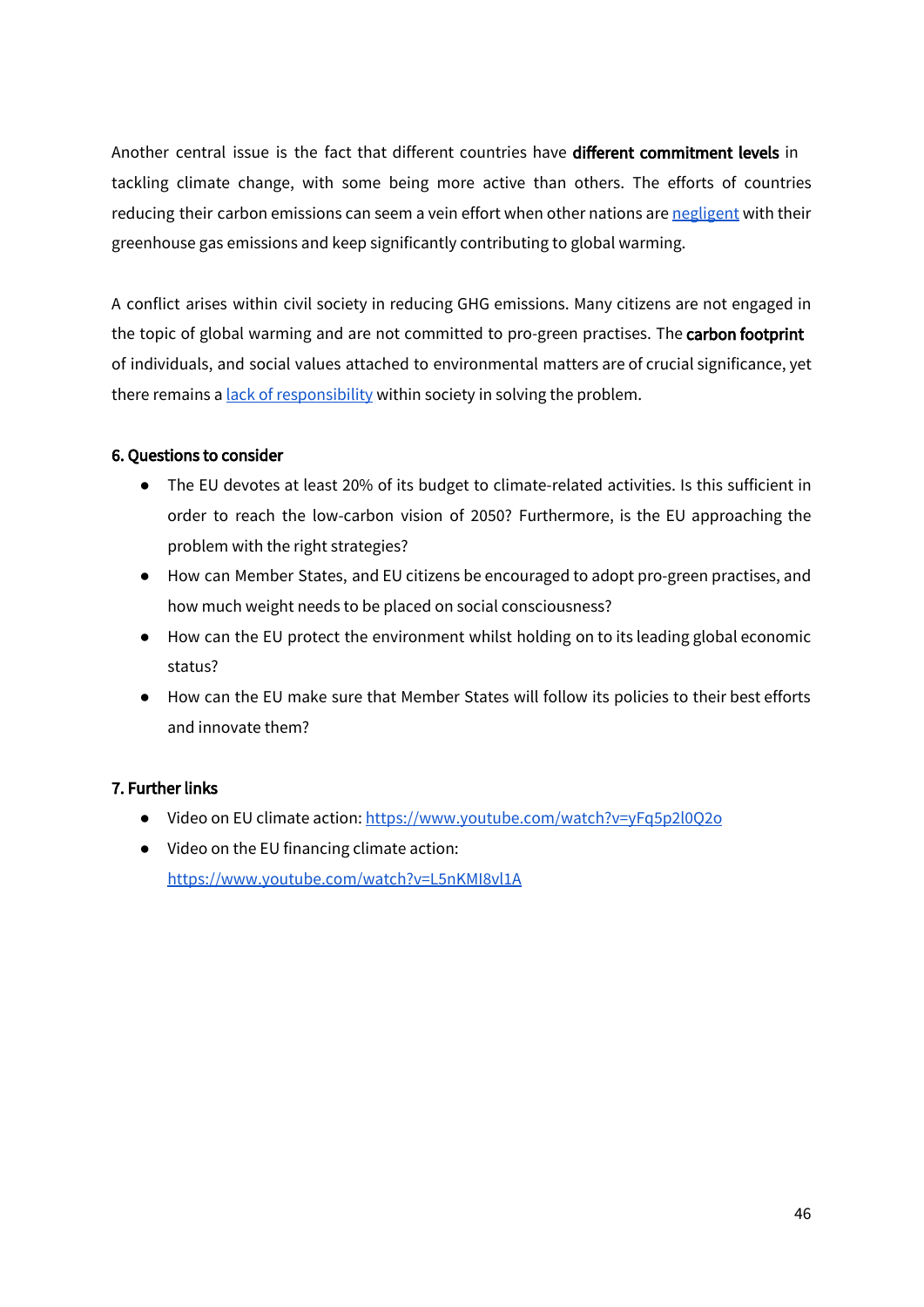#### Committee on Civil Liberties, Justice and Home Affairs I (LIBE I)

Hindering the split of the European society: With recent attacks on European cities, xenophobia and radicalisation of certain groups on the rise, how should the EU react to tackle these matters swiftly and effectively?

*By Ioana Diac (Chairperson, UK)*

#### 1. Topic at a glance

Since 2015, the sharp rise in the number of terrorist attacks in Europe has been accompanied by growing intolerance towards minority communities, placing great strain on the cohesion of European society. Alongside attacks by ethno-nationalist and political extremists, jihadist terrorism accounts for the most serious terrorist threat facing Europe as it claims nearly all of the reported fatalities and casualties of these attacks.

Contrary to the claim that terrorists are exploiting the flow of refugees to enter Europe unnoticed, the vast majority of jihadist attacks are actually carried out by EU citizens radicalised by violent Islamist propaganda at home on European soil. This problem of homegrown radicalisation has a deep-rooted cause in the Muslim community's poor integration in society that has left many second and third generation European Muslims struggling to assimilate due to unemployment and xenophobia, thus creating a pool of disaffected young people vulnerable to radicalisation and extremist violence. The accompanying increase in Islamophobic sentiment and actions following terrorist attacks only serves to further isolate Muslims even more, providing fertile breeding ground for terrorists to spread their propaganda and radicalise even greater numbers of people. It is this **self-perpetuating cycle** between terrorist attacks, rise in xenophobic sentiment and further radicalisation of vulnerable individuals that the EU must address in order to effectively restore peace and security on the continent.

#### 2. Key Terms

**•** Terrorism: The use of violence, especially murder and bombing, in order to achieve a political aim such as the Turku [stabbing](https://www.theguardian.com/world/2017/aug/18/finland-police-report-multiple-stabbings-in-city-of-turku) in August 2017 by a 22-year-old Moroccan asylum seeker. However, it is not solely limited to radical Islamist terrorism but encompasses violent actions across the political spectrum including far-right, nationalist or left-wing extremists.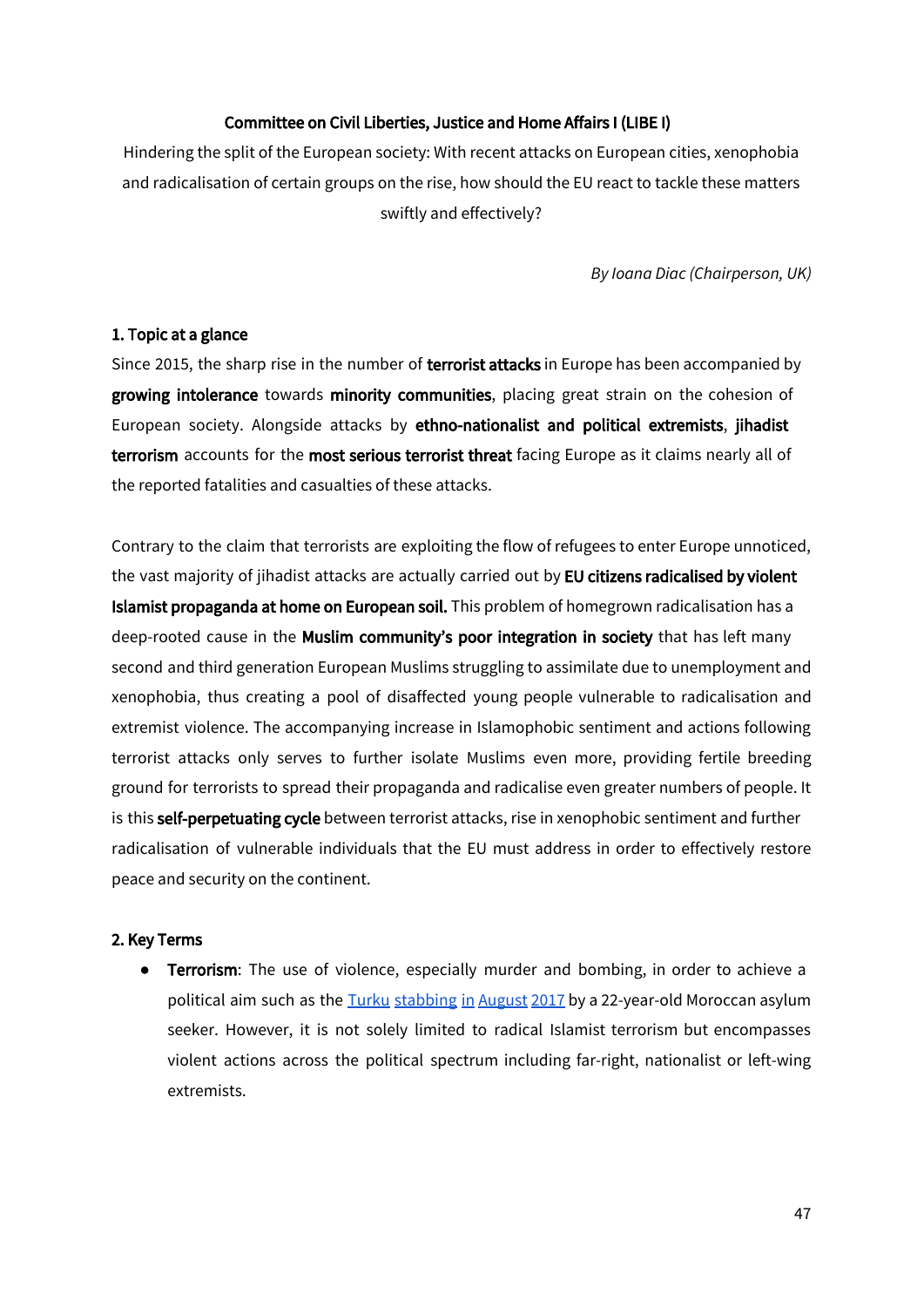- Xenophobia: Dislike, fear or prejudice against foreigners and people from a different culture to oneself. This can manifest itself in the form of hate speech and hate crimes that have a tendency to rise in the wake of recent terrorist attacks.
- **Radicalisation:** Process by which an individual, or group comes to adopt increasingly extreme political, social, or religious ideals and aspirations that reject or undermine the status quo. A strong sense of personal or cultural alienation, perceived injustice, limited education or employment and psychological problems can lead many members of minority or immigrant groups to radicalisation.
- Jihadism: Militant Islamist movement that sees violent struggle as necessary to establish a society in accordance with Islamic Sharia law. It considers itself as existentially threatening the West.

#### 3. Key Actors and Stakeholders

- European Commission: As the executive branch of the EU with the power to propose legislation and implement various decisions regarding security, the Commission and other stakeholders at both EU and international levels can help national authorities and local actors to address the challenges posed by radicalisation and xenophobia. Not only can they give political impetus to all actions undertaken on these issues, they can also provide guidance on how to effectively implement laws and policies, through training, or by developing platforms for exchange of methods and practices and funding relevant projects and initiatives.
- European Parliament: The European Parliament is a directly elected legislative institution of the EU, which aims to represent the interest of EU citizens. It includes a number of Members of the European Parliament (MEPs) that support an outright xenophobic narrative against minority communities such as the Front National from France and the Danish People's Party who won the highest [percentage](http://www.huffingtonpost.co.uk/2014/05/26/far-right-europe%20election_n_5391873.html#gallery/350978/1) of votes in their respective European Parliament elections.
- **Member States:** Combating terrorism and preventing the radicalisation and recruitment of European citizens by terrorist organisations still falls essentially within the sphere of competence of the Member States, but European cooperation is essential for the efficient and effective exchange of information between law enforcement agencies in order to combat the cross-border nature of the threat posed by terrorists.
- Far-right, nationalist political parties: Established European nationalist groups have become more prominent in the political mainstream as they have enjoyed electoral gains off the back of discontent with the usual governing parties of power. The nationalist Finns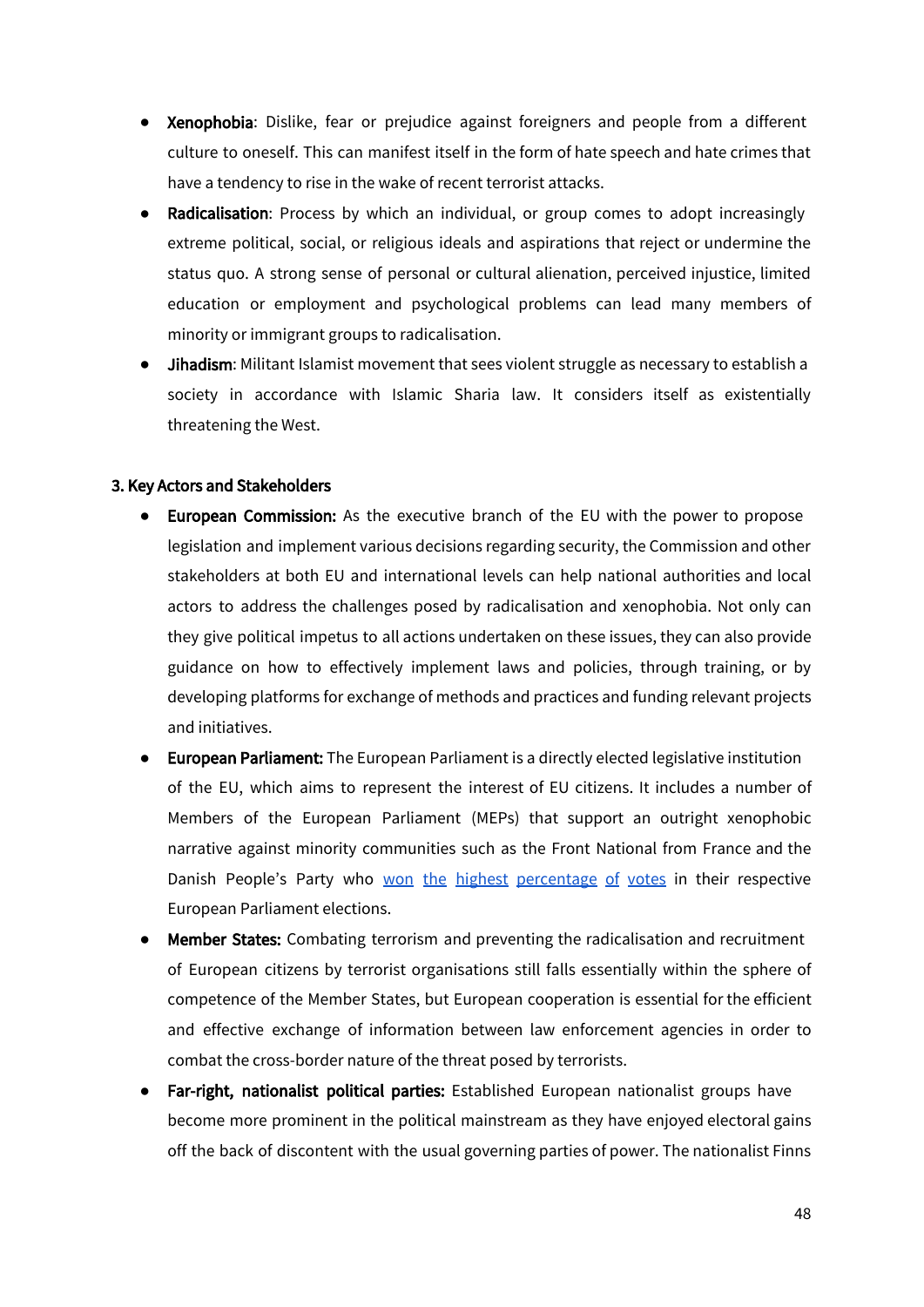Party came second in the 2015 Finnish general election advocating for strict immigration controls and arguing that Finns, not migrants, take priority for social and healthcare spending which illustrates the xenophobic attitudes that further isolate minority communities.

- **[The European Union Agency for Law Enforcement Cooperation \(EUROPOL\):](https://www.europol.europa.eu/about-europol) EUROPOL** is the law enforcement agency of the EU formed in 1998 to handle criminal intelligence and combat serious international organised crime and terrorism through cooperation between competent authorities of Member States.
- Youth organisations: Youth organisations and youth workers are particularly well placed to enhance inter-community dialogue and strengthen inclusion by reaching out to young people from all backgrounds. In this way, they have an important role to play in tackling violent radicalisation through education where a safe environment for young people's concerns to be truly heard and understood can be created.

#### 4. What has been done so far?

The European Commission adopted the **[Internal Security Strategy in 2010](http://eur-lex.europa.eu/legal-content/EN/TXT/?uri=LEGISSUM:jl0050)**, which put forward a shared agenda for Member States, the European Parliament, the Commission and others to work together to be more effective in fighting and preventing terrorism amongst other security challenges. However, since terrorism was simply one of many other aspects covered by the Internal Security Strategy, more specific measures had to be taken in response to the rise in terrorist attacks in 2015. As such, Europol set up the **[European Counter Terrorism Centre \(ECTC\)](https://www.europol.europa.eu/about-europol/european-counter-terrorism-centre-ectc)** that year which aims to become a central information hub in the fight against terrorism in the EU. Similarly, the **[Europol Information System \(EIS\)](https://www.europol.europa.eu/activities-services/services-support/information-exchange/europol-information-system)** is positioned to serve as a central repository of law enforcement data, including the consolidated list of all known or suspected Foreign Terrorism Fighters yet Member States still need to step up their efforts significantly to provide the necessary data on Foreign Terrorist Fighters to Europol.

In terms of radicalisation, the EU has been slow to prioritise the fight against it since it received the smallest contribution from the  $EU$  Internal [Security](https://ec.europa.eu/home-affairs/financing/fundings/security-and-safeguarding-liberties/internal-security-fund-police_en) Fund (ISF) in 2016, despite pledges by European Union leaders to prioritise the issue following the terrorist attacks in Paris and Brussels. However, it did open the **European Radicalisation Awareness [Network \(RAN\)](https://ec.europa.eu/home-affairs/what-we-do/networks/radicalisation_awareness_network_en)** in 2015 which pools experiences, knowledge and good practices from relevant stakeholders such as policy makers, security officials, academics and civil society organisations to enhance awareness of radicalisation and communication techniques for challenging terrorist narratives. It particularly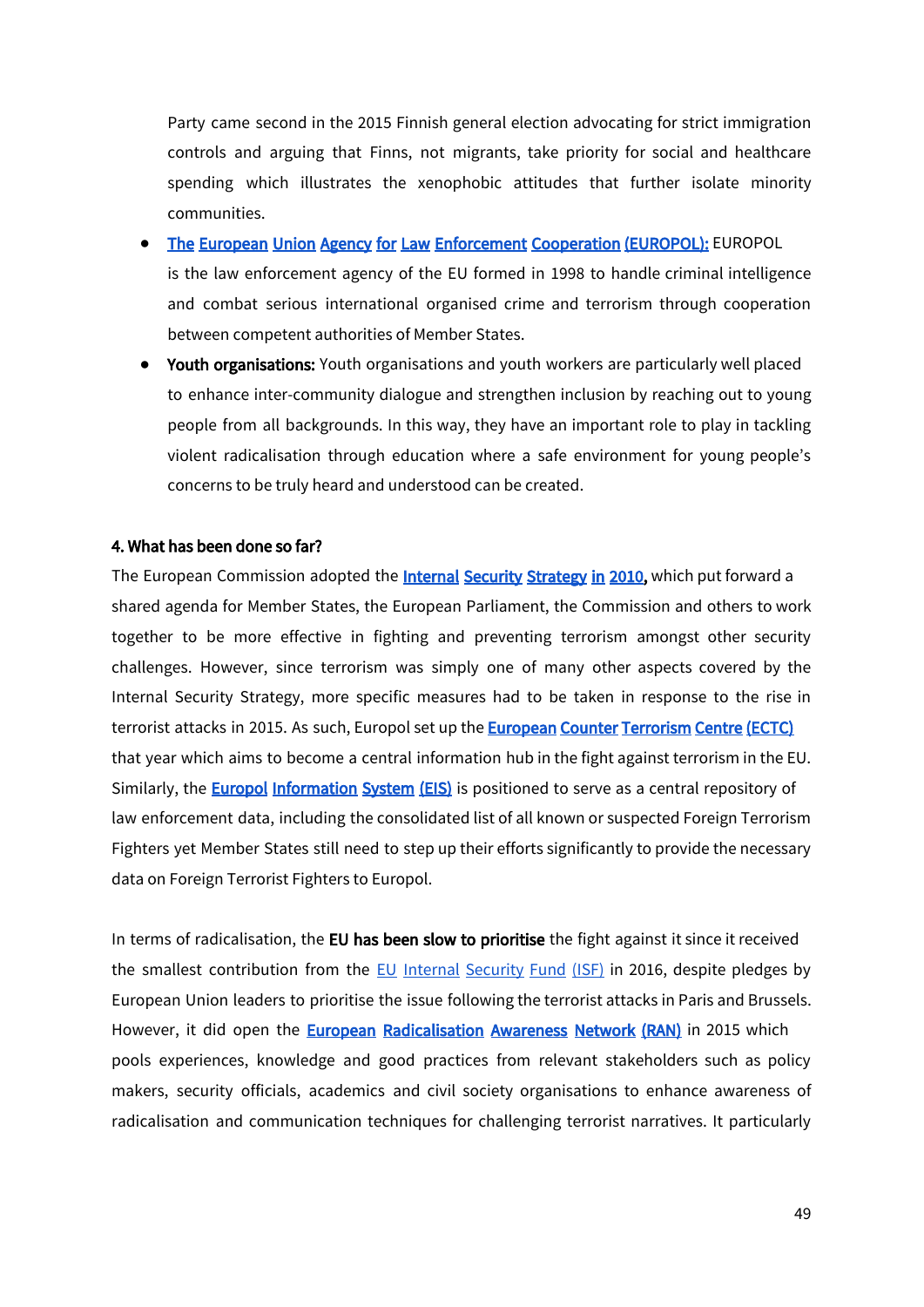supports Member States in their efforts to combat radicalisation with specific services, practical tools and policy contributions.

In order to tackle racism and xenophobia, the EU has introduced various pieces of legislation to combat its different forms and manifestations through the Race Equality [Directive](http://ec.europa.eu/justice/fundamental-rights/racism-xenophobia/index_en.htm) and the **[Employment](http://ec.europa.eu/justice/fundamental-rights/racism-xenophobia/index_en.htm) Equality Directive that prohibits discrimination on the grounds of racial or ethnic** origin and on the ground of religion in employment respectively. The [Framework](http://ec.europa.eu/justice/fundamental-rights/racism-xenophobia/framework-decision/index_en.htm) Decision on combating racism and [xenophobia](http://ec.europa.eu/justice/fundamental-rights/racism-xenophobia/framework-decision/index_en.htm) penalises public incitement to violence or hatred on the basis of race, colour, religion, descent or national or ethnic origin yet its effectiveness is limited as far-right marches that tout slogans rallying against refugees and equating Islam with terror still happen as they did this [November](http://uk.businessinsider.com/60000-people-huge-far-right-march-in-poland-warsaw-white-nationalist-fascism-independence-day-2017-11) in Poland.

Whilst physical demonstrations on the street may be harder to curb, the European Commission has taken steps to combat the spread of illegal hate speech online by establishing a [code](http://europa.eu/rapid/press-release_MEMO-17-1472_en.htm) of conduct with IT [companies](http://europa.eu/rapid/press-release_MEMO-17-1472_en.htm) including Facebook and Twitter in May 2016. This commits the companies to continue developing internal procedures and staff training to guarantee that they review the majority of valid notifications for removal of illegal hate speech in less than 24 hours and remove or disable access to such content, if necessary.

#### 5. Key Conflicts

The inherent conflict at the heart of this topic is a fundamental clash between those who promote the liberal values of openness, inclusivity and multiculturalism versus those who promulgate a closed, nationalistic and anti-foreigner sentiment. This attitude dictates the extent to which radicalisation of individuals belonging to minority communities may be prevented if greater efforts to enhance social integration are implemented, therefore reducing the risk of terrorism whilst also limiting the extent of xenophobic backlash following an attack. However, this division in outlook is found on local, national and European levels, which makes it hard for the EU to offer a coordinated response. Consensus will be ever harder to reach as the current European Parliament includes MEPs, who openly support a xenophobic narrative against ethnic and religious minorities and campaign to solely prioritise their native population in areas such as employment, social benefits and healthcare, similar to the disagreements occurring between heads of state such as Hungarian Prime Minister Viktor Orbán who promotes a nationalist, anti-foreigner agenda in contrast to more liberal leaders like the President of France, Emmanuel Macron. On a national level, the entrance of far-right party [Alternative](http://www.bbc.com/news/world-europe-37274201) for Germany (AfD) to the German Parliament in September 2017 has shaken up German politics for instance with Angela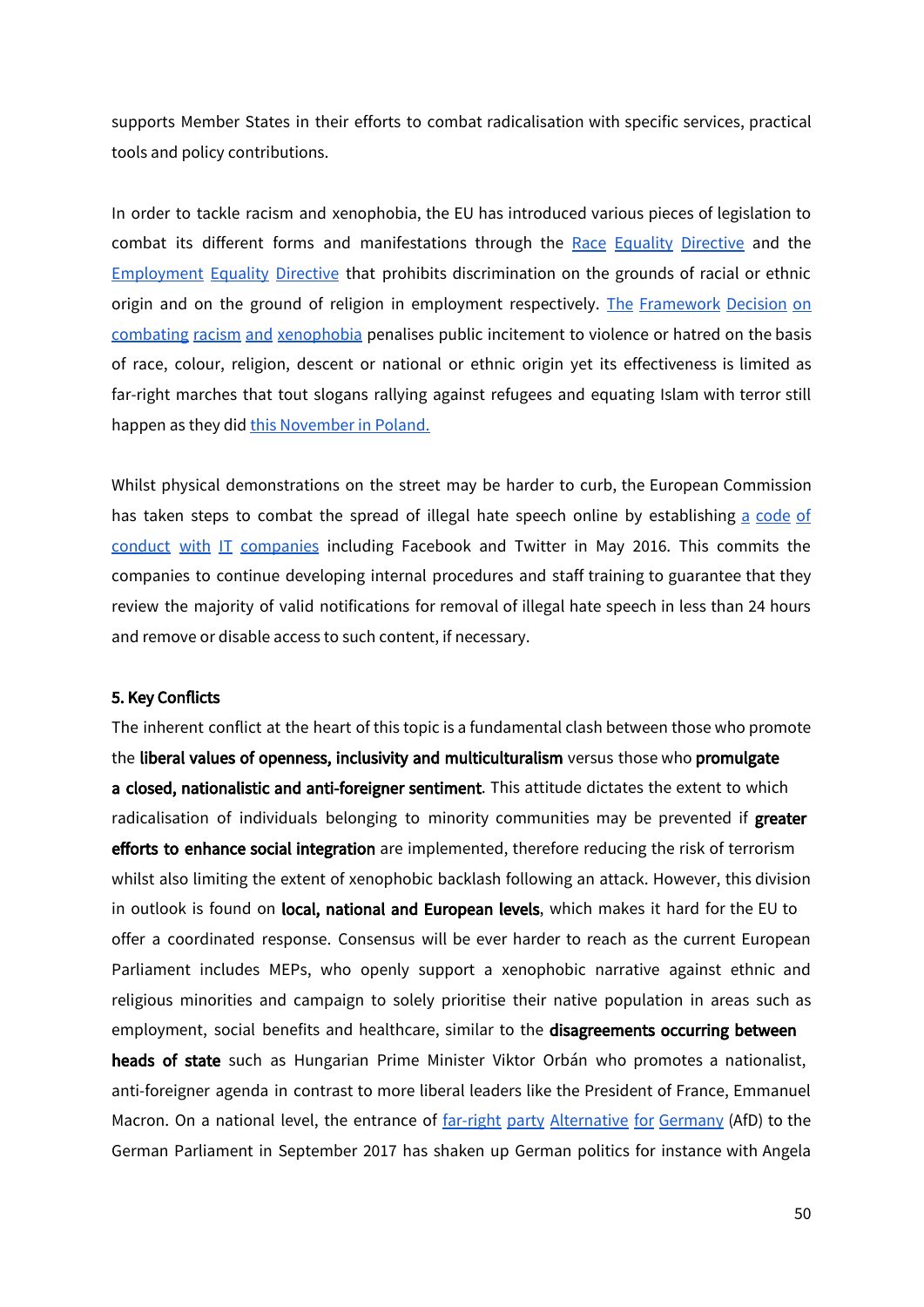Merkel's position being weakened after minority government talks failed in what has been interpreted as a sign of discontent for open-door policy towards refugees that saw many Muslims from Syria, Iraq and Afghanistan settle in Germany. Support for such far-right, nationalist parties have strengthened across different European Member States such as Denmark whose immigration rules are among the toughest in Europe as a result of the Danish [People's](http://www.bbc.co.uk/news/world-europe-36130006) Party's [power](http://www.bbc.co.uk/news/world-europe-36130006) (DPP) whose support the ruling coalition depends on in parliament. However, the policies these political parties bring in such as external border controls, asylum and migration policies only fuel racist and xenophobic discourses against minority communities which further marginalises them and increase the risk of radicalisation and terrorism.

The second major conflict is found in the mutually aggravating relationship between Islamic and right-wing terrorism which only serves to fuel each other's agenda. Radical Islam is perceived to be the main threat in many people's eyes but it is often overlooked that increasing xenophobia can equally lead to violent attacks against the community believed to responsible. This was demonstrated by the June 2017 [Finsbury](http://www.bbc.co.uk/news/uk-40323769) Park attack in which a van driver mowed down Muslim worshippers in reaction to the earlier terrorist attack on London Bridge the same month. Whilst this is an extreme example, it must be noted that the **entrance of xenophobic,** anti-foreigner narratives into the political mainstream given the rise of nationalist parties such as the Front National in France feeds the very 'clash of civilisations' narrative that groups such as al-Qaeda and Islamic State (IS) seek to foster. In this way, the violent cycle of radicalisation, extremism and violence will only be perpetuated if nothing is done to promote tolerance and better social integration of minority communities.

#### 6. Questions to consider

- How can the EU support the Member States in integrating the minorities better?
- How can the EU minimise the spread of xenophobia following a terrorist attack?
- How can the EU curb the rise of support for right-wing populist parties campaigning on an anti-foreigner platform?
- How can the EU identify and minimise the risk of radicalisation of vulnerable individuals?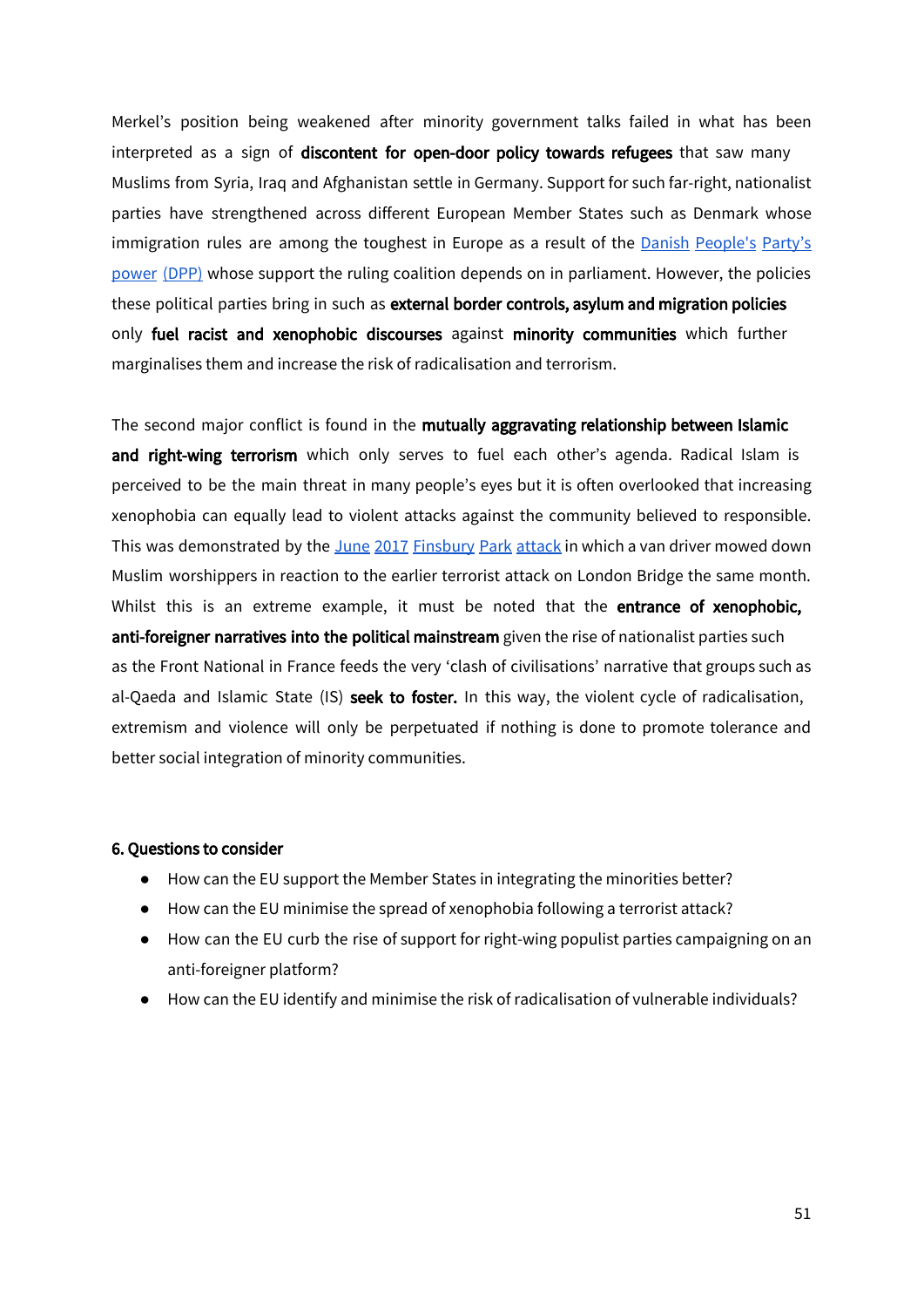#### 7. Further links

- Video on what drives European Muslims to extremism: <https://www.pbs.org/newshour/show/radicalization-muslims>
- Video on xenophobia in Hungary and their fears of terrorism: <https://www.youtube.com/watch?v=6rSm1H5nsts>
- Article on xenophobia in Europe: analysis and solutions: <http://one-europe.net/xenophobia-in-europe-analysis-and-solutions>
- Article on the rise of right-wing extremism and their influence on mainstream politics and terrorism:

[https://www.theguardian.com/commentisfree/2016/jun/28/brexit-europe-far-right-rightw](https://www.theguardian.com/commentisfree/2016/jun/28/brexit-europe-far-right-rightwing-extremists-politics-terrorism) [ing-extremists-politics-terrorism](https://www.theguardian.com/commentisfree/2016/jun/28/brexit-europe-far-right-rightwing-extremists-politics-terrorism)

● European Commission Communication detailing Measures to prevent radicalisation: [http://ec.europa.eu/dgs/education\\_culture/repository/education/library/publications/201](http://ec.europa.eu/dgs/education_culture/repository/education/library/publications/2016/communication-preventing-radicalisation_en.pdf) [6/communication-preventing-radicalisation\\_en.pdf](http://ec.europa.eu/dgs/education_culture/repository/education/library/publications/2016/communication-preventing-radicalisation_en.pdf)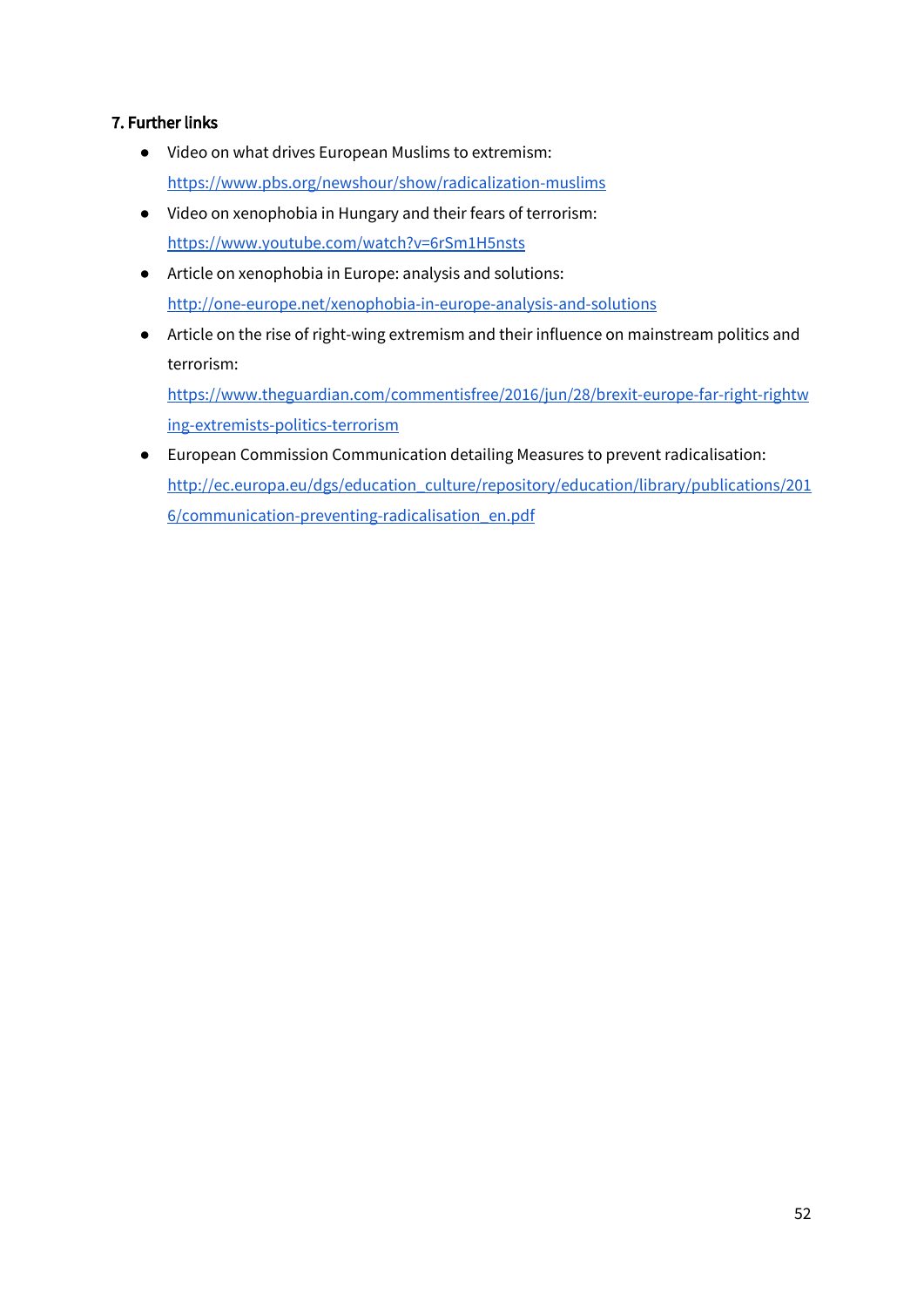#### Committee on Civil Liberties, Justice and Home Affairs II (LIBE II)

EU at the crossroad: the balance between the freedom of expression and high media standards. Bearing in mind the recent events regarding "fake news" and "alternative facts", how should the EU proceed to ensure effective media checks and strict fact checking whilst respecting the freedom of expression?

*By Nikita Sokolov (Chairperson, RU*)

#### 1. The topic at a glance

The world of the 21<sup>st</sup> century has often been referred to as 'information society' in which possessing information plays a critical role. As the information is usually provided by various media outlets, their importance has grown significantly, allowing them to manipulate people through providing them with **incorrect data**. That was one of the reasons for the outbreak of information warfare, with various governments trying to influence people's world perception to get a competitive advantage over their alleged opponent. For example, many believe that the conflict in Eastern Ukraine has been made worse by misleading propaganda that has made it difficult for both the residents and the outside world to understand what is really going on in the region.

In order to avoid situations like these, there have been calls for limiting or regulating the freedom of expression, making it more difficult to trick people into believing false information. Media platforms are continuously used to spread biased and even false information for electoral or political gain – recent examples of this include the widespread confusion, hyperbole, and spread of unconfirmed rumours, which surrounded both sides of the Brexit referendum campaign. Similar symptoms and strategic use of false media claims mired the 2016 United States presidential election, and are a recurring characteristic of White House press briefings under President Trump. These contemporary challenges with information technology and media require updated checks and balances by national and supranational institutions. But such measures would, on the other hand, certainly raise concerns about the safeguarding of fundamental freedoms of speech and expression, and about the risk of coercive government censorship. Russian media, for instance, is consistently called out for heavy state-control.

#### 2. Key Terms

• Information warfare: Concept involving the battlespace use and management of information and communication technology in pursuit of a competitive advantage over an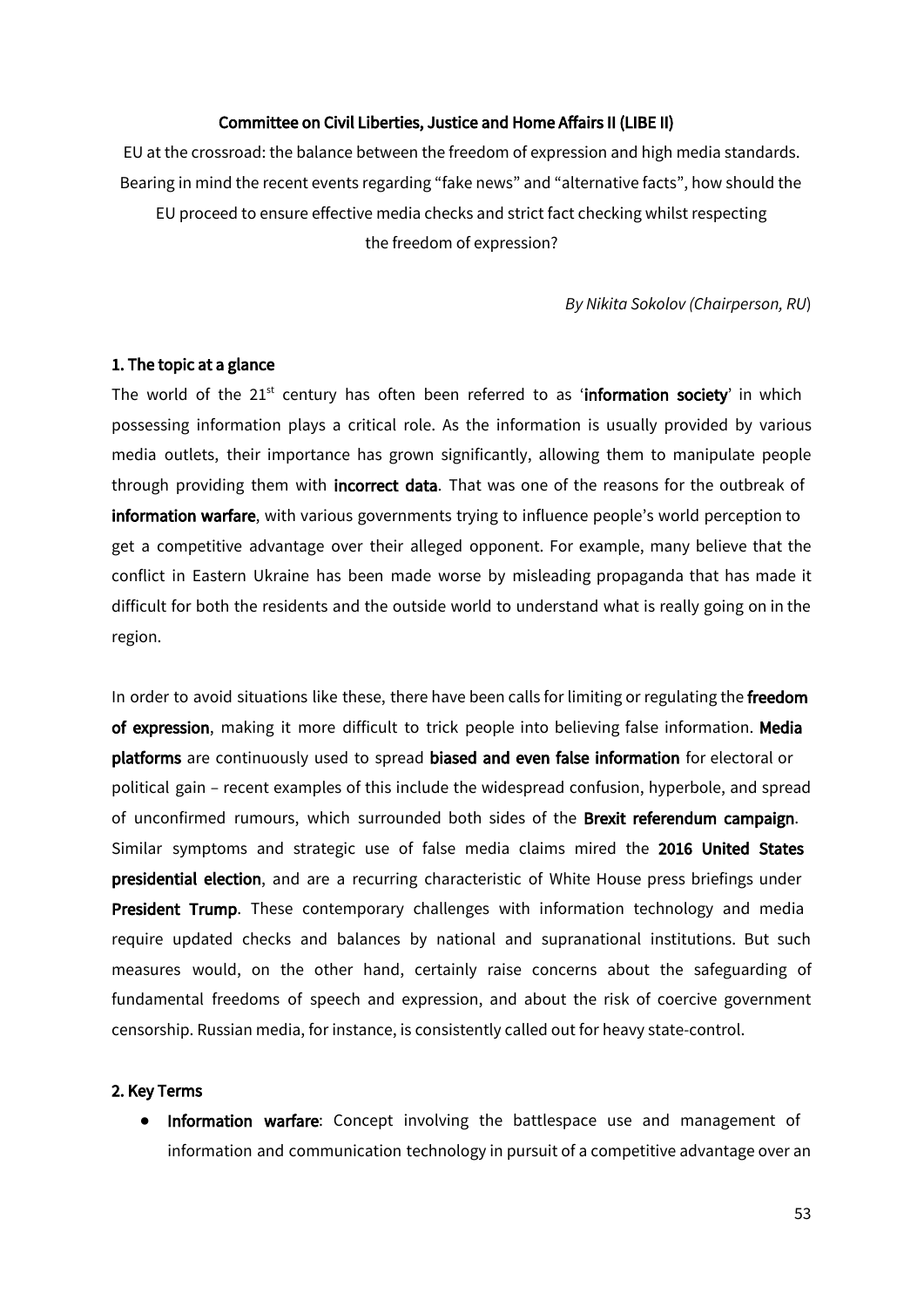opponent. Information warfare may involve collection of tactical information, assurance that one's own information is valid, spreading of propaganda or disinformation to demoralise or manipulate the enemy and the public, undermining the quality of opposing force information and denial of information-collection opportunities to opposing forces.

- Freedom of speech: Principle that supports the freedom of an individual or community to articulate one's opinions and ideas without fear of retaliation, censorship or sanction.
- Media: The collective communication outlets or tools used to store and deliver information or data. It is either associated with communication media or the specialised mass media communication businesses such as print media and the press, photography, advertising, cinema, broadcasting i.e. radio and television, publishing and point of sale.
- Propaganda: Information that is not objective and is used primarily to influence an audience and further an agenda, often by presenting facts selectively to encourage a particular synthesis or perception or using loaded language to produce an emotional rather than a rational response to the information that is presented.
- Information society: Society where the creation, distribution, use, integration, and manipulation of information is a significant economic, political, and cultural activity. Its main drivers are digital information and communication technologies, which have resulted in an information explosion and are profoundly changing all aspects of social organisation, including the economy, education, health, warfare, government, and democracy.

#### 3. Key Actors and Stakeholders

- European Parliament: The only directly elected legislative institution in EU, which aims to represent 500 million EU citizens and their views on the future of Europe through its resolutions and declarations.
- Member States implement EU policies within their national borders. Thus, it is within their competence to conduct policies, regarding exercise the freedom of expression.
- Russia: Through its recent emphasis on soft-power tools to support its traditional foreign policy agenda, Russia has actively employed state-driven media influence on foreign outlets. Covert campaigns in print media and social media platforms have are an important contributing factor to the civil unrest leading to the ongoing conflict in Ukraine. Following apparent involvement in the 2016 United States presidential election, Russia has been publicly warned by several European officials against infiltrating domestic European political debate.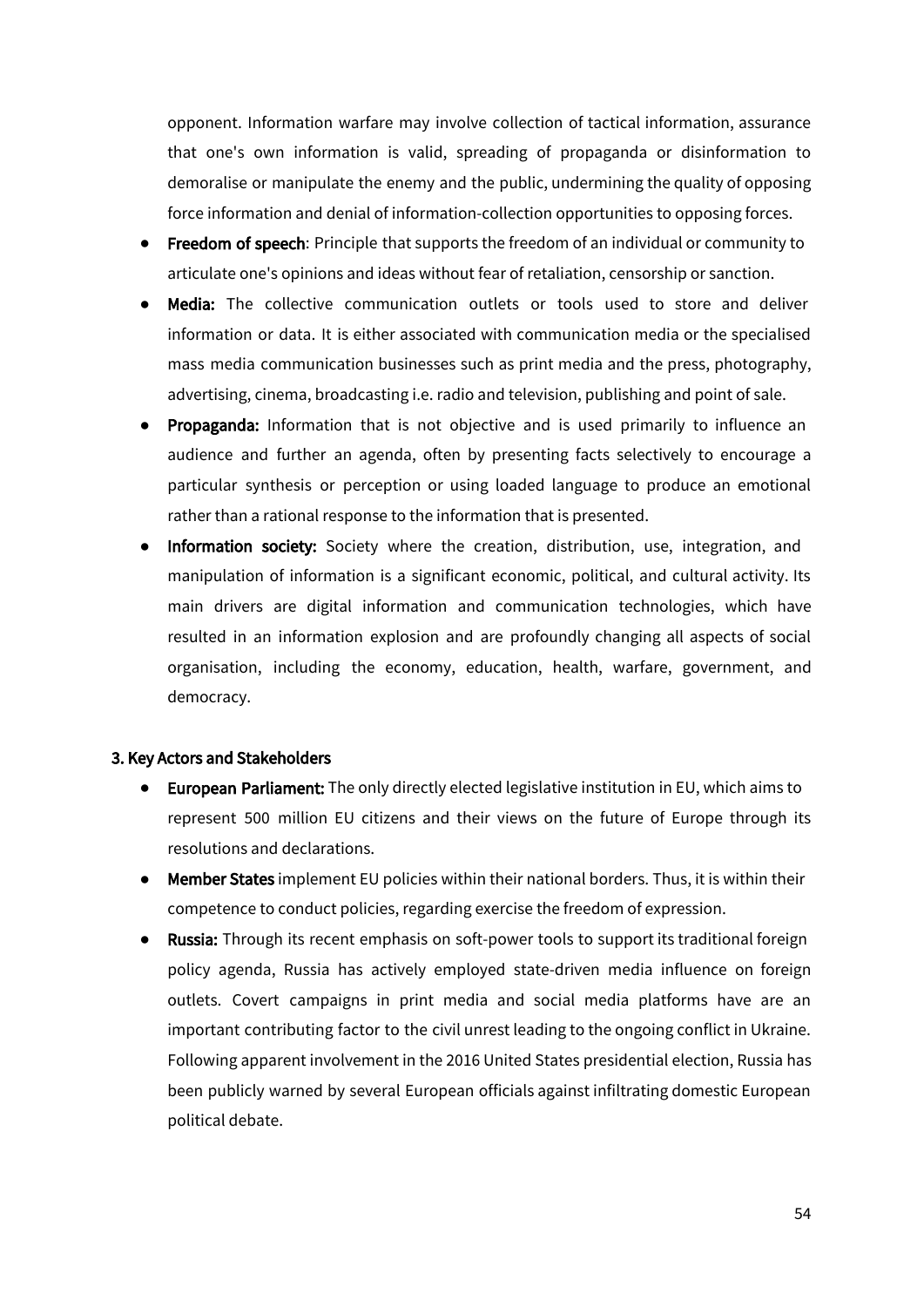- Islamic State (IS), also known as ISIS, ISIL or Daesh: A terrorist organisation in the Middle East, which has perpetrated a number of terrorist attacks around the world and is actively recruiting more people, with the help of social media.
- The Platform of European Memory and Conscience: An educational project of the EU bringing together government institutions and NGOs from EU countries active in research, documentation, awareness raising and education about the crimes of totalitarian regimes.
- NATO Startcom: Agency within the North Atlantic Treaty Organization (NATO) tasked with countering propaganda targeted at NATO Member States.

#### 4. What has been done so far?

To eliminate any historical speculations, the European Parliament has initiated the creation of the **European Memory and Conscience** deploring totalitarian regimes of the past as well as their crimes against humanity. European Parliament's [resolution](http://www.europarl.europa.eu/sides/getDoc.do?pubRef=-//EP//TEXT+TA+P8-TA-2016-0009+0+DOC+XML+V0//EN) on a digital freedom strategy from 10 January 2016 aims at protecting EU based media from hackers' attacks, which could potentially alter the information provided by them. European Parliament's [resolution](http://www.europarl.europa.eu/sides/getDoc.do?pubRef=-//EP//TEXT+TA+P8-TA-2015-0225+0+DOC+XML+V0//EN) on EU-Russia relations from 10 June 2015 emphasised the Russian factor in countering the propaganda within EU's borders, highlighting the role Russian media played in destabilising Ukraine as well as their frequent attempts to spend dissent among EU citizens.

Yet another **European [Parliament's](http://www.europarl.europa.eu/sides/getDoc.do?pubRef=-//EP//TEXT+TA+P8-TA-2015-0225+0+DOC+XML+V0//EN) resolution on countering propaganda by third parties** intention to keep to ensuring the freedom of expression for the EU citizens, yet countering propaganda issued by other actors to influence public opinion in a threatening way.

Within the NATO to which most Member States belong, NATO Strategic Communications Centre of Excellence, based in Riga, was created, amongst other goals, to combat propaganda aimed at NATO Member States and provide its citizens with factual information. Finland, despite not being a member of the NATO, still joined the initiative, due to an increased frequency of information attacks on the country. Finland's interest in joining the initiative also demonstrates there is a lack of institutions like these within the EU.

#### 5. Key Conflicts

One of the first issues requiring immediate attention is the lack of awareness of hybrid warfare among EU citizens, which makes them easy targets for propaganda directed at discrediting EU institutions and European values.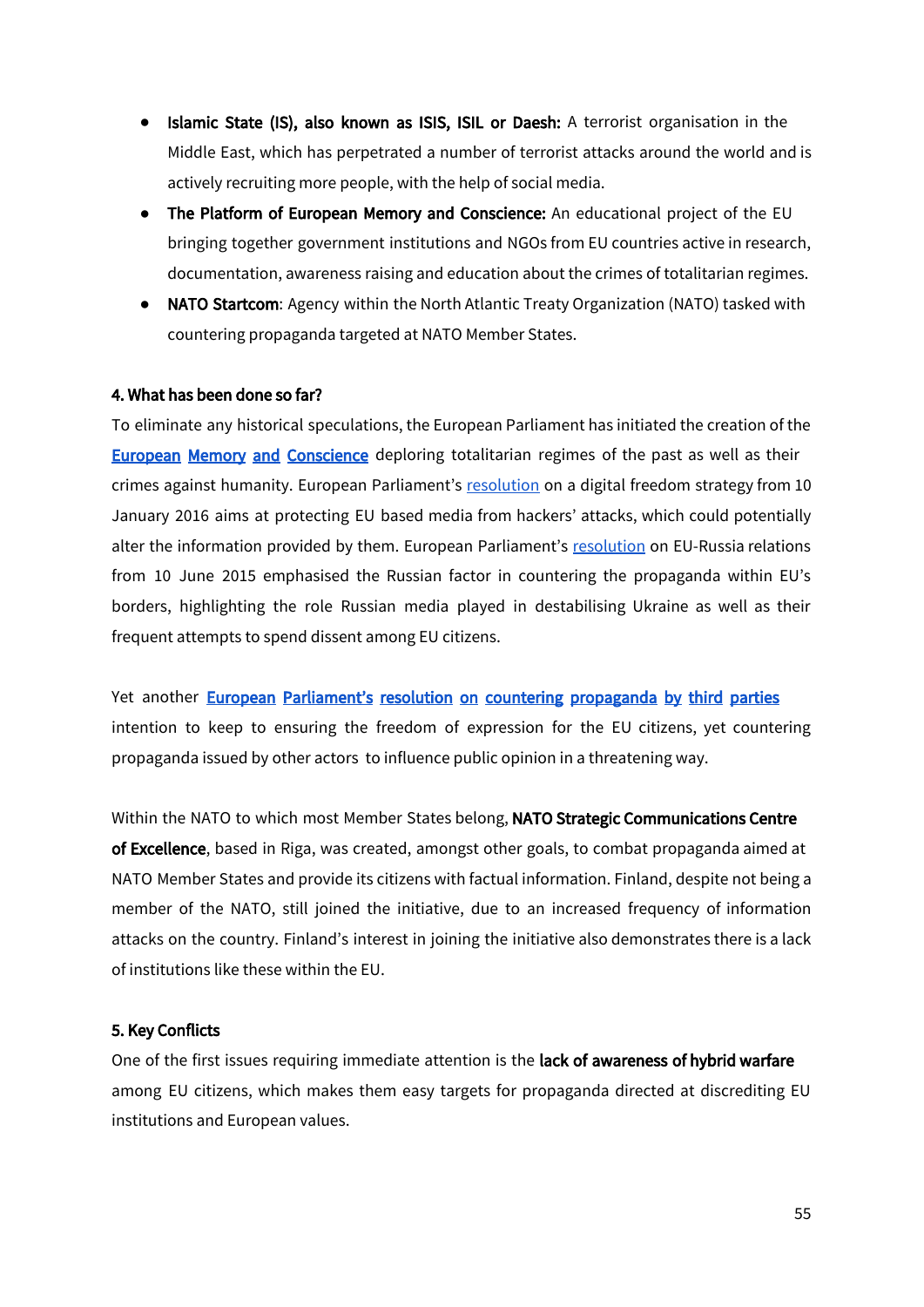Moreover, Russia has been continuously stating that certain Member States, e.g. the Baltic States, have traditionally belonged to the Russian sphere of influence; thus, Russia is supposed to have geopolitical control over the lands. Media propaganda targeted at the local Russian [speaking](https://www.fpri.org/article/2017/07/fighting-disinformation-baltic-states/) [population,](https://www.fpri.org/article/2017/07/fighting-disinformation-baltic-states/) which is only exposed to **Moscow controlled news** sources due to poor local language knowledge, has been turning the Russian-speaking community members in these countries against the EU, leading them to believe that their rights would not be respected. The news usually mention nothing about the human rights violations in Russia itself.

There is also widespread concern about Russia's influence in the democratic machinery of many Member States, for instance in the form of support that Putin's government has shown towards far-right and [Eurosceptic](https://www.euractiv.com/section/elections/news/putin-supports-far-right-to-divide-europe-timmermans/) political parties all over Europe. It is also widely disputed to what extent the Kremlin is responsible for the spread of [misinformation](http://www.bbc.co.uk/news/world-europe-39401637) targeting the EU and its neighbourhood, or whether this campaign is targeted towards [influencing](http://www.ecfr.eu/article/commentary_what_russia_thinks_of_europe5084) public opinion in Russia or abroad.

Another aspect of the information warfare that may hinder the freedom of expression in the EU is its relations with IS, which uses the freedom of speech to firstly promote their ideas and recruit more people, and secondly to frighten Europeans with their alleged capabilities. It should be noted that IS poses a serious threat to European society due to their potential influence on the Muslim minority, which has not yet been integrated, thus feeling isolated and alienated.

However, the alleged threats should in no way silence the **objective criticism** of the EU, voiced by its citizens, for the EU has gained prominence as an organisation that firmly stands by human rights protection, which also includes the right to express oneself openly. Thus, there is a clear need for legislation that would not allow EU members to use the currently on-going information warfare as an excuse to silence any criticism of the existing flaws or malfunctioning of the state apparatus.

Needless to say, there is a growing demand for a larger number of agencies and institutions, countering the propaganda and casting light on the fake character of information provided as a part of hybrid warfare, which would not only allow the EU citizens to have a more objective world perception, but it would also improve their critical thinking abilities, when it comes to distinguishing factual data from fake information.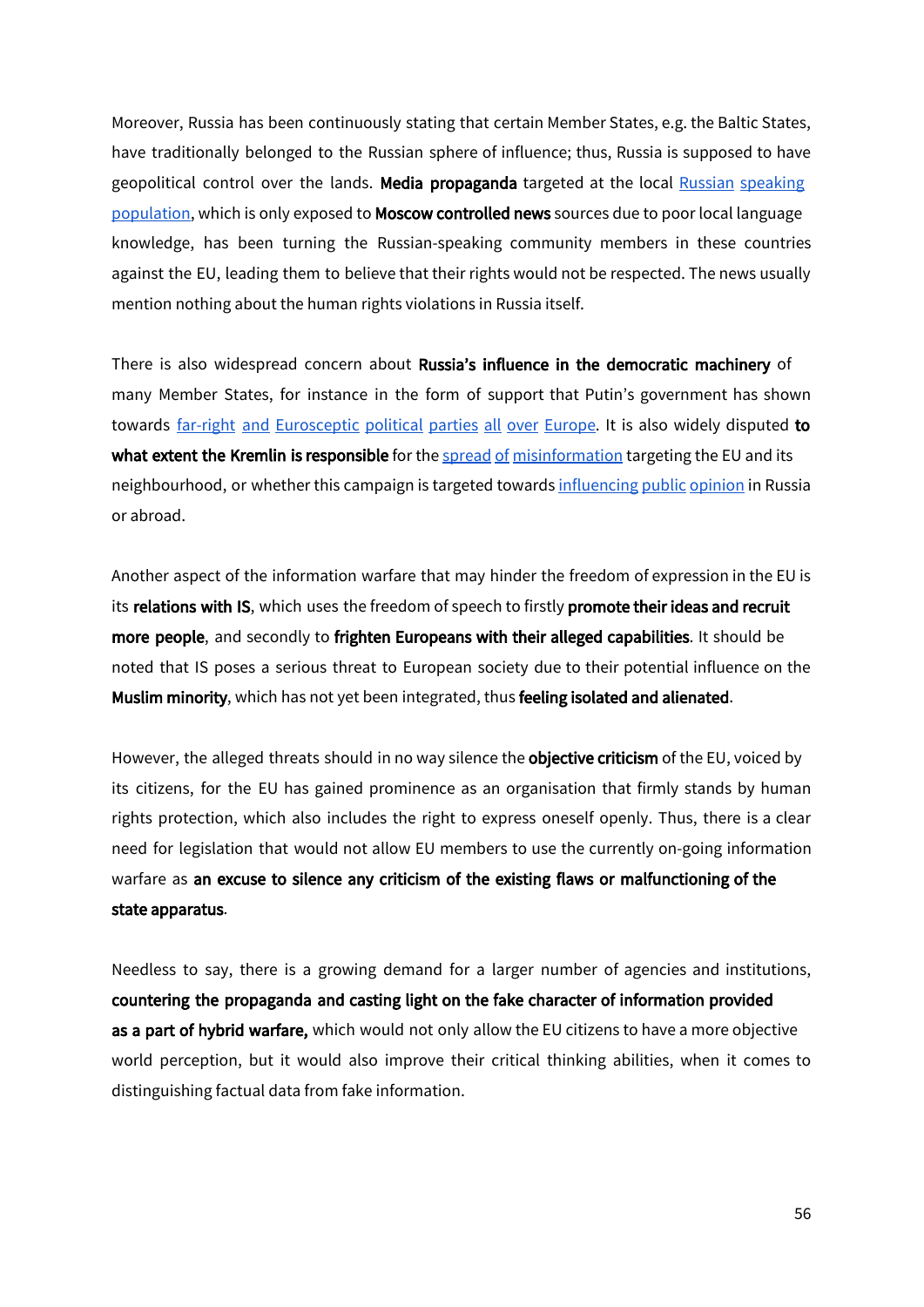#### 6. Questions to consider

- How can the EU appropriately combine countering fake information with allowing everyone to express themselves freely?
- How to stop Russia's and ISIL's active brainstorming of European citizens, preventing further collaboration amongst the Member States?
- How can the EU protect its citizens' right to freedom of expression?
- How should the EU, in collaboration with the Member States raise awareness of the hybrid warfare?
- What measures, if any, should be taken against Russia in order to prevent its further using media to their own competitive advantage?

#### 7. Further links

● The Virtual Caliphate - ISIS's Information warfare elaborating on Daesh's involvement in the information warfare:

[http://www.understandingwar.org/sites/default/files/ISW%20The%20Virtual%20Caliphat](http://www.understandingwar.org/sites/default/files/ISW%20The%20Virtual%20Caliphate%20Gambhir%202016.pdf) [e%20Gambhir%202016.pdf](http://www.understandingwar.org/sites/default/files/ISW%20The%20Virtual%20Caliphate%20Gambhir%202016.pdf)

- Information warfare Is Russia really interfering in European states, elaborating on Russia's engagement in information warfare against the EU: <http://www.bbc.com/news/world-europe-39401637>
- EU Neighbourhood Policy and Enlargement Negotiations, casting light on EU's competences regarding the freedom of expression: [https://ec.europa.eu/neighbourhood-enlargement/policy/policy-highlights/freedom-of-ex](https://ec.europa.eu/neighbourhood-enlargement/policy/policy-highlights/freedom-of-expression-and-media_bg) [pression-and-media\\_bg](https://ec.europa.eu/neighbourhood-enlargement/policy/policy-highlights/freedom-of-expression-and-media_bg)
- How to Combat Information Warfare in the Post-Truth Age, illustrating the concept of information warfare: [http://jean-monnet-saar.eu/wp-content/uploads/2017/05/Lithuania-Blueprint\\_Karoline-S](http://jean-monnet-saar.eu/wp-content/uploads/2017/05/Lithuania-Blueprint_Karoline-Schmidt.pdf) [chmidt.pdf](http://jean-monnet-saar.eu/wp-content/uploads/2017/05/Lithuania-Blueprint_Karoline-Schmidt.pdf)
- Russian Information Warfare An advancing Front of Disinformation and Propaganda, elaborating on Russia's usage of media in order to gain a competitive advantage: <https://www.youtube.com/watch?v=Rpg9Awf0coY>